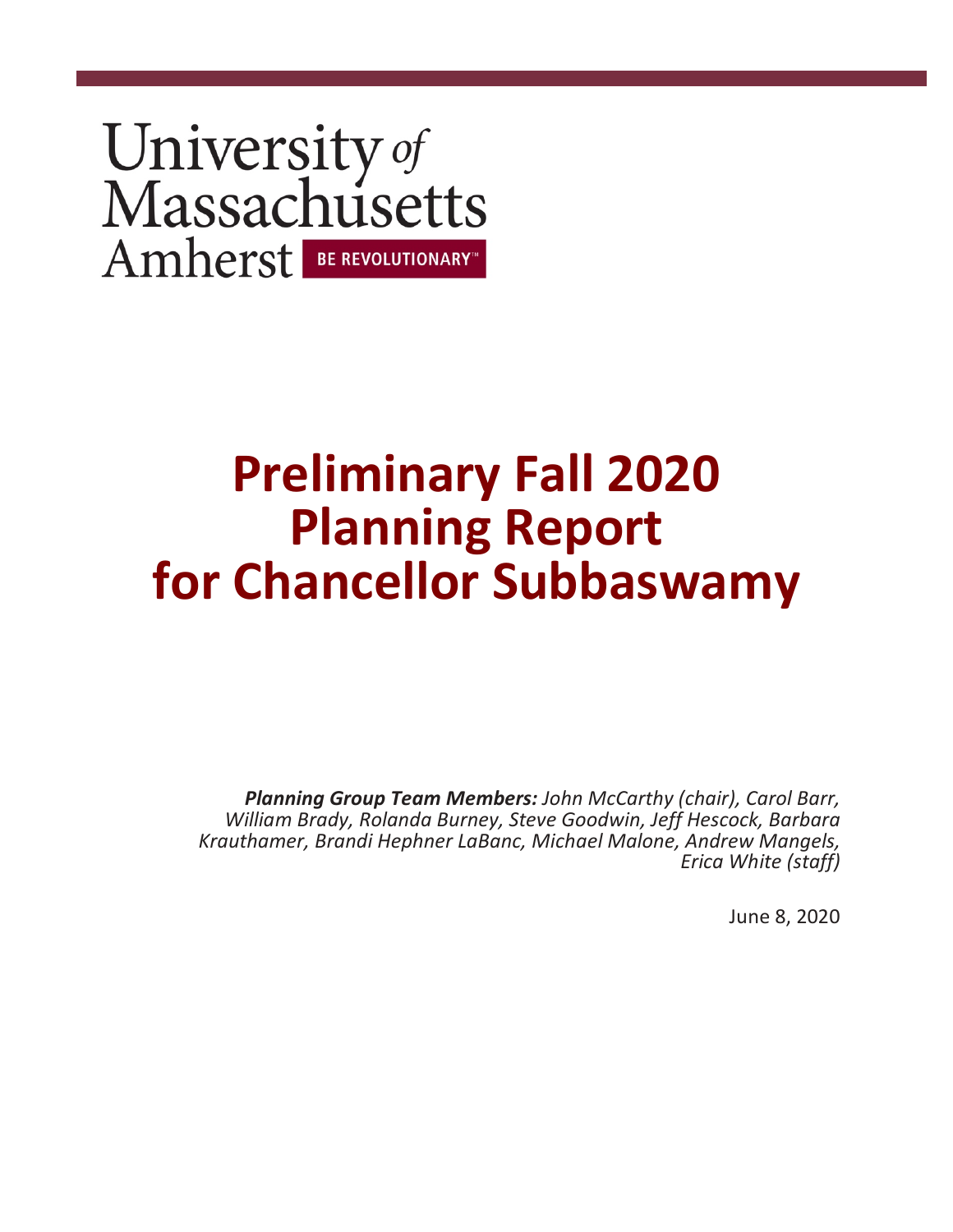# **Table of Contents**

| Teaching and Learning (Undergraduate and Graduate)  8 |  |
|-------------------------------------------------------|--|
|                                                       |  |
|                                                       |  |
|                                                       |  |
|                                                       |  |
|                                                       |  |
| Addenda                                               |  |
|                                                       |  |

(B) Working Groups: Goals and Members ....................................... 53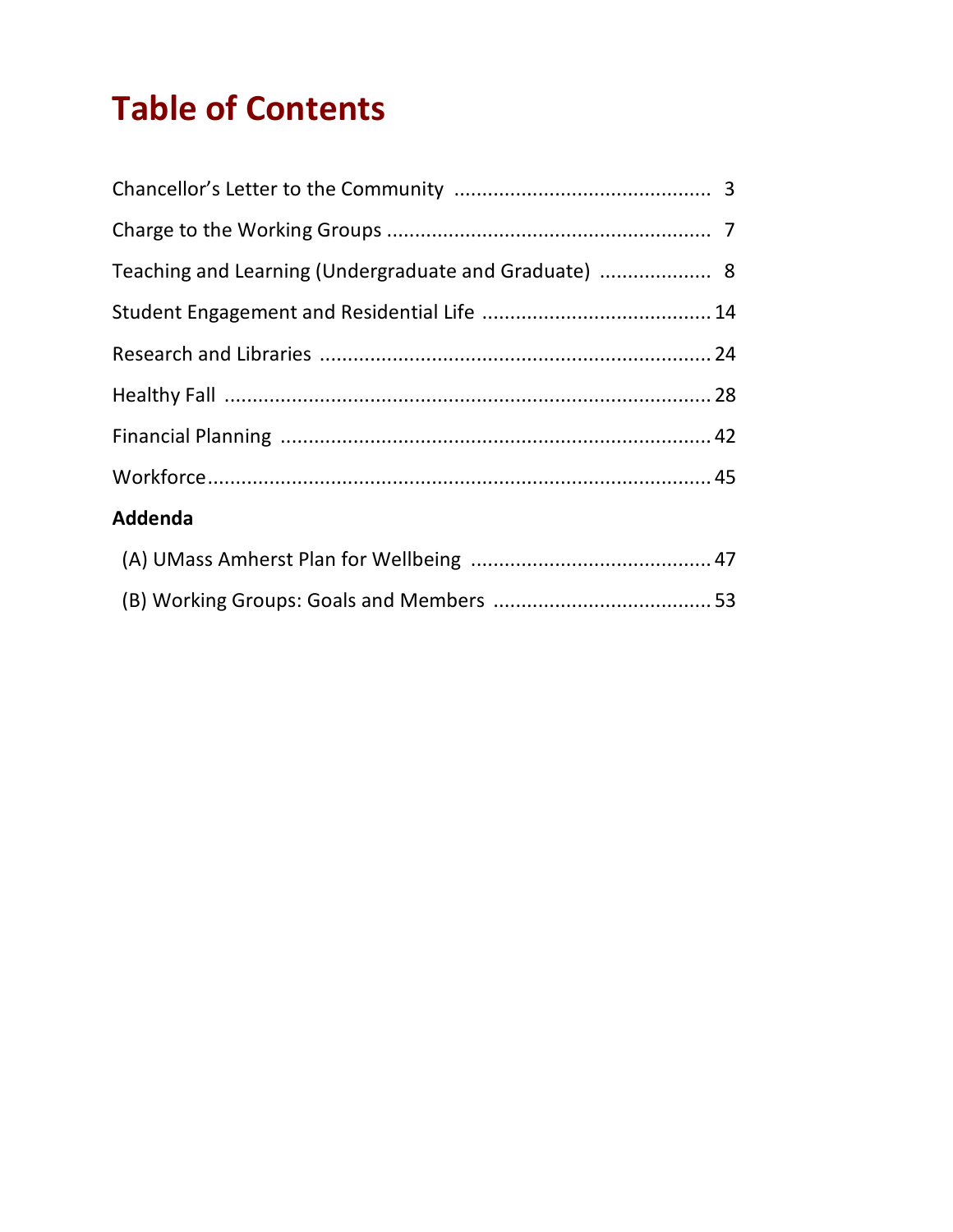

Chancellor Kumble R. Subbaswamy

# **Planning for Fall 2020**

June 8, 2020

#### **To the Extended Campus Community:**

As we weather the coronavirus crisis and turn our attention to the fall, I am writing to provide you an update on the university's preparations and to seek your input as we finalize our plans to reopen campus.

I offer my deepest appreciation for all that you are doing to advance our educational mission and for your ongoing commitment to the health and well-being of our community. As we engage in this critical planning process, it is important we continue to operate in a manner that is transparent and collaborative. For only through a widely shared understanding of our objectives and goals will we succeed. This approach has served us well in the past and it will guide us through this challenge.

In May, I charged six administrative working groups, under the direction of Provost John McCarthy, with presenting to me a set of recommendations for our fall 2020 reopening process. What follows is their **Preliminary Planning Report**, drawn from the extensive research and engagement of approximately 100 faculty and staff who served on the groups, as well as my **Chancellor's Preliminary Assessment** of our path forward.

These materials are posted publicly at www.umass.edu/coronavirus. We welcome your input, which should be submitted by Friday, June 12 at fallplanning@umass.edu. In addition, we have been conducting a series of Virtual Campus Forums to answer questions and share our thinking. This feedback will inform both my review of the recommendations and the overall decisionmaking process. **Our final plan for fall 2020 will be completed and shared with the community by June 30th.**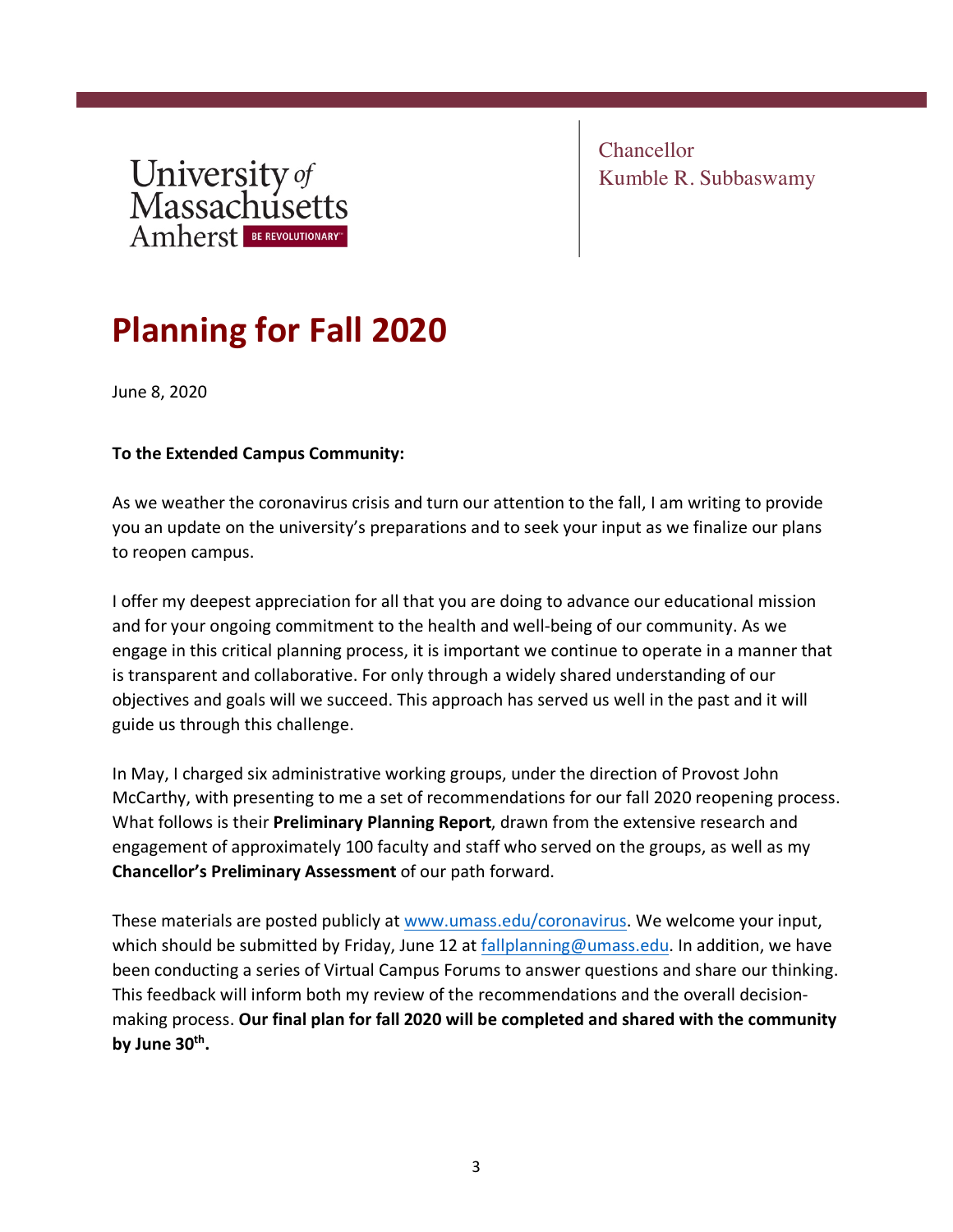#### **Preliminary Assessment**

UMass Amherst is primarily a residential campus. Students who choose to attend UMass do so not only for the quality of the faculty and the academic programs, but also for the immersive experience, which offers a wealth of co-curricular and extra-curricular opportunities for enrichment that can be undertaken with a diverse group of peers.

The number of students we admit annually (around 5,200 first-time undergraduates, about 1,100 new transfer students, and 1,300 or so graduate students) is normally based on the availability of both on-campus and off-campus living accommodations, and the capacity of classrooms, labs, studios, etc. Similarly, the size of our faculty (approximately 1,500) and staff (approximately 5,000) is determined primarily by this capacity. As such, we are the second largest employer in Western Massachusetts.

As we plan for fall 2020, the coronavirus pandemic poses a continuing threat to every assemblage of people, university campuses included. In the absence of a proven vaccine, social distancing is one of the essential behaviors needed to mitigate the risk of infection and spread of the virus. For fall 2020, the number of students we can have on campus is capped not by our campus capacity, but limited by social distancing norms (stated generally in terms of individuals being six feet apart).

To be clear, social distancing, along with good public hygiene practices like frequent hand washing and wearing a face mask mitigate, but do not eliminate, the risk of infection and its spread. Rules and guidelines from the federal Centers for Disease Control and the Commonwealth of Massachusetts do not give formulas by which the optimal population of students on campus can be determined. There is wide latitude for universities to determine their individual level of confidence in risk mitigation and tolerance for residual risk based on their own specific circumstances.

What follows are the specific recommendations the Fall 2020 Planning group formulated on how the university could conduct teaching, research and scholarship, and resume operations given these capacity limitations, mitigation strategies, and healthcare advice. The working groups have collected and analyzed necessary campus data, reviewed applicable guidelines, studied plans from other institutions, and provided the basis to make informed decisions about operating the campus.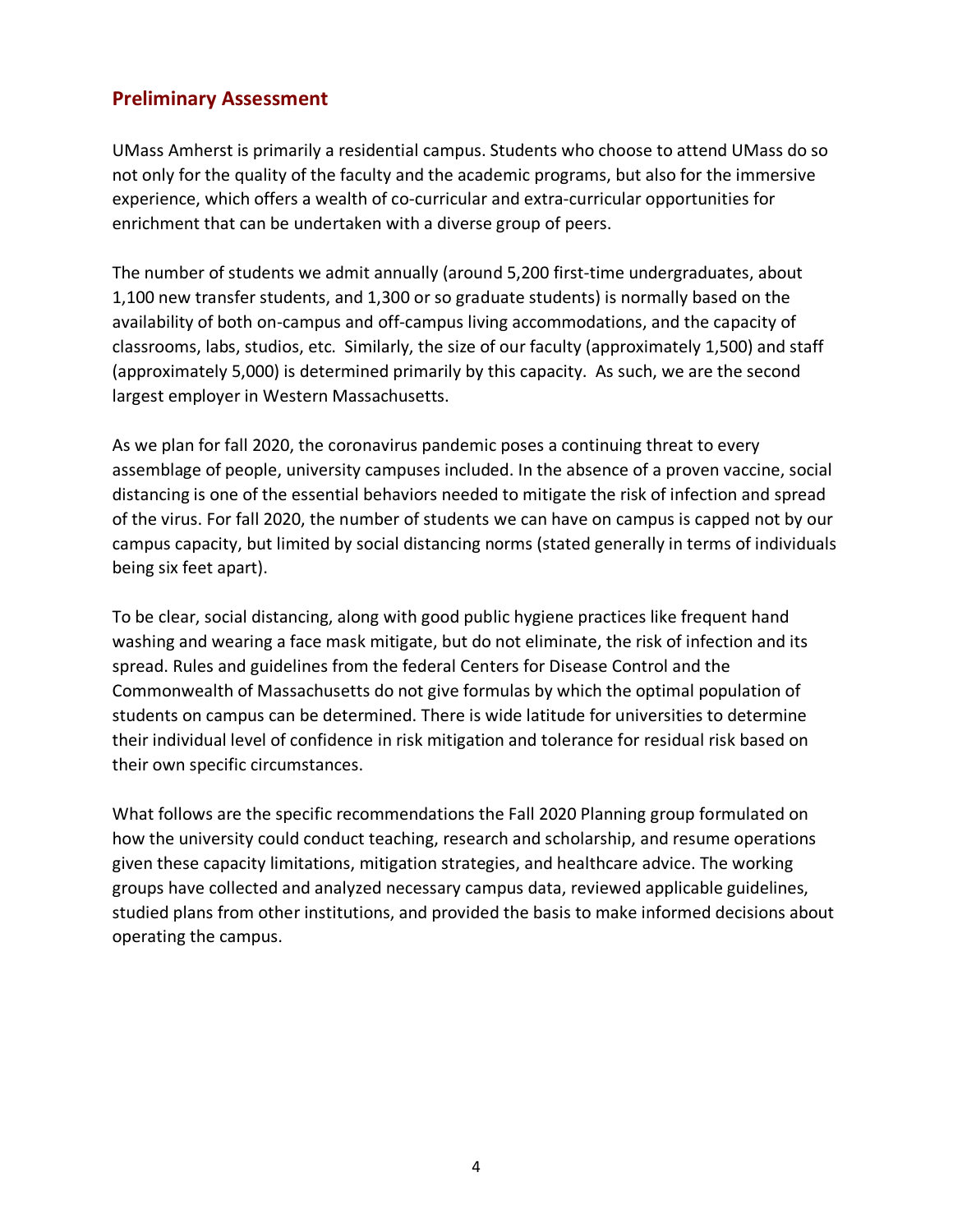#### **Overarching Considerations:**

- 1. Those students, faculty, and staff who are at heightened risk for developing COVID-19 disease (either based on pre-existing health factors or age) should avoid being on campus during fall 2020.
- 2. Extensive virological testing of those who stay on or travel to and from campus regularly is a critical element of risk mitigation. UMass already has considerable capacity for on-site testing, and has starting expanding that capacity. Similarly, adequate capacity for isolating individuals who test positive and performing contact tracing to contain the spread of the infection are essential tools. UMass has started training a cadre of staff and students to perform this function. All scenarios also build in a 200-room capacity for quarantining residential students who might test positive during the semester.
- 3. Once our students arrive on campus, we wish to minimize the risk of importing the virus from the outside community (e.g., via our students going home and returning, or via outside visitors, or via faculty and staff travel). Accordingly, we will adjust our fall 2020 academic calendar (e.g., start the semester one or two weeks earlier than normal, cancel certain breaks, and have students return home by November 20<sup>th</sup> and complete the rest of the semester in remote mode), and restrict non-essential travel and visitors. Some of these adjustments will need to be worked out with our labor unions.
- 4. Residence hall, instructional space, dining facilities, research space, and foot traffic pathways will need to be reconfigured to maximize adherence to social distancing norms. This involves, among other steps, eliminating all triple occupancy residence halls, and turning most rooms into single occupancy. We might consider some instances of double occupancy only for those who are known to each other and are willing to actively mitigate the potential additional risk of exposure. Additional risk-mitigation steps that are under consideration for residence halls, instructional and research spaces, and for common spaces are outlined in the full report.
- 5. Fall 2020 will require all of us to assume individual and collective responsibility for the common good. Committing to the expectations and responsibilities of following public health guidelines will be a teachable moment and a requirement for students to be on campus. To that end, our faculty and staff must lead by example. Extensive and repeated education, communication, and enforcement steps will be put in place to ensure that all of us assume responsibility for maintaining our own health and that of the community. The Student Code of Conduct specifically classifies "Endangering the safety of persons (self or others) or property" as an actionable offense, and will be strictly enforced.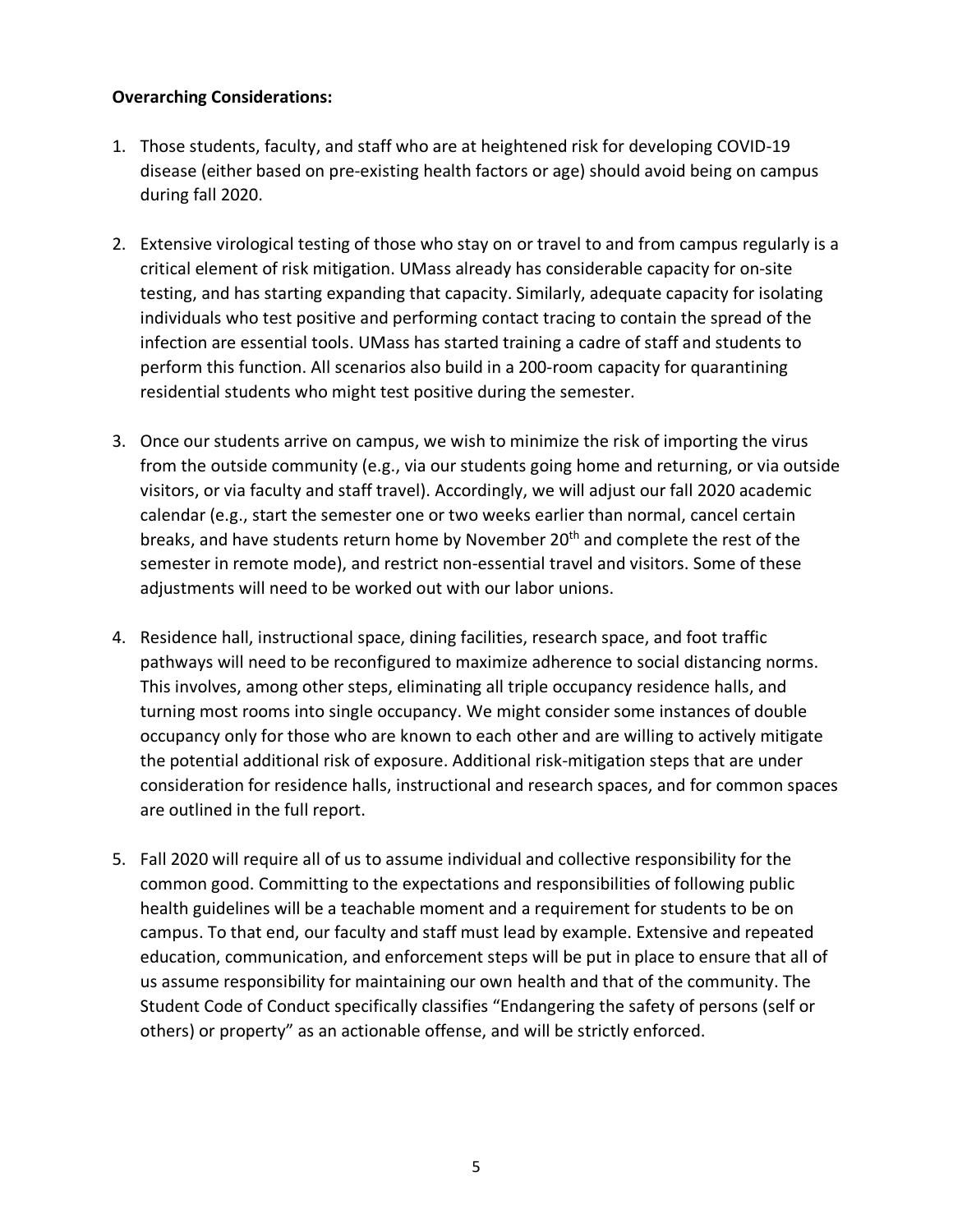- 6. It is unlikely international students (both incoming and returning) who aren't already in the U.S. will be able to come to campus in time for the semester opening due to travel and visa restrictions. Both for the sake of these students, and students who cannot or choose not to be on campus for fall 2020 due to health risk, every effort will be made to provide coursework both in face-to-face and remote modalities so all students can make progress towards their degrees. Similarly, given the lead time before fall begins, academic support as well as co- and extra-curricular enrichment to remote students will be enhanced compared to the spring semester.
- 7. The most vulnerable among our students whose life and safety are at risk if they couldn't stay in university housing (e.g., foster care status, those facing homelessness due to family situations, those in need of disability accommodation, etc.), continuing international students who have remained on campus through the summer, student employees in mission-critical roles, etc., will be accommodated on campus on a priority basis.
- 8. As per normal pattern, we expect that a majority of our juniors, seniors, and graduate students have leased off-campus apartments and dwellings in Amherst and surrounding towns, and are likely to be here in the fall. These students will also be screened for the novel coronavirus, and are expected to follow public health guidelines both on and offcampus. They are reminded the Student Code applies to them as well: "The University reserves the right to take action based on any student conduct, regardless of location."
- 9. As of this planning timetable, we expect to return to normal campus operations in Spring 2021.

I hope it is clear from the above that the campus cannot operate at full residential capacity due to health and safety concerns. The Preliminary Report outlines models for de-densifying the campus in a responsible and fair manner that accommodates those students who have the greatest need to be on campus during fall 2020 in order to make timely academic progress. It also addresses detailed steps for safely reopening the university's research operations, outlines human resource factors, and assesses financial considerations affecting a de-densified campus. Finally, in light of the extraordinary mental stress associated with the pandemic and attendant life changes, the report presents a comprehensive Plan for Wellbeing, which we will implement both for those on campus and those studying and working remotely.

We ask for the indulgence of our entire community as we navigate these challenging circumstances. Let us work together to make sure that when the campus returns to normal operations, it emerges even stronger as a community.

Kumble R. Subbaswamy Chancellor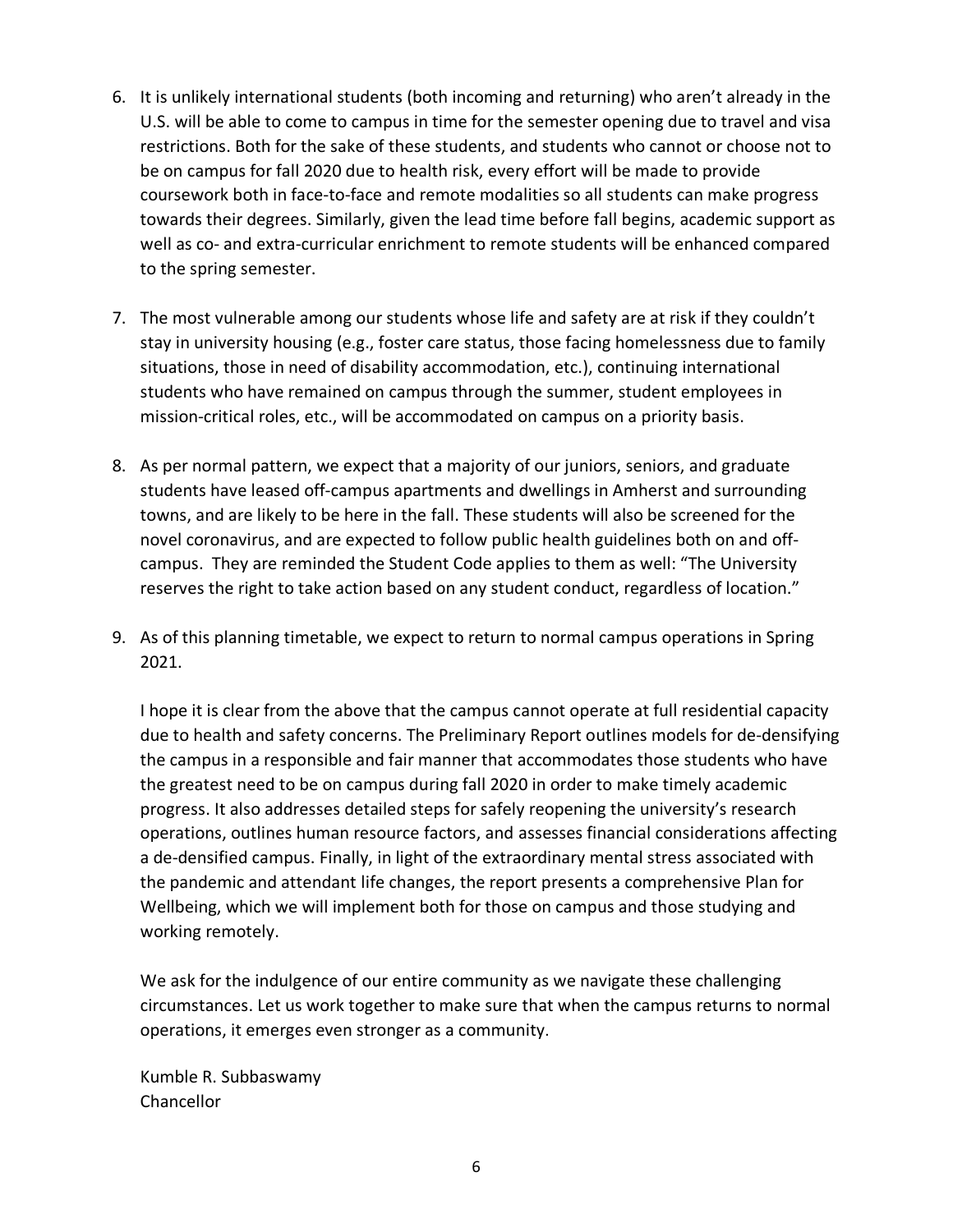# **Charge**

The Fall 2020 Planning Group was charged with formulating specific recommendations related to how the university could conduct teaching, research and scholarship, and resume operations in the COVID-19 environment.

To that end, six working groups were formed to examine possible scenarios for Academic Year 2021 (Fall 2020). The working group reports can be found herein. They are:

- Teaching and Learning, Undergraduate & Graduate
- Student Engagement and Residential Life
- Research and Libraries
- Healthy Fall
- Financial Planning
- Workforce

In addition, the Fall 2020 Planning Group recognizes that the COVID pandemic has likely increased the levels of distress among all sectors of our campus community. Indeed, maintaining mental health and wellbeing is directly related to student retention and success. We recognize that mental health support and wellbeing plans for students, faculty, and staff are also vital to ensuring the success the health, safety and fundamental wellbeing of the campus community. The UMass Amherst Plan for Wellbeing can be found in the addendum.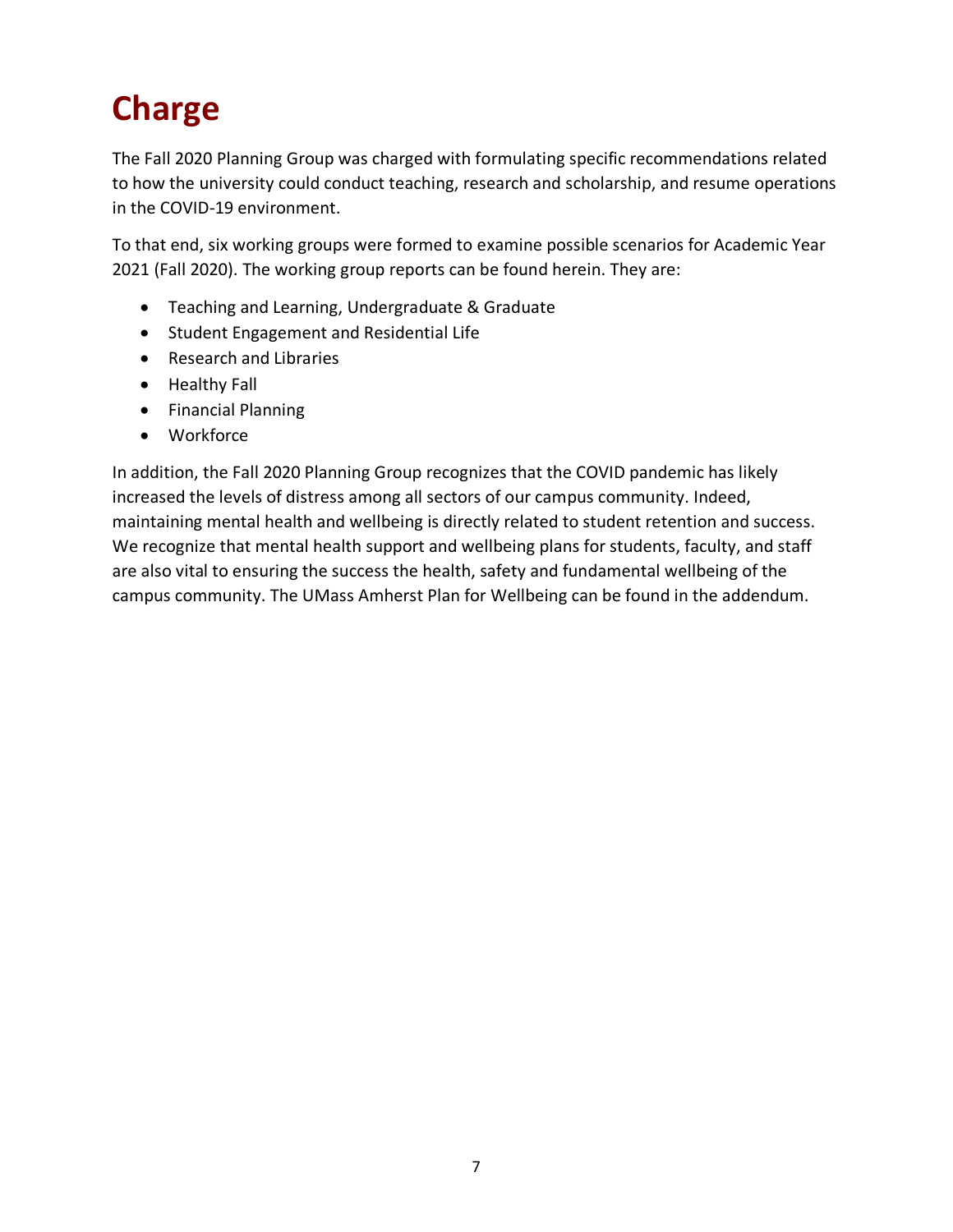# **Teaching and Learning: Undergraduate and Graduate Working Group**

The university's priority is to provide students with a high-quality educational experience that enables them to continue their academic progress with minimal delays or disruptions. We are committed to providing a robust curriculum as well as advising and other academic supports to facilitate students' academic success.

We also seek to provide faculty with the instructional technology resources and guidance they need to teach in fully online or hybrid formats. Whether in large lectures, smaller seminars, or studio- and lab-based classes, faculty interactions with students are a key element in students' engagement with the course material and their sense of connection to their classmates, professors and the campus community.

While the pandemic has changed the ways faculty and students interact, it has not altered our commitment to academic excellence and diversity, equity and inclusion. We are hopeful that both faculty and students will find meaningful ways to continue the shared experience of teaching and learning.

#### **Recommendations:**

#### **1) Academic calendar:**

#### **a. Proposal #1:**

Start classes one week early, Tues., Sept. 1st Observe Labor Day (Sept.  $7<sup>th</sup>$ ) but students not allowed to leave campus Do not observe Columbus Day (Oct.  $12^{th}$ )\* or Veterans Day (Nov.  $11^{th}$ )\* Friday, Nov. 20th: Thanksgiving break begins after last class with students moving out of residential halls Monday, Nov. 30<sup>th:</sup> Classes resume fully online Monday, Dec.  $7<sup>th</sup>$  Last day of classes Final Exam Week: Dec. 9-15

#### b. **Proposal #2:** Start classes two weeks early, Monday, Aug. 24<sup>th</sup>

Do not observe Labor Day (Sept.  $7<sup>th</sup>$ )\*, Columbus Day (Oct. 12<sup>th</sup>)\* or Veterans Day (Nov.  $11^{th}$ )\* [Classes, instruction take place on these days allowing for 13 MTWThF semester instructional days prior to Thanksgiving break] Friday, Nov. 20<sup>th</sup>: Last day of classes with students moving out of residential halls Final Exam Week: Nov. 30-Dec 4 (after Thanksgiving Week break)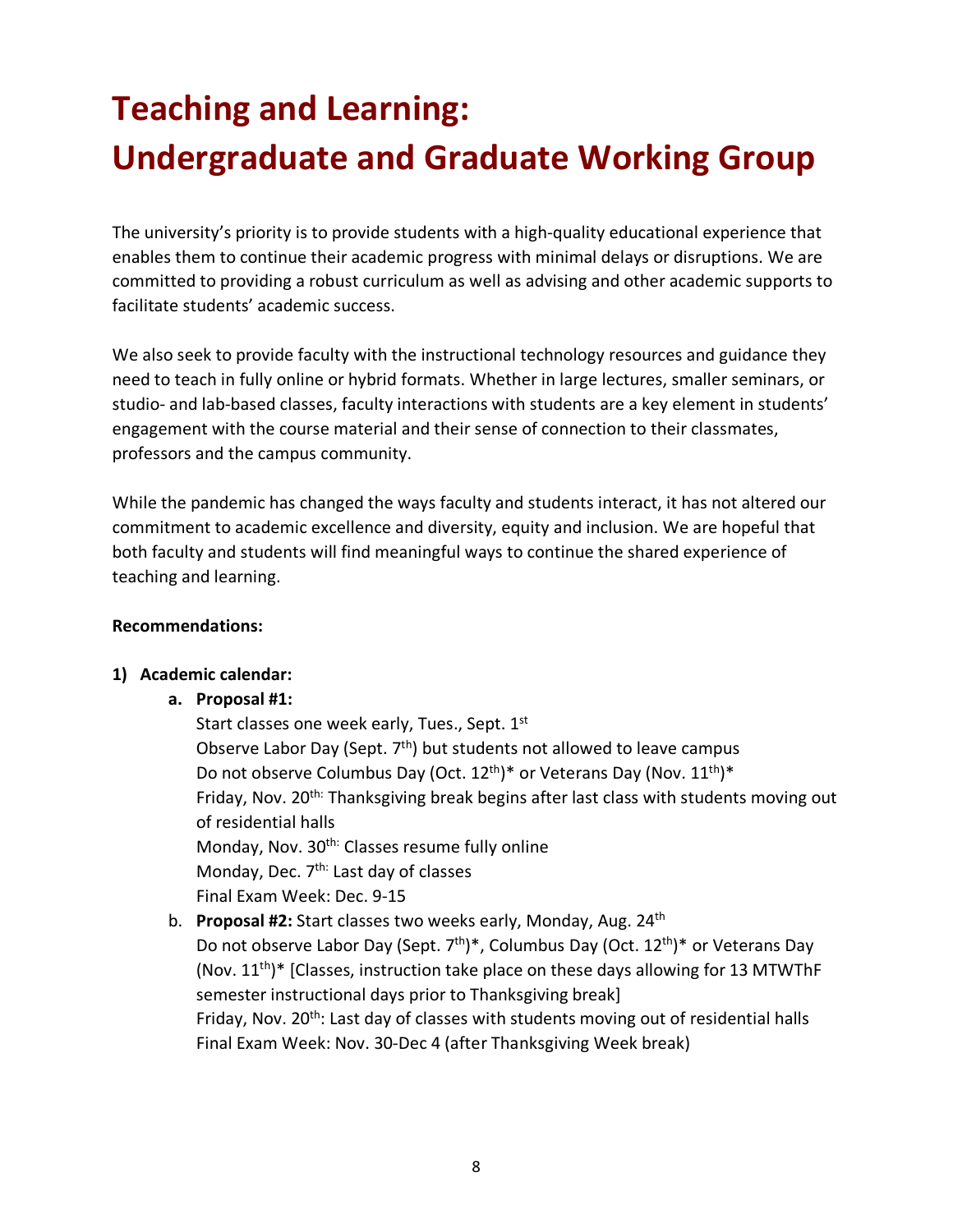c. **Proposal #3:** Start classes three weeks early, Monday, Aug. 17th Do not observe Labor Day (Sept.  $7<sup>th</sup>$ )\*, Columbus Day (Oct. 12<sup>th</sup>)\* or Veterans Day (Nov.  $11^{th}$ )\* [Classes, instruction take place on these days allowing for 13 MTWThF semester instructional days] Friday, Nov. 13<sup>th:</sup> Last day of classes Saturday, Nov. 14<sup>th</sup> and Sunday, Nov. 15<sup>th:</sup> Reading Days Final Exam Week: Monday, Nov. 16 – Friday, Nov. 20 Friday, Nov. 20<sup>th:</sup> Semester complete and students move out of residential halls \*Need to confirm classes/instruction can continue on these days, staff allowed to take vacation per their CBAs?

#### **2) Class sizes and class meeting times:**

- a. Class sizes will be adjusted to allow for appropriate physical distancing. Proposed class sizes include a 50-66% reduction in section sizes, or splitting up a section into 2-3 smaller sections depending upon facility/lab/room in which the course is offered. An alternative would be to move the class at current capacity to a larger room to accommodate social distancing requirements.
- b. 15-minute breaks in between class meeting times will be extended to 30 minutes to allow for necessary cleaning to take place in between classes and extended time for student pedestrian flow across campus.
- c. Fully online classes and face-to-face/blended courses, either synchronous or asynchronous, will help to accommodate facility/classroom constraints presented by above class size and class meeting time changes.
- d. Class days may need to be extended with more courses scheduled in the evenings. Weekend courses should also be considered to accommodate class size and class meeting time changes.

#### **3) Class offerings on campus:**

a. Combination of face-to-face/blended or fully online. To be able to accommodate all students, course lectures will be either fully online or face-to-face/blended with essential labs, studios and performance offerings conducted face-to-face. Courses will need to have the ability to provide asynchronous opportunities to accommodate students and faculty in vulnerable health populations or other factors impacting their ability to participate in on-campus teaching and learning.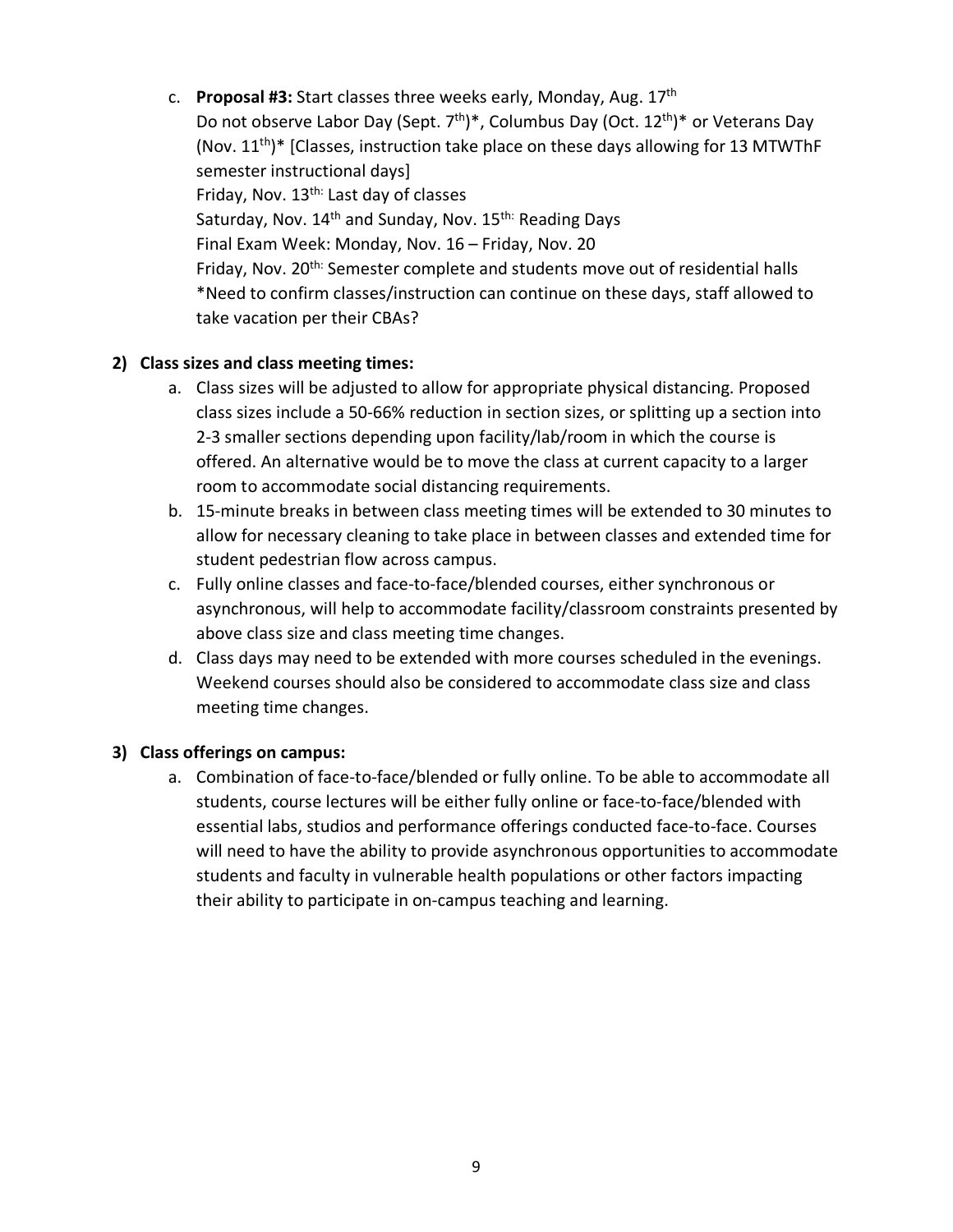#### **4) Faculty, instructor and TO/TA assistance and support:**

- a. Faculty, instructors and graduate teaching assistants will be provided with guidance on recommended best practices for teaching in face-to-face/blended and fully online contexts (both synchronously and asynchronously) with a specific focus on content delivery, enhancing student engagement, faculty-student communication, effective planning for discussion sections and an emphasis on designing and implementing assessment strategies appropriate for face-to-face/blended and fully online instructional approaches including, as needed, the use of online proctoring software.
- b. Faculty assistance will also include the use of the instructional technologies and tools to support face-to-face/blended and fully online teaching in ways that maintain a safe and positive classroom climate providing safeguards from Zoom bombing and other online disruptions.
- c. Professional development and training resources will be provided through multiple delivery options: asynchronous self-guided tool user guides (IT), academic integrity (Library), course design planning modules (CTL) and Moodle/Blackboard-based online instructional modules (IDEAS) and synchronous options for individual and departmental consultations and drop in Help sessions.
- d. Faculty will be directed to these resources through direct enrollment of all faculty in a professional development Moodle/Blackboard course, through regular email communications jointly sent by IDEAS/CTL/IT/Libraries and through a collaboratively maintained central portal for all instructional resources and supports. IDEAS/CTL/IT/Libraries will also work with the identified college point person and faculty ambassadors as well as department heads and chairs as needed to facilitate faculty assistance.
- **5) Graduate student research needs beyond traditional course instruction should be addressed by the Research and Libraries Working Group.**
- **6) Each Dean should identify a curriculum, teaching and learning point person to coordinate curriculum delivery, and teaching and learning planning, serving as a conduit between faculty and CTL/IDEAS/IT/Libraries assistance being provided.**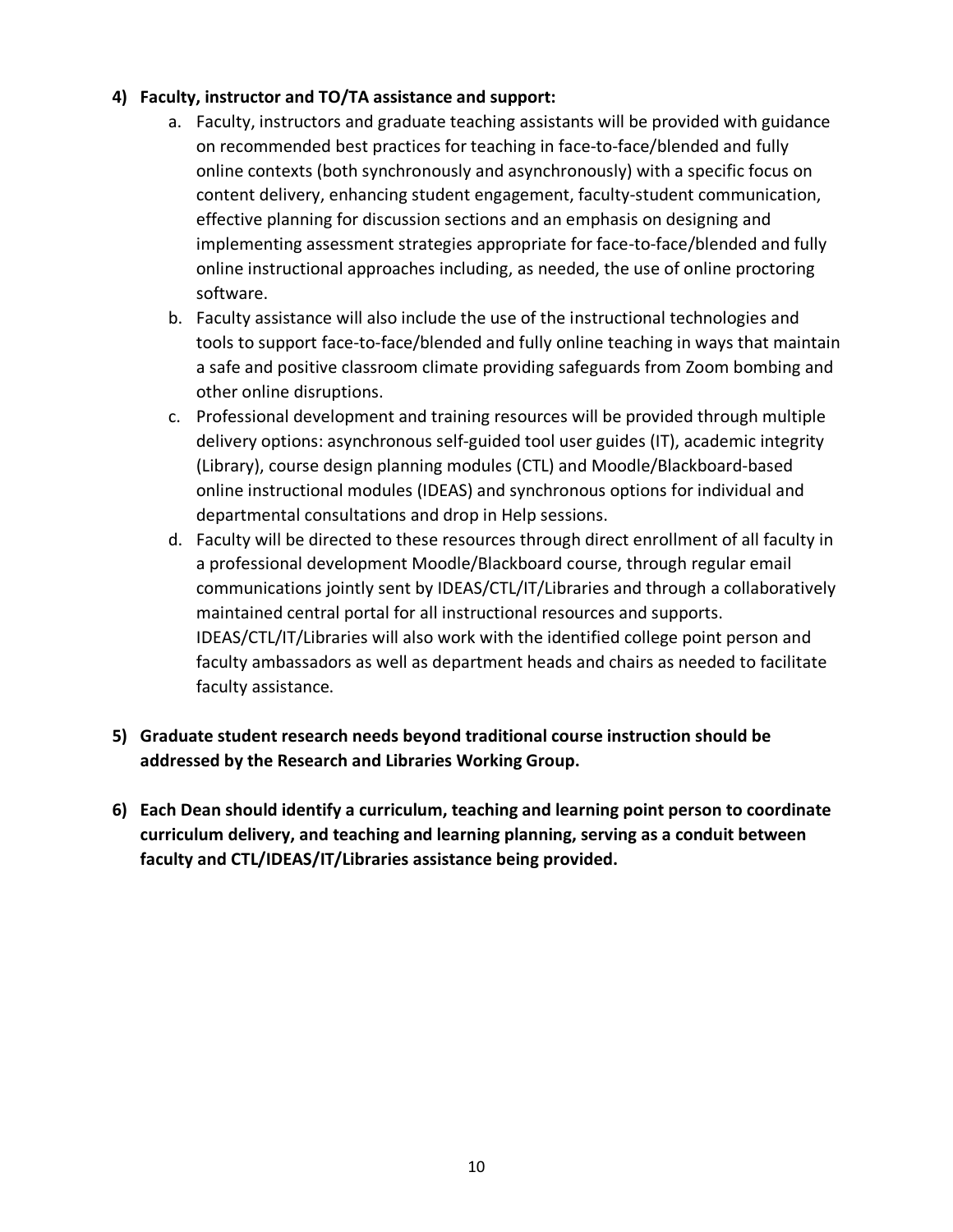#### **Curriculum and Mode of Instruction**

#### **1) Blended De-densified campus**

- a. Curriculum:
	- The Working Group requested that the schools and colleges put forward lists of essential face-to-face UG and G courses to be delivered on campus this Fall semester. As part of this data collection, the schools and colleges were also asked a number of questions to assist us in our data review and analysis. These questions included: whether the course is a requirement in the major/college, a prerequisite course, or an elective; if the course is required for licensure or accreditation purposes; the traditional level of student taking the course (e.g., senior, junior); and if they were unable to teach the course in a face-to-face capacity in the fall what would their backup plan be (e.g., offer remotely, cancel in fall and offer in spring, etc.); among others.
	- Under a highly densified campus, the Working Group looked at these above factors to determine the recommended courses to be offered for on-campus delivery. A de-densified campus scenario allowed for all of the essential face-toface courses identified by the schools and colleges to be accommodated on campus. This analysis resulted in a total of ~4,500 UG & G students taking classes on campus. A further breakdown shows:
		- i. 4,060 UG students in 143 courses (474 sections)
		- ii. 439 G students in 73 courses (123 sections)
		- \*Data based on F'19 data as F'20 course enrollments have yet to be completed
	- Many of these identified face-to-face courses involve labs or studios that will require breaking up the section size into 2 to 3 smaller sections to accommodate appropriate social distancing.
	- In increasing the campus student population toward a less de-densified campus the Working Group recommends bringing to campus first-year students with a projected enrollment of approximately 5,200-5,300 (approximately 350-400 international students will be unable to physically come to campus leaving 4,850-4,900 first year students residentially on campus). The Working Group felt this cohort of students needs targeted support to facilitate their successful transition to college, which will be important for yield and retention efforts. This cohort should be supported to succeed in their remote instruction experiences (which may be occurring in some of their courses) and should have access to both on-campus and online support resources and mechanisms.
	- Additional student cohorts to consider would be the rest of the Senior class not included in the essential face-to-face course list provided under the de-densified campus model, as well as weaving in graduate students into on-campus courses when/how appropriate.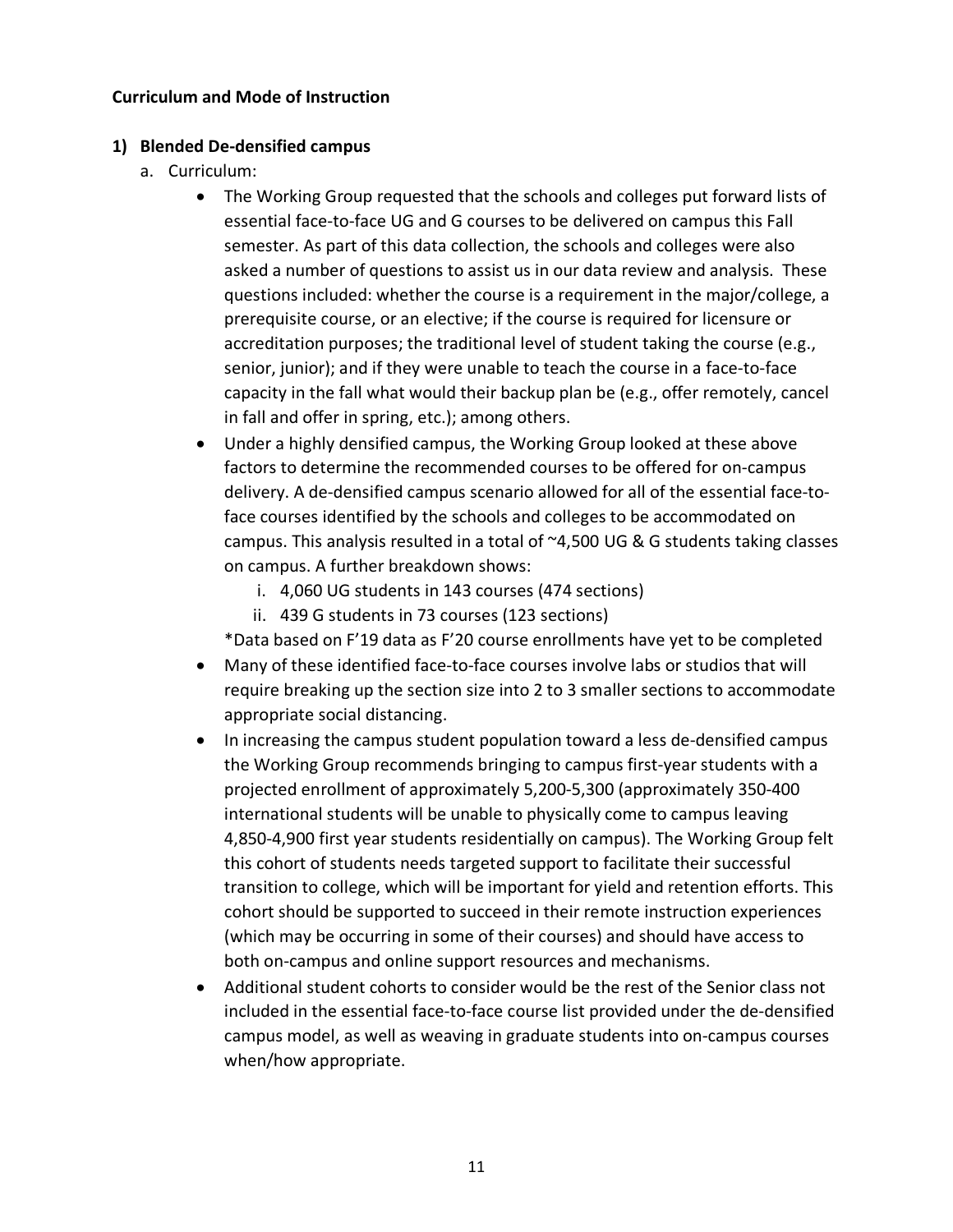- i. An additional 5,000 seniors with an expected graduation date by May 2021 are not captured in the above highly densified model (~2,000 seniors captured already in these identified essential face-to-face courses).
- ii. Many of these seniors may already be back in the area in apartments so we would like to recommend offering a face-to-face classroom experience on campus if possible (i.e., senior required course).
- iii. More exploration on the number of graduate students and graduate courses would also need to occur.
- iv. Additional consultation and collaboration with the Research & Libraries Work Group will be critical to identifying and accommodating graduate students whose academic progress entails on-campus research and access to the libraries but not coursework.
- Another student cohort the Working Group discussed would be transfer students and in particular first-time transfer students. Depending upon major, some transfer students may be included in above identified essential face-to-face courses. More analysis needed here.
- b. Mount Ida Campus and Springfield Center
	- The Springfield Center is used predominantly by the College of Nursing and requires additional analysis regarding course instruction delivery on-site if appropriate.
	- The Mount Ida Campus in Newton currently houses the Vet Tech program that should continue to be delivered on-campus under an appropriate health and social distancing protocol.
	- Students performing fall internships (even remote internship offerings) could be identified as a Mount Ida student cohort in which additional courses can be offered to those students to provide them with a full semester curricular experience (internship credits combined with course offerings).
	- The Mount Ida Campus may also be appropriate for a cohort of students with essential face-to-face courses that cannot fit on campus in Amherst but could be provided at Mount Ida under a residential model for these students.
	- Since ~70% of in-state undergraduate students live in Eastern Massachusetts, we should explore how the Mount Ida Campus may be beneficial to them for on-site course offerings, on-site test taking, etc. in a commuter model.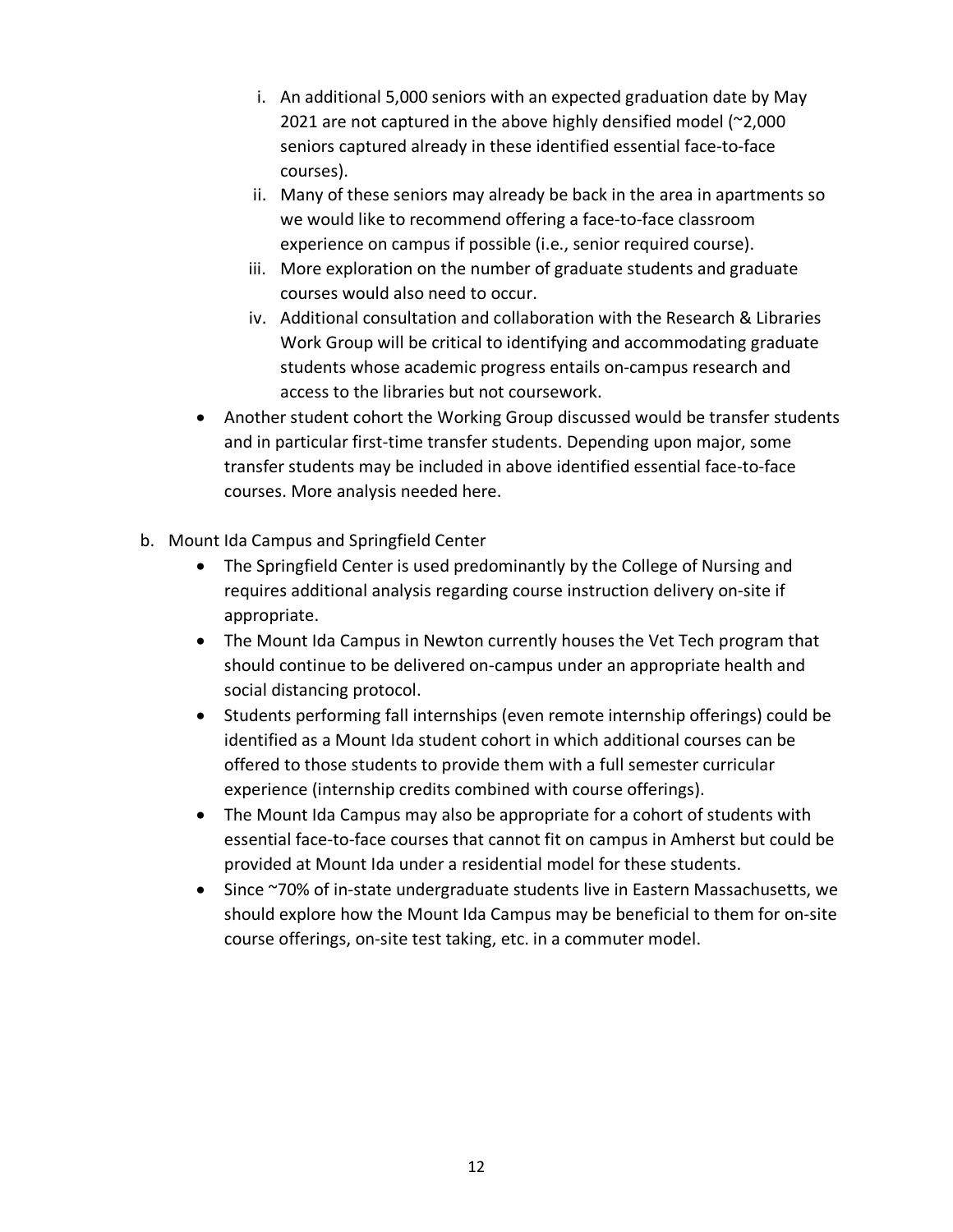#### **2) Completely Remote/Online**

- All courses would be delivered in a fully online context.
- All faculty would need to work this summer to change their course to a fully online offering.
- Will need to work with schools and colleges on essential face-to-face labs, studios, performance courses identified on how these can shift to fully online instruction or need to be delayed until Spring semester.
- In addition, assistance will be provided to individual faculty in accessing appropriate pedagogical supports and supplemental course materials (e.g. lab kits for STEM and Arts based studios, virtual lab simulations, etc.) and technology assistance (including VDI software solutions).
- Recommend breaking up larger course sections into smaller sections so these are more manageable to the faculty member teaching the course and from a student engagement experience.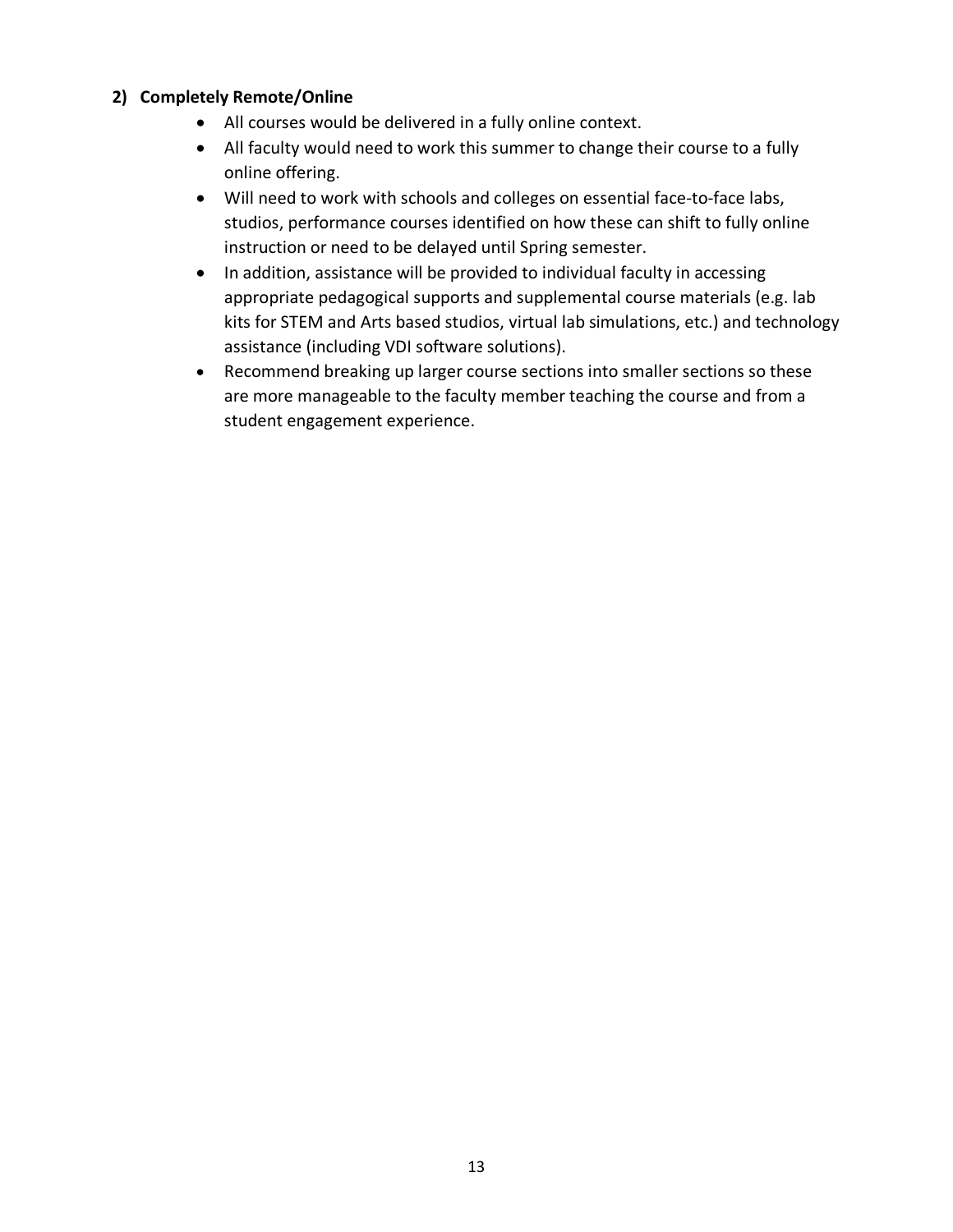# **Student Engagement and Residential Life Working Group**

#### **Assumptions**

- We will keep health, safety, and well-being of the community at the forefront of our work using state and federal guidance.
- We have sufficient testing, monitoring, and contact tracing plans in place for students, faculty, and staff.
- Single occupancy for students is the primary residential offering, with an approach to allow some combination of known roommates/suitemates based on their known relationships and personal/medical needs.
- Individuals will be responsible for providing their own facemasks. The campus will have supplies for PPE for individuals requiring additional protection due to their work or academic responsibilities.
- Athletics will follow NCAA guidance, planning with Environmental Health & Safety, Mullins Center, Fine Arts Center and other public facing services on how to manage any events that could welcome the public. Student athletes can be accommodated as a priority group for on-campus housing as their in-season status dictates.
- The Teaching and Learning Working Group recommends the academic prioritization (e.g., face-to-face instruction, labs, research, etc.) for the on-campus housing assignment to be redone in mid-July, if needed.
- Dining and Food Operations will follow prescribed guidelines for preparation, service, and social distancing when serving students, faculty, and staff. Consideration should be made on how parents, families, and other guests are served.
- Points of contacts and face-to-face services on campus (e.g., offices, classrooms, dining service lines, direct service points) will be shielded and/or modified for safer transactions/interactions.
- Success of any form of on-campus experience is dependent on shared behavioral change—**all members** of the community must following guidance and take responsibility for the health and safety of themselves and the rest of the community.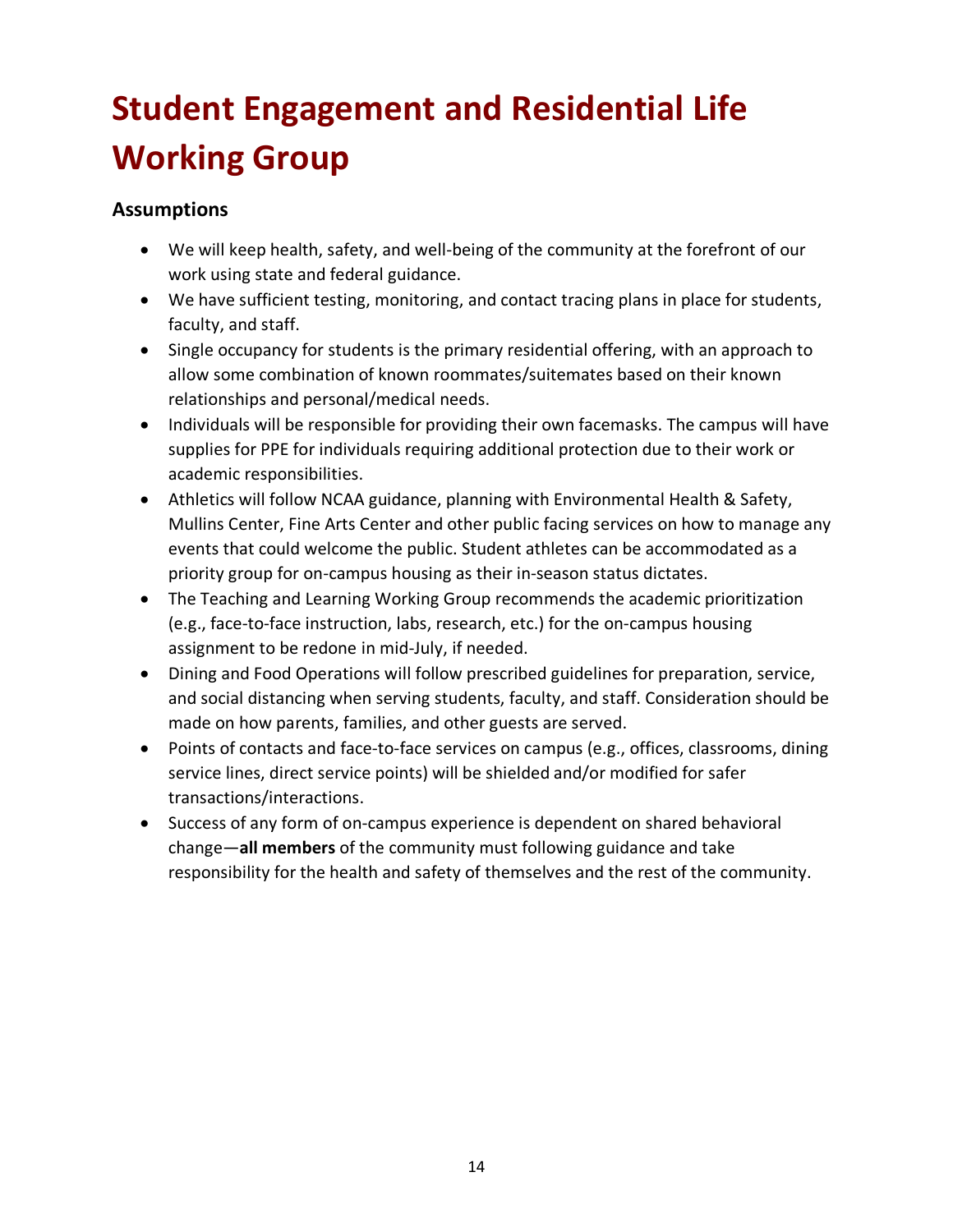#### **Scenario 1: Normal Operations**

The working group believes this is an unlikely scenario for fall 2020 as we will not return to pre-COVID-19 this quickly. *The feedback below represents some of what we will likely have to respond to in any scenario.*

- Although concern about college students suggests skepticism about full compliance with behavioral norms, with clear social norming guidance, signage, communication, and education we believe the vast majority of on-campus students will be responsible practicing social distancing, good hygiene, and wearing facemasks.
- We will educate students on what a residential/campus-based experience looks like and require them to commit to these expectations and responsibilities in order to return. Success is dependent on shared behavioral change — **all members** of the community following guidance and taking responsibility for the health and safety of themselves and the rest of the community.
- This change in human behavior will require time and resources to educate, train and deliver clear and transparent communication with the goal of encouraging community members to protect themselves and those around them.
- High-risk groups of the UMass Amherst community and those who are ill should remain at home and stay away from campus. In fact, flexibility to campus community members will be critical to adoption and success of university efforts.
- With behavioral changes expected of the entire campus community, health and safety changes to university policies would be implemented; the *Code of Student Conduct* will not have to be revised as University policies are included.

The following portion of the *Code of Student Conduct* would allow for adjudication of violations:

o *Jurisdiction: "The University reserves the right to take action based on any student conduct, regardless of location"*

These existing policies would be applicable:

- o **Reckless Behavior:** Endangering the safety of persons (self or others) or property.
- o **Failure to Comply:** Failure to comply with the directions of university officials, including law enforcement or security officers, acting in the good faith performance of their duties. This section is not intended to prohibit the lawful assertion of an individual's Fifth Amendment right against self- incrimination.
- o **Disruptive Behavior:** Conduct that disrupts the academic and social environment of the campus or surrounding areas. Examples include, but are not limited to, disorderly conduct, public intoxication, loitering, disturbing the peace, noise disturbances on or off campus, and/or willful disregard of the university bathroom policy.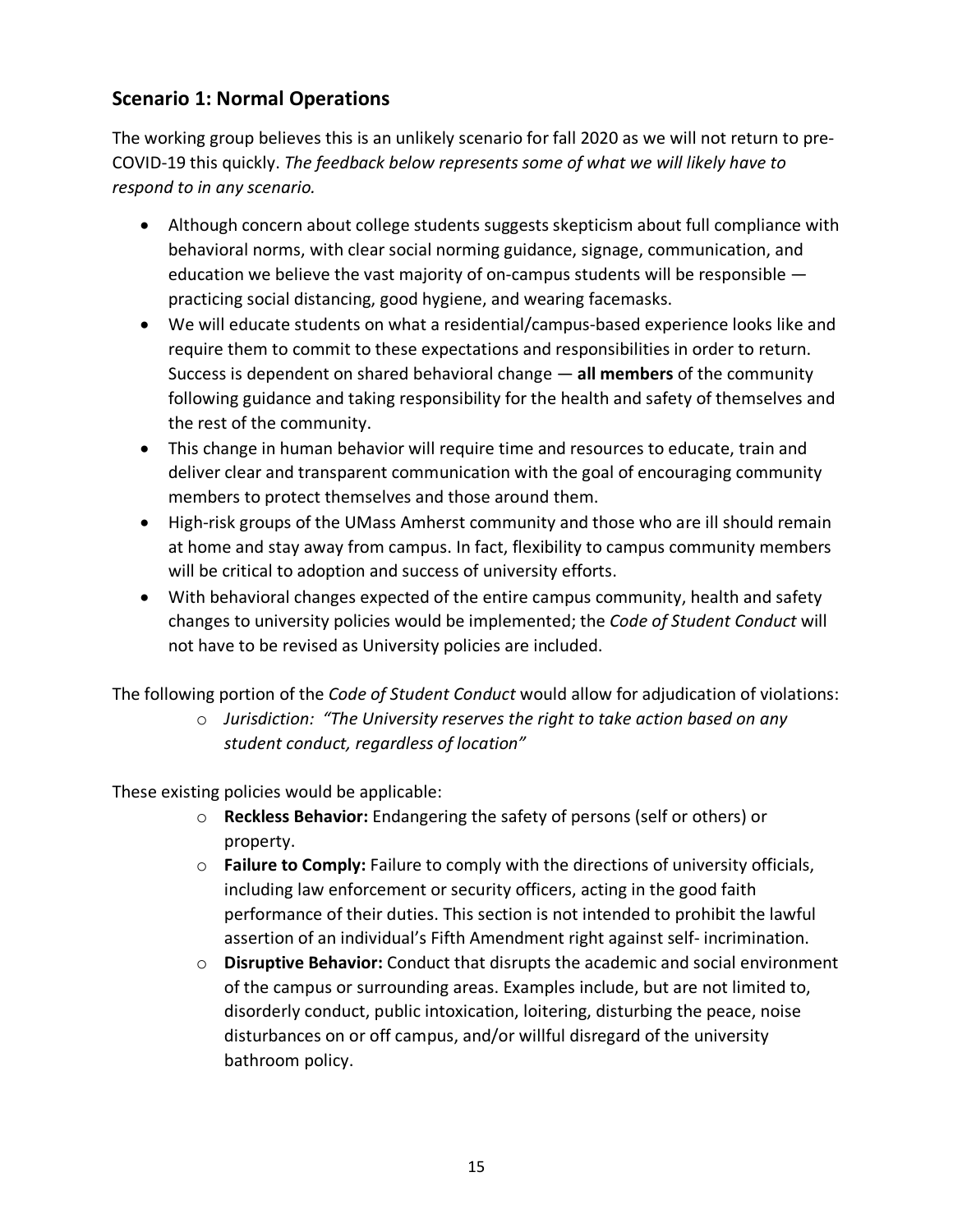- o **Unauthorized Access/Presence/Use of Property:** Unauthorized access, presence in, or use of facilities or property. This includes unauthorized use, distribution, duplication, or possession of any key or other access device issued by the University.
- o **Violation of University Policies and Regulations:** Violation of any university policy and/or procedures of University of Massachusetts Amherst, including those established by Student Engagement & Leadership and/or those established by academic departments/units.
- If the campus returns to normal operations, outreach, compassion, and comfort will need to be offered to the UMass Amherst community and to those who were directly impacted since the beginning of the pandemic. Consider relaunching UMATTER: Care, Compassion, and Community campaign.
- Campus administration will need to be watchful and remain responsive to the following:
	- $\circ$  Student, staff, faculty, and community activism regarding economic hardship, death rates in poor communities, and communities of color.
	- $\circ$  Food and economic insecurity among student populations because of the impact on employment and the possible shortage of food and other necessities.
	- o Increased demands for direct economic relief from undergraduate and graduate student groups and unions.
	- o Agitation and concerns will mount as the 2020 election commences in the fall.
	- $\circ$  Expect increased anonymous bias and hate incidents on campus and in the community.
- All university response structures should be updated to respond and address climate issues and communication and response protocols should be examined.
- Expect ongoing demands for recognition of bias and hate incidents, as well as increased pressure for equity in response from the community.

#### **Scenario 2: Blended Operations**

#### **Summary**

The **on-campus student population** is reduced by some percentage, and in addition to the academic prioritization, the campus has already identified students that may need assignments in residence halls. In addition, appropriate isolation and quarantine space will be identified to factor in the availability of beds for the assignment process.

The **off-campus student population** needs specific consideration as many students have committed to leases and will likely be in the Amherst area no matter what re-densification scenario is selected. Off-campus students regularly interact on campus; for instance, in a typical academic year, 50 percent of off-campus students maintain meal plans. The planning group also wants to emphasize that there is a larger number of students living off campus with high economic need and many students live in spaces that exceed the four residents allowed according to town regulations.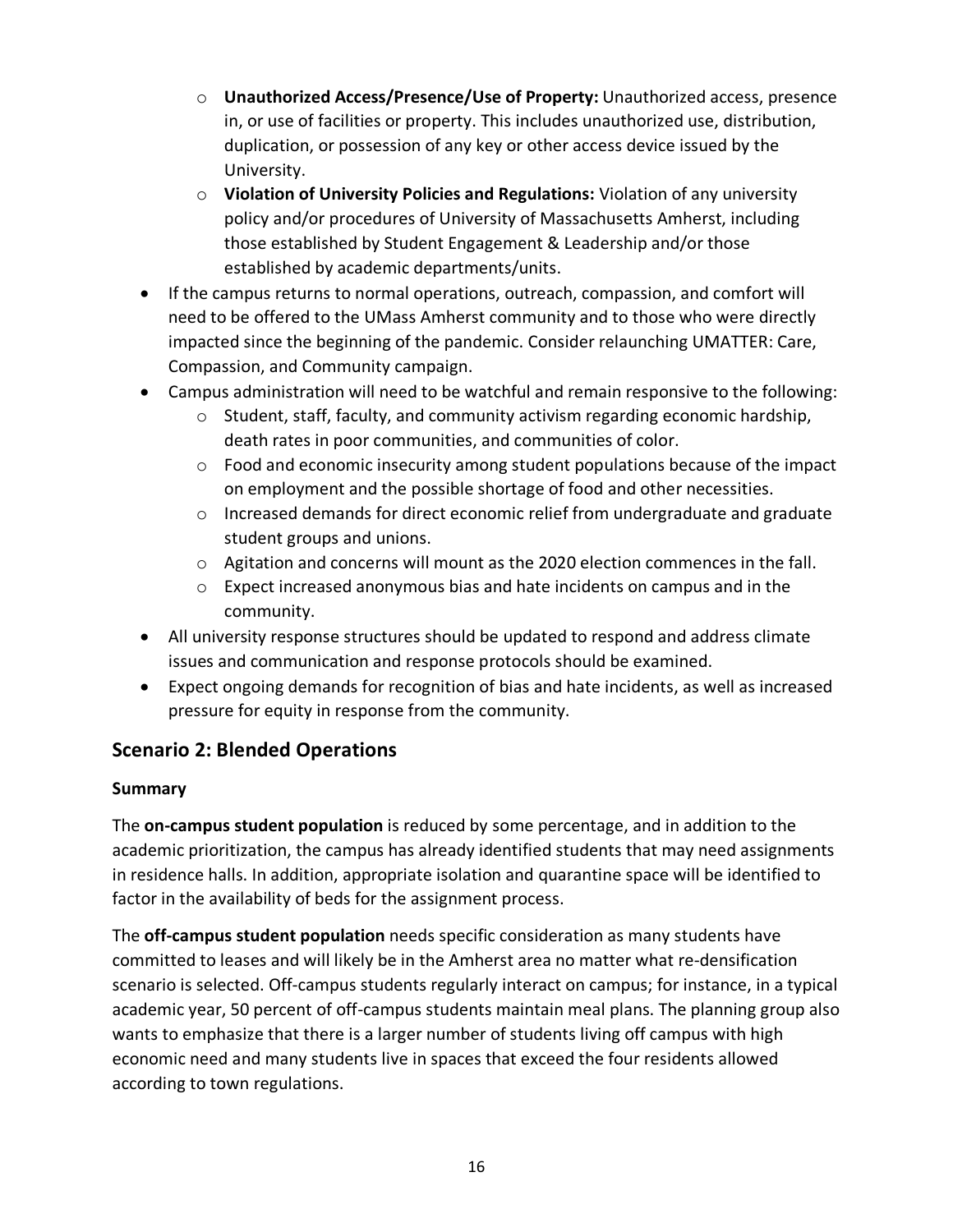Specific outreach emphasizing safety, resources, and community expectations and impact will be themes to explore. For instance, the university can have a role in:

- Education regarding town by-laws where students live.
- Education about the possible conflict between leases and social distancing guidelines. A lease may allow more people to be present in a living unit than are allowed by state law related to social distancing.
- Guidance on living off-campus in the time of COVID-19. Provide students direction on effective cleaning, trips to grocery store, and keeping their household safe, among other topics.

**Students who are engaging in remote learning** should be intentionally included and thoughtfully brought into all campus community events, traditions, and ways to connect. The Mount Ida campus is another location to consider in maintaining connections with students via meet-ups, for appropriate small events, and/or marking a UMass tradition.

#### **On-Campus Living and Residence Hall Operations**

A subgroup examined health and safety recommendations and the University of Kentucky *Campus Restart Report* and applied current criteria to our on-campus residential facilities. From there, we estimated space for those students housed in spring 2020 to estimate availability for students who have academic priority.

- The group used the working assumption of 50% occupied or 1 student per room (singles) for a total of **7,433 available beds.**
- The group recommends using a combination of assignment styles, single rooms, some double occupancy rooms and suites where people are known to each other, and are comfortable with the risk of sharing a space.
- The group has identified a number of student populations outside of the academic prioritization process who will need to be considered for priority housing. The total estimate for these students approaches **800 assigned beds** and includes:
	- o Vulnerable student populations: (e.g., homelessness, foster care status, economic hardship, students with disabilities/health accommodations, etc.)
	- o International students
	- o Student employees in mission-critical roles
	- o Student athletes (as dictated by NCAA guidance)
	- o Seniors graduating in December 2020 (with prior housing contract)
- Others for priority consideration would be first-year students.
- Create and communicate to students and families the daily life/lived experience in residence in advance of the new sign-up process.
- The residence hall move-in process will be spaced out over at least a three-day period with very few early arrivals. Move-in dates can be adjusted if there is an in-person fall orientation or testing protocols require a more spaced-out and methodical process.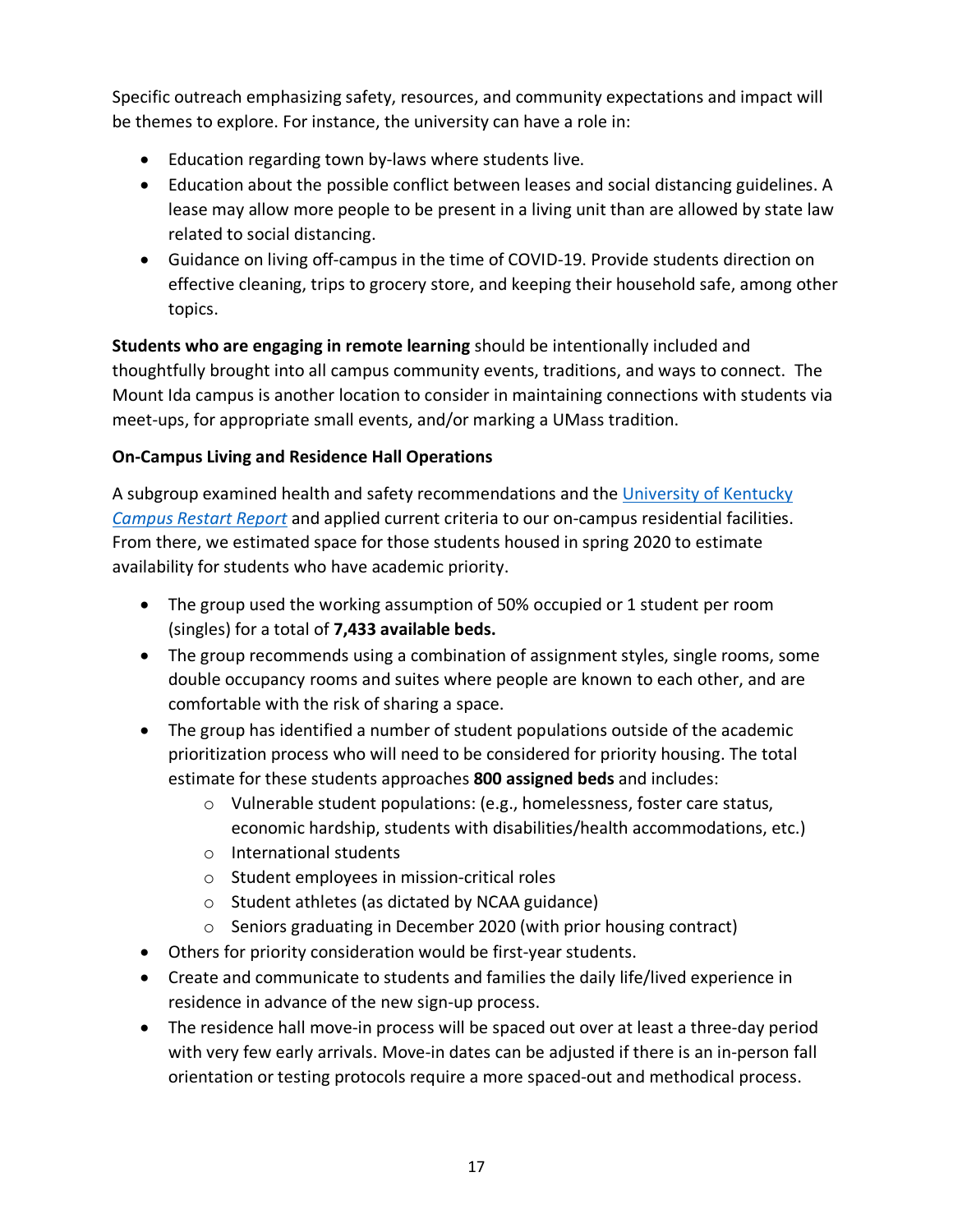The Minute Mover process will be adjusted; while available to help, they may not go into rooms, and there are only 700 bins (that will require disinfectant in-between moves).

- Specific move-in directions will need to be developed for students and families including:
	- o All participants are responsible to bring a facemask and gloves.
	- $\circ$  Only one COVID-19 tested family/friend (helper) per student will be allowed.
	- $\circ$  Students will be directed to pack a lot less for their residence hall room and to estimate for 12-14 weeks of residency rather than whole year.
- Provide a healthy living starter kit that includes items such as: hand sanitizer, wipes, UMass-branded facemasks, etc.
- Residence Hall Services and Service Desk operations will have to be adjusted and definitive level of services made visible to students and families. Service areas can be restructured (including separation barriers) to facilitate safe interactions with students for packages, keys, etc.
- A no guests allowed policy would be enforced.
- We will recommend students only order essential packages (e.g., books and medicine).
- Bathroom cleaning schedules will be managed very differently. This will include frequent deep cleaning, establish student bathroom schedules, and limited numbers of students allowed in bathrooms at any given time (signage posted).
- Posted occupancy and directives for elevators.
- Redesign pedestrian flow through residential areas to minimize contact.
- Create residential specific signage that communicates health and safety protocols.
- Educate residence hall staff on state/CDC health and safety guidelines.
- Residence hall staff will have to reduce face-to-face contact, and use Zoom and Microsoft Teams as options for in-person meetings and collaboration with residents.

#### **Student and Campus Culture Change**

A second subgroup examined ways to inform and bolster students' willingness and commitment to the safety protocols established for the community.

- An overarching campus policy and guidance issued from the campus that is applicable to **all members** of the UMass community, including visitors (if allowed). Policy should address:
	- o Social/physical distancing guidelines
	- o Gathering limits
	- o Visitation/access to campus
	- o Personal protective equipment (facemasks)
	- o Expectation regarding COVID-19 checklist
	- o Travel restrictions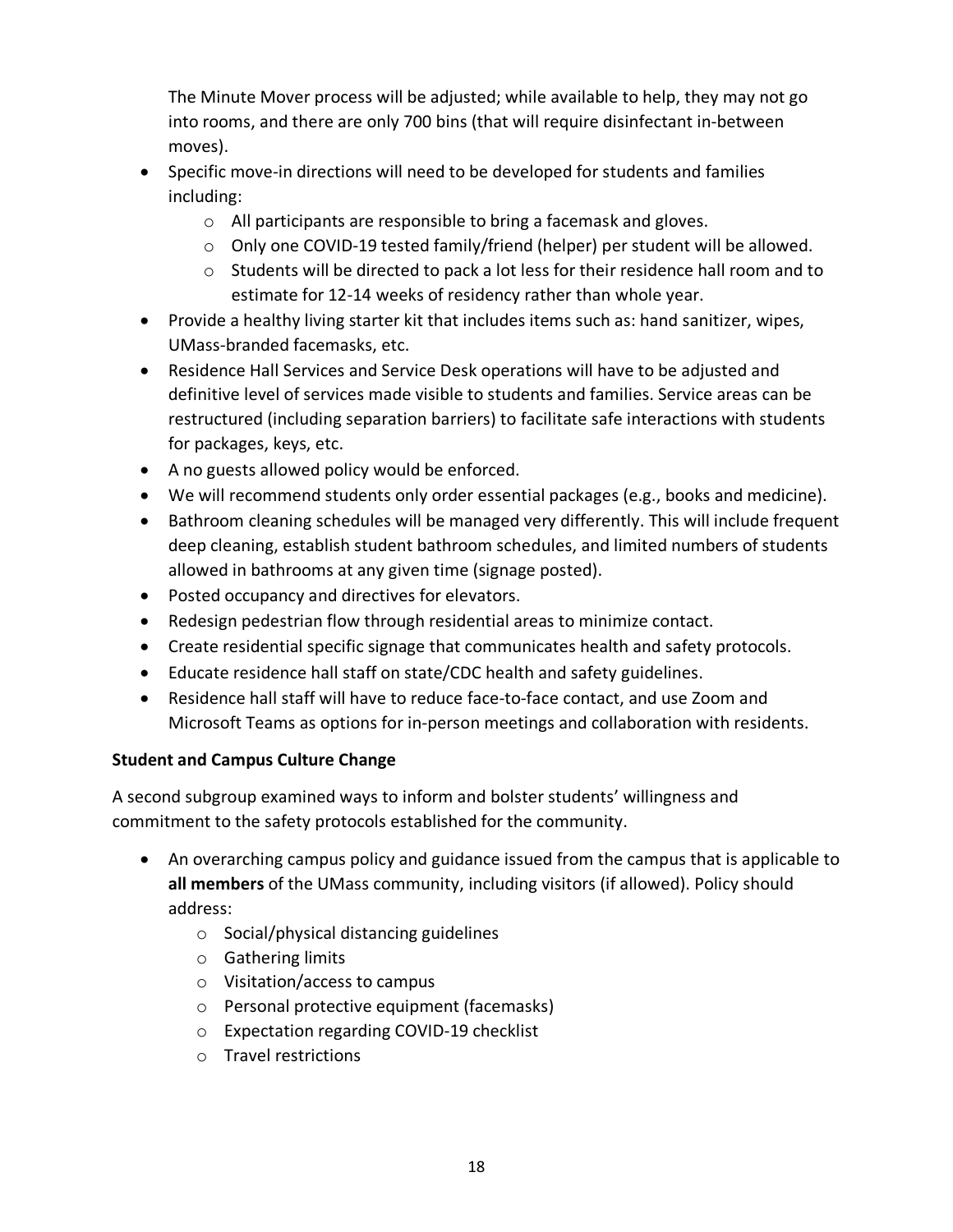- Establish a modified orientation/on-boarding module for new and returning students that details individual and community safety practices, change in policies, expectations for community living with COVID-19, etc. Consider videos with current students explaining the change and expectations for the UMass community.
- Create community agreements that students will sign and acknowledge before they return to campus.
- Provide an information guide for parents on what steps the university is taking to safeguard the community and what the institution expects of students and others.

#### **On-campus/residential considerations**

- Restrictions on residence hall and dining access by non-residents, including outside guests, non-residential staff, and others. These restrictions may not apply to some people, such as medical personnel, emergency first-responders, and personal care assistants for those with documented accommodations.
- The Residence Hall Guest Policy should change to eliminate guests from visiting buildings (until further notice). A guest is defined as someone who does not live in the residence hall.
- The Residence Hall Room Capacity Policy should be changed to reduce the limit to four people allowed in a room.
- We recommend a no-alcohol policy for all residence halls during the COVID-19 pandemic.
- The Residence Hall On-Call/Duty and Residence Hall Emergency procedures should be revised and include clear response protocols to protect responding staff (including appropriate PPE).
- With guidance, establish number of students allowed in laundry rooms.
- Restrict or limit student access to shared spaces in residence halls (e.g., lounges, kitchens, etc.)
- Specific student group policies/guidance should be developed. Use COVID-19 campus guidance to safely host events and practices for student groups (GSOs/RSOs), club sports, intramurals, membership recruitment, meetings, events, travel, etc.

#### **Off-campus considerations**

- Students without a residence hall address will be expected to include their address in SPIRE to facilitate university contact and identify close contacts (if contact tracing is required).
- The Office of Fraternity and Sorority Life should review guidance and expectations for fraternity and sorority houses and partner with national organizations to assure COVID-19 guidance and university compliant.
- Share guidance with Hillel & Chabad House to help guide these off-campus residential communities; share guidance with local property owners for their individual application.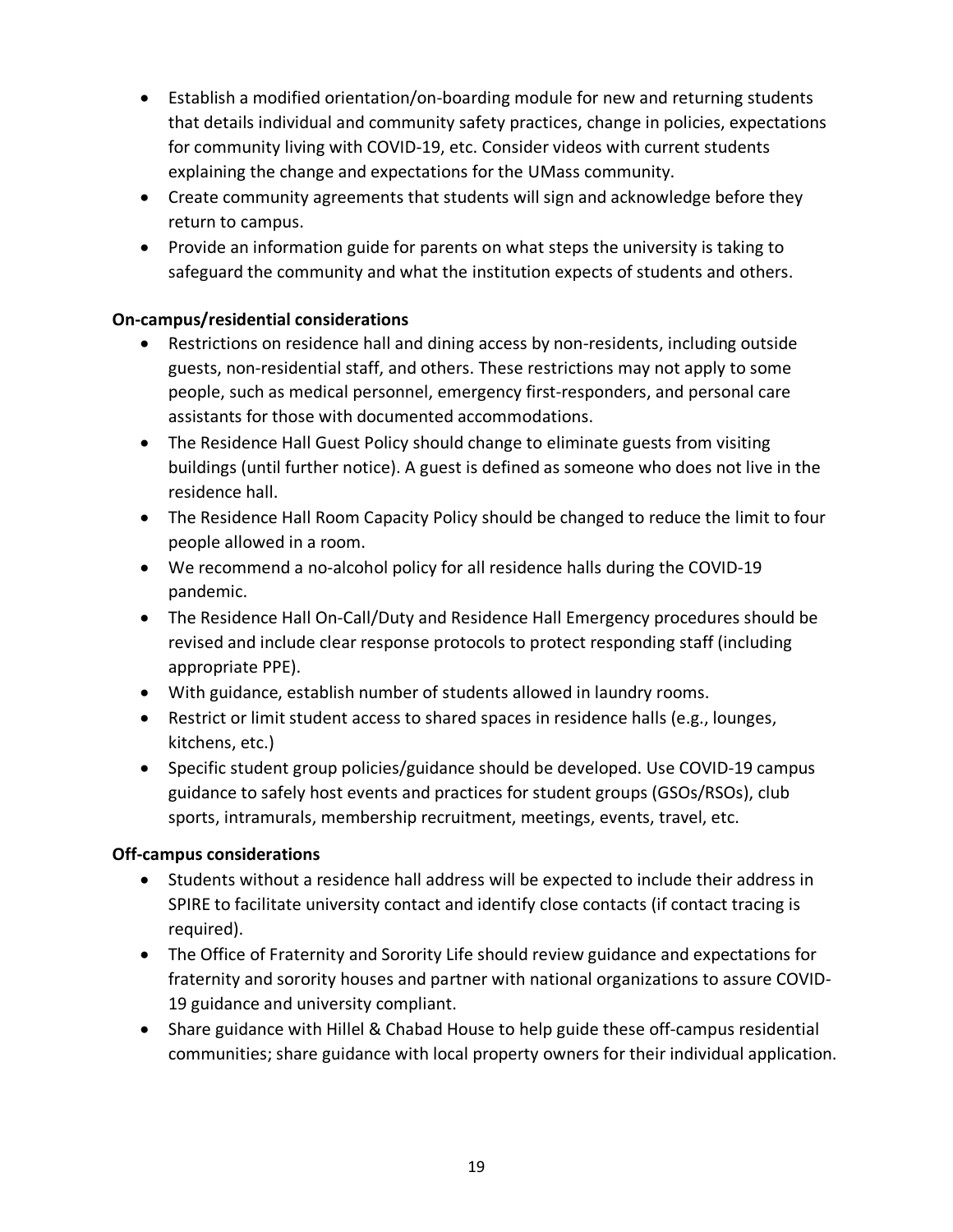#### **Accountability**

An overarching goal is to communicate rights and responsibilities, what students CAN DO, not just policies and "do-nots." Continually reinforcing how to be COVID-19 safe in all settings (on and off campus) should be a major overarching theme.

The university should focus on policy and guidance that applies to the entire university community. Topics to be addressed in campus policy and guidance may include the following:

- Any member of the university community physically coming to campus should formally agree to participate in a manner to protect the health and safety of the university community.
- Expectations for individual behavior should include, at a minimum: use of face coverings, maintaining social distancing, good hygiene, etc.
- Completing a COVID-19 symptom checklist before leaving home/residence hall and staying home if one has a symptom. We recommend that members of the community will need to report in or electronically complete their checklist daily (an application could be used to accomplish this requirement).
- Establish clear expectations for all campus gatherings. For example, how many people can gather, (reduced) capacities of common spaces, expected use of outdoor space on campus, only university-affiliated attendees allowed, pre-registration for attendance required, and registration of any in-person events.
- Establish clear expectations for all university-related travel. For example, travel restrictions (limit distance from campus), expectations for self-quarantine if one leaves the area, and expectations for use of public transportation (PVTA).
- Residential students would be expected to remain in Amherst or Hadley through November 20, 2020 to limit community spread of the virus. Any travel beyond the area would need to be reported and the student would self-isolate upon return.
- Adhere to expectations for testing, contact tracing, isolation, and/or quarantine. Expect all members of university community to keep track of and report contacts if they test positive for COVID-19.
- Limit non-essential visitors to campus and limit non-essential presence of UMass community members on campus.

The working group recommends that procedures be developed for the adjudication of expectations and, in particular, identify the behavior(s) that would result in a student being required to leave campus. Build in the flexibility to engage family members, convert a student experience to remote learning (including vacating the residence halls) if necessary, and the forfeiture of related fees. Policy enforcement should be support-based and outcomes should be tiered dependent upon levels of severity of violation, repeated offenses, or intent.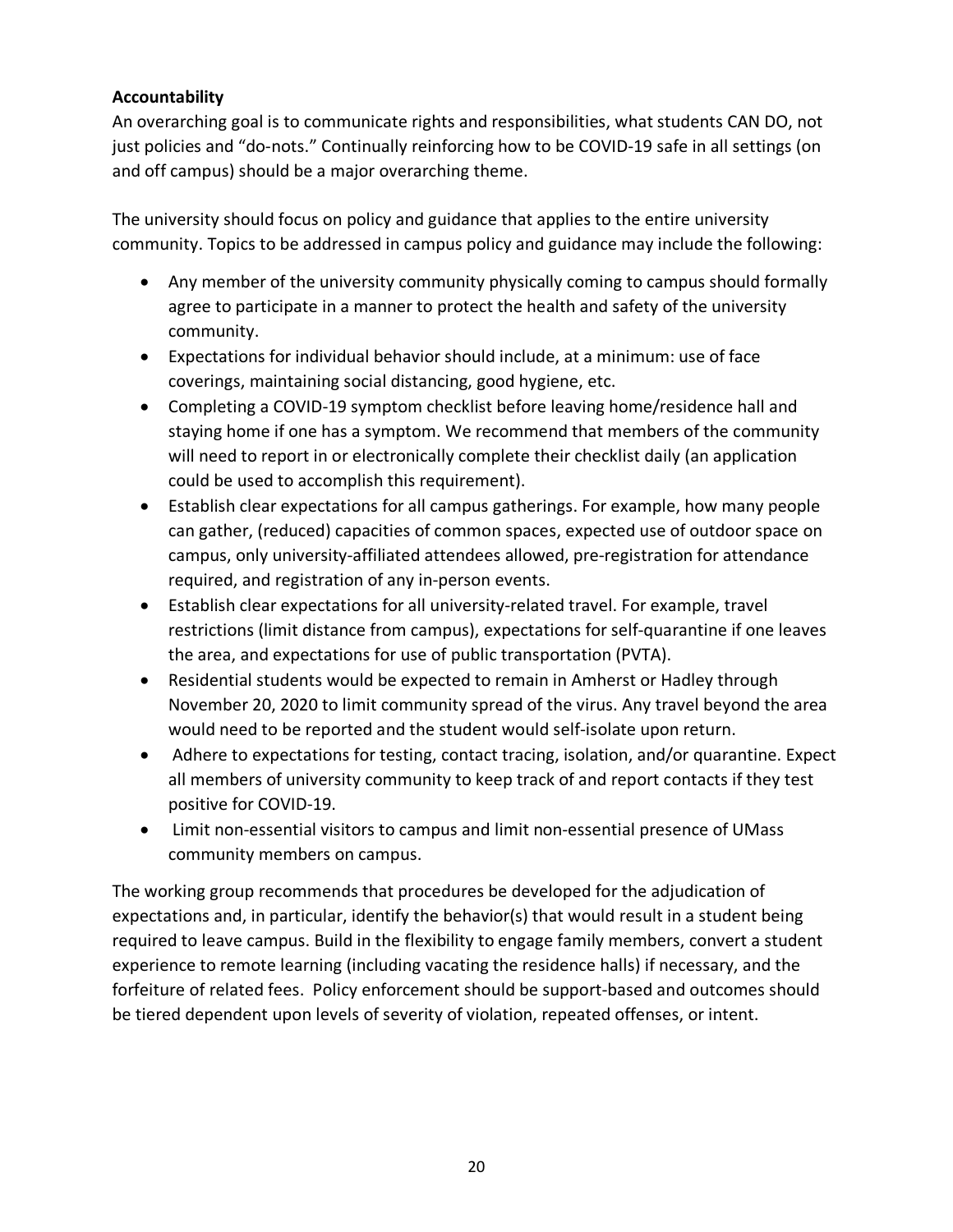#### **Student Engagement: Programming and Support**

The third subgroup examined the need to: maximize meaningful connection with students; engage student leaders and groups; and leverage the programming talent of staff members as the semester progresses so student ideas can be explored and implemented, while adhering to COVID-19 safety measures. Create co-curricular programming that can be virtual, to be inclusive of remote students, to reinforce social distancing expectations, and increase efforts to utilize online engagement.

- Review and revise student organization policies/guidance to support campus operations. For instance, clarify parameters for recruitment, expectations for events, and guidelines for spending, travel guidelines/restrictions.
- Establish campus-wide program protocols, update contracts to include new COVID-19 related expectations, set parameters with off-campus vendors, posting of safety signage, and consider no food at social events until further notice.
- When planning events and programs, capitalize on pre-existing communities and subcommunities to create opportunities for meaningful online engagement. Examples include:
	- o Designated residential communities
	- o Cultural centers and identity groups
	- o Academic groups such as Residential Academic Programs (RAPs), First Year Seminars (FYSs), and academic majors cohorts
	- o Resident assistant and peer mentor engagement with residents
- Offer small indoor programs (e.g., leadership development programs, dialogues, student meetings) with no more than 10 people; enforce substantial social distancing, deep cleaning, and use of facemasks.
- Offer more outdoor programs as weather permits, adhering to guidance on group gatherings.
- Incorporate engineering controls such as physical barriers where possible, reconfigure spaces to enable people to be separated (ideally, at least 6 feet) for smaller indoor programming and/or meetings.
- In smaller facilities (e.g., Stonewall Center, Student Veterans Resource Center) social distancing becomes difficult, but staff can schedule appointments with students while practicing social distancing and increased hygiene precautions. Many staff can continue to utilize Zoom and Microsoft Teams to engage with students safely as well.
- Emphasize and utilize online event registration, to meet in-person and to manage event capacities.
- Consider online/virtual student employment such as online student ambassadors and influencers.
- Engage all student government (GSS and SGA) and student organization leaders and groups on the COVID-19 realities, including:
	- o No student travel, including club sports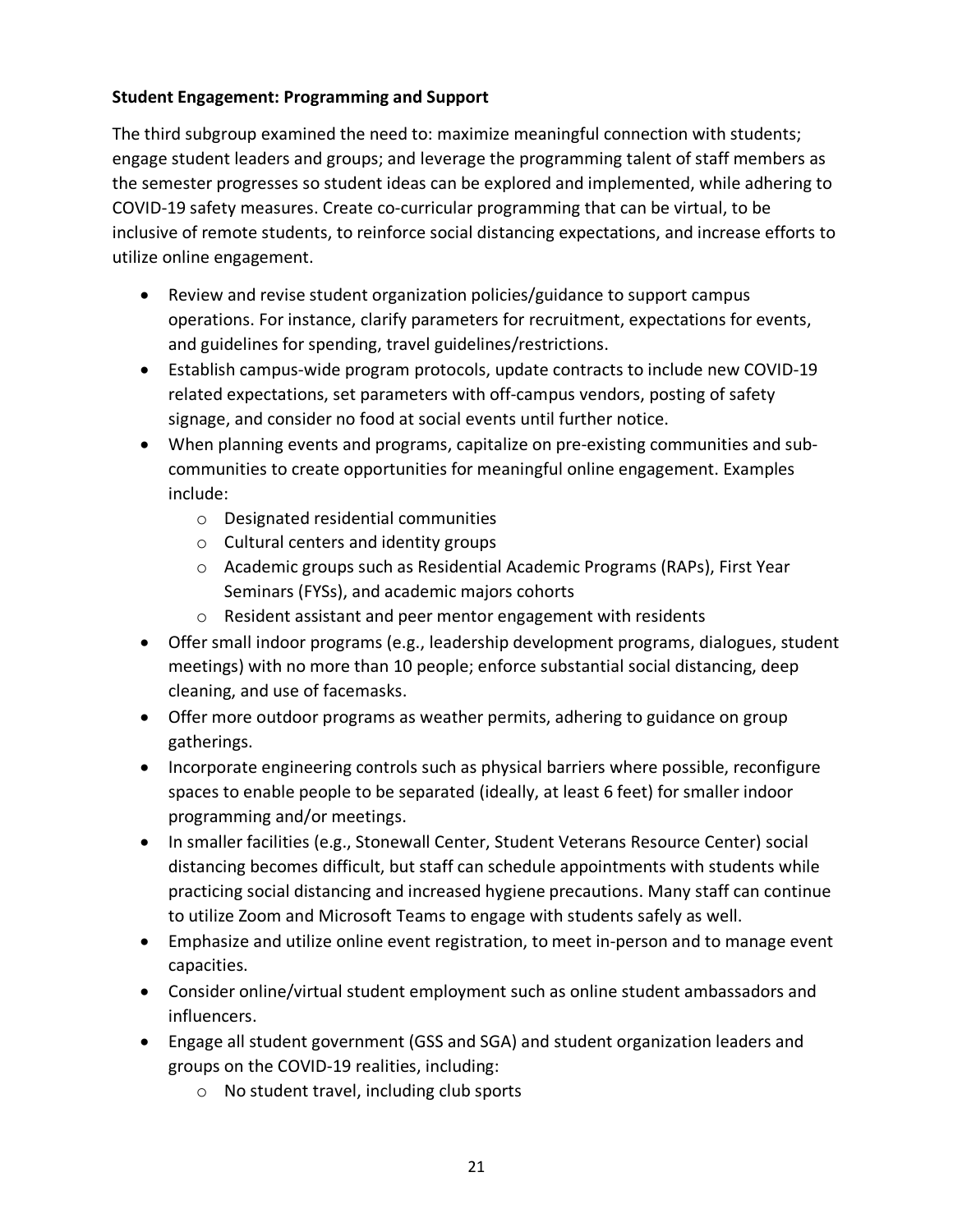- $\circ$  Limit registered student organization meetings to a virtual format to include remote students.
- o Any in-person meetings must be approved in advance and meet specific social distancing and safety guidance.
- Innovate student programming and engagement: Lunch and learn for small groups (could include faculty, staff, alumni); yoga/campus recreation outdoors; podcasts for specific student communities (first-generation); painting/crafting/cooking parties; movie watching; journaling groups; live music with distancing protocol.
- Create cohort groups of first-year and transfer students and assign to faculty/staff volunteers (possibly co-facilitated by a student peer). The faculty/staff members would maintain communication with the cohort throughout the semester deploying lesson plans that focus on connection, transition to the university community, and well-being.
- Create online cultural programming such as virtual concerts, livestream gatherings, and partnership with the Fine Arts Center.
- Create multi-communication strategies by leveraging multiple social media platforms (e.g., UMass YouTube channels and coordinated Instagram) and explore opt-in texting (move beyond email communication).

#### **Scenario 3: Completely Remote**

This scenario represents, most closely, the working experience of this sub-group since March 13, 2020.

- Implement the same housing procedures used for approval to stay in spring 2020.
- The working group has identified student populations, outside of the academic prioritization, who will likely need housing. A total estimate for these students approaches **800 beds**:
	- o Vulnerable student populations: (e.g., homelessness, foster care status, economic hardship, students with disabilities/health accommodations, etc.)
	- o International students
	- o Student employees in mission-critical roles
	- o Student athletes (as dictated by NCAA guidance)
	- o Seniors graduating in December 2020 (with prior housing contract)
- Re-design the in-person aspects of fall orientation for new students and any new students who we are required to have on campus.
- Re-imagine fall campus traditions (e.g., Homecoming, Parents and Family Weekend).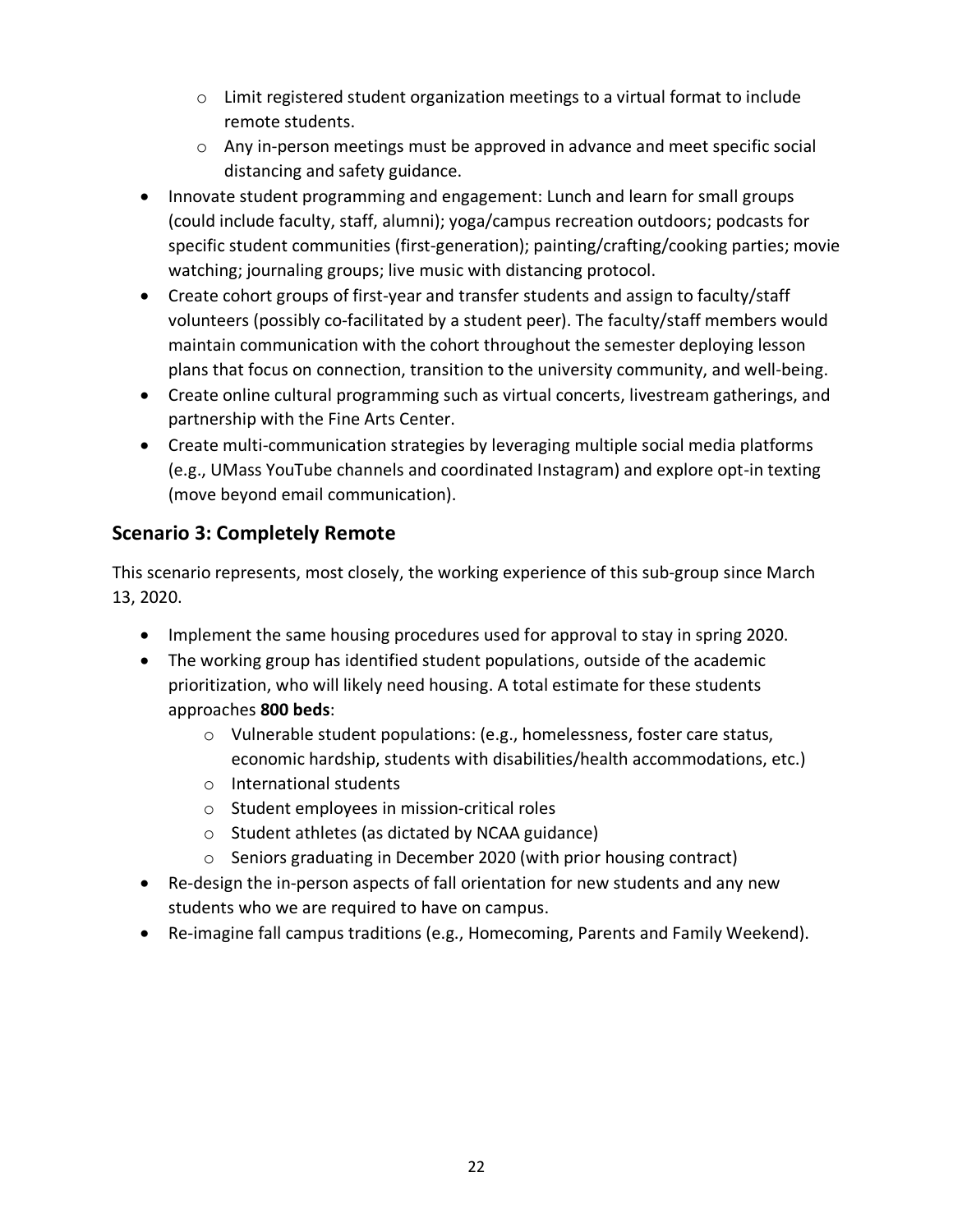#### **Resources**

**ACUHO-I:** COVID-19: Future of Housing

**American College Health Association**

**Centers for Disease Control:** Implementation of Mitigation Strategies for Communities with Local COVID-19 Transmission Background:

**CICU:** Creating Safe and Resilient Campuses: Suggestions for Reopening and Reimagining Colleges and Universities in New York

**George Mason University:** Patriot Tiger Team Report on Fall 2020 Options.

**Johns Hopkins Bloomberg School of Public Health:** Public Health Principles for a Phased Reopening during Covid-19: Guidance for Governors

**NACA:** Thinking Ahead for Fall Programming

**Reopening Massachusetts**

**Report of the Connecticut Higher Education Subcommittee:** Reopen Connecticut

**University of Kentucky:** Campus Restart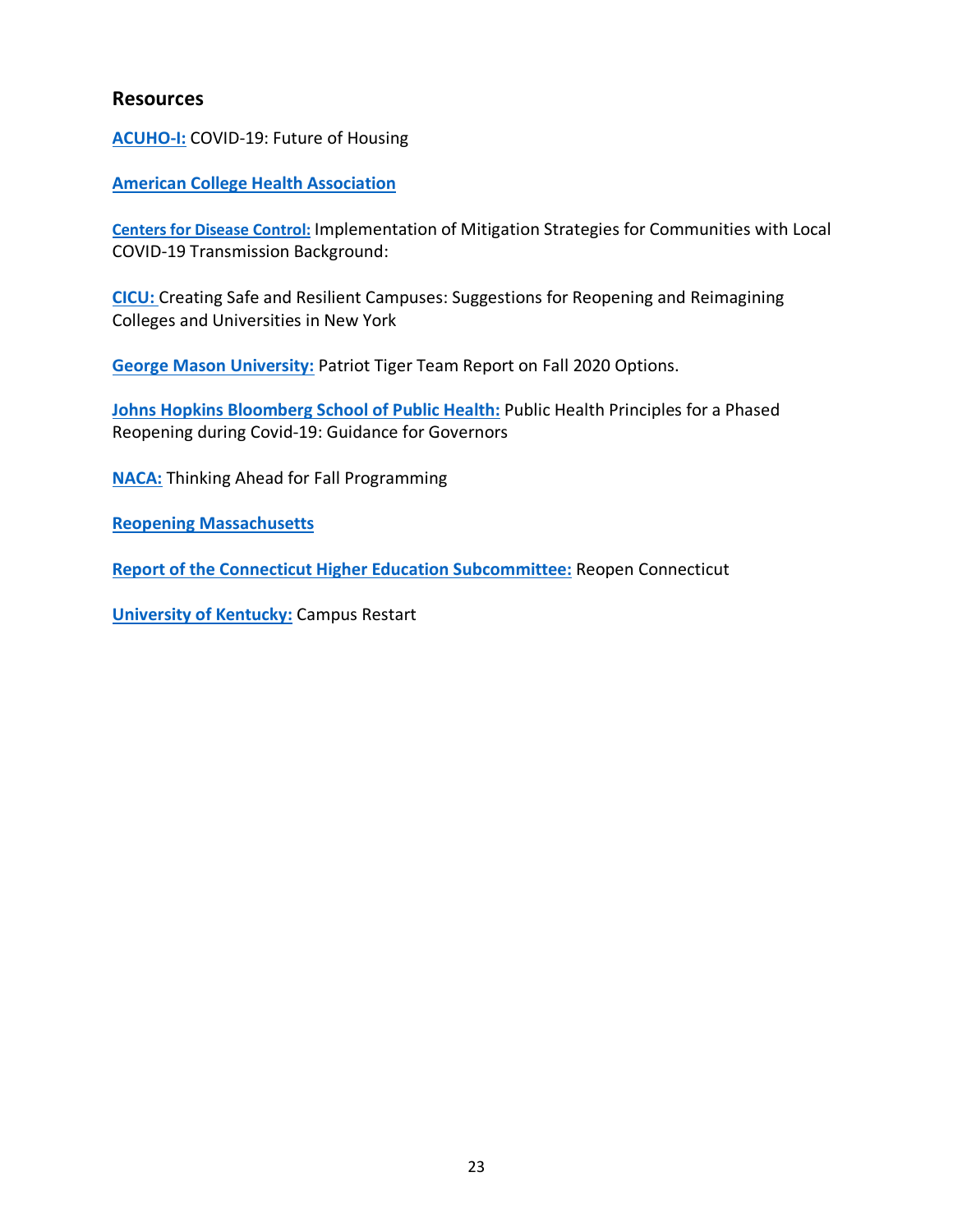# **Research and Libraries Working Group**

Based on the state plan and requirements for Reopening Massachusetts, UMass Amherst will reopen research labs, onsite library services and access, and other facilities for research and creative activities. This reopening will take place in stages, beginning as soon as the university can certify that the Sector Specific Safety Standards for Laboratories and Office Spaces are met. Success will require the engagement of faculty, students, and staff in our shared efforts to protect health and safety while resuming our important research activities.

The Research and Libraries Working Group (RLWG, see attached), informed by national best practices, is working on more detailed guidance to meet these standards. Reopening will require **Research and Library Operating Plans** proposed by faculty and approved by departments and deans, in coordination with the office of Research and Engagement.

- 1. Consistent with Reopening Massachusetts, activities should continue remotely as much as possible. Note that the state has issued a "Safer at Home Advisory" including guidance that "People over the age of 65 and people who have underlying health conditions – who are at high risk for COVID-19 – should continue to stay home except for essential errands such as going to the grocery store and to attend to healthcare needs." Individuals who are at high risk can contact Human Resources via COVID19HR@umass.edu if they are requested to work on campus and are unable to do so. Graduate students can also contact the designated person in their school or college dean's office.
- 2. We expect to provide some limited space on campus for researchers without adequate IT infrastructure at home.
- 3. The Libraries are developing a phased plan for restoring in-person services and onsite access to collections. Prior to reopening library facilities, on-site staff will provide access to materials through its Library Express service, and scanning some materials (with restrictions).
- 4. Activities currently approved under a Research Lab Continuity Plan (RLCP) may proceed according to those plans; please check to see that they continue to meet current EH&S guidance. Continuity plans were put in place to enable the minimum level of activity necessary to avoid a catastrophic loss of research results, materials, or infrastructure. In contrast, the Research & Libraries Operating Plans (RLOP) will enable a higher level of activity and participation. The operating plans will replace continuity plans and researchers are asked not to submit new or amended RLCPs unless there are significant extenuating circumstances so that resources can be devoted to the operatingplans.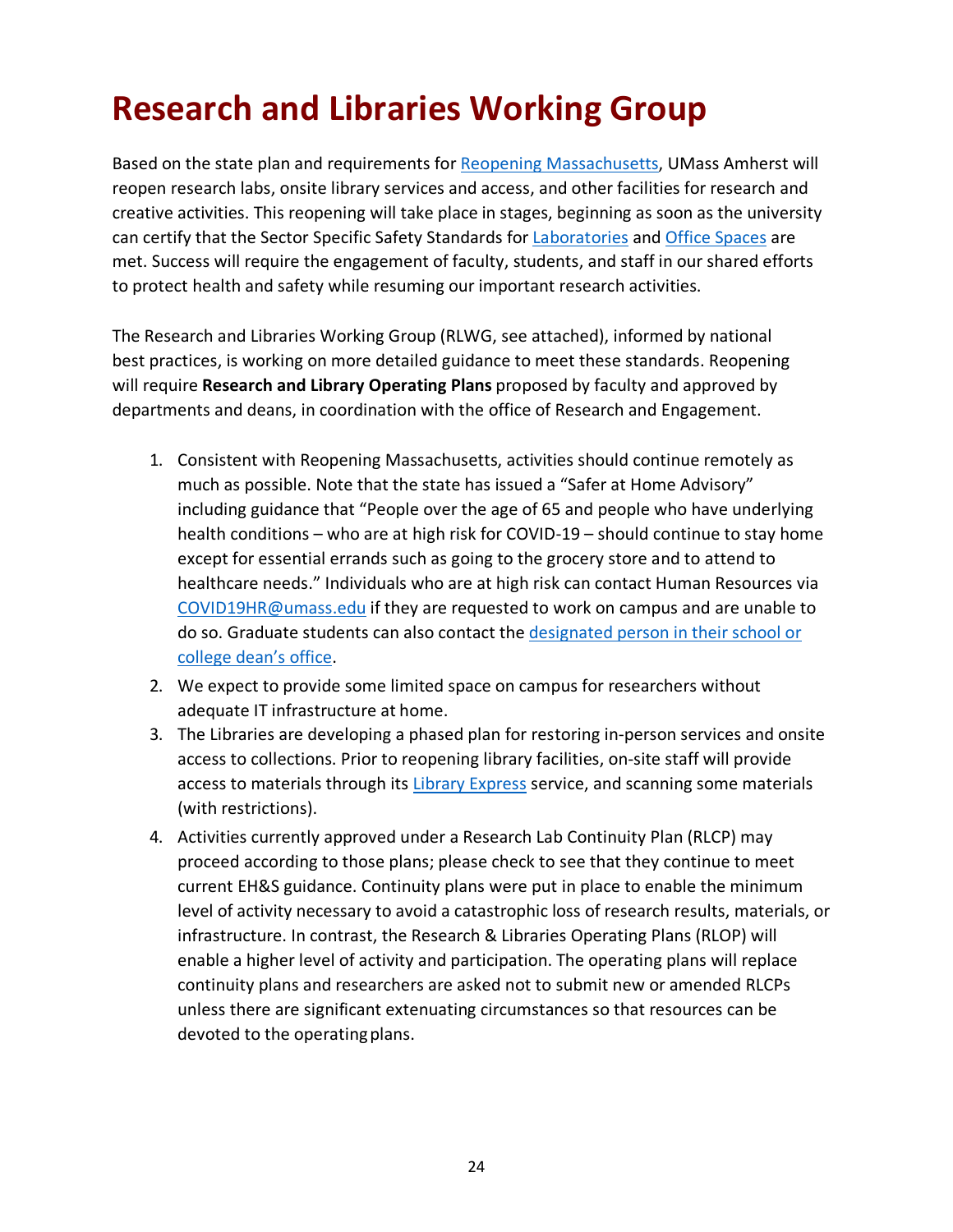- 5. Because faculty and other researchers have the best information on the facilities, the program, and the participants, they are best positioned to propose the RLOP. The RLOP must also be consistent with state and university health and safety requirements, so will require institutional review and approval.
- 6. Requirements for social distancing, by both physical and temporal means, are critically important. In many cases, this will mean a lower occupancy in spaces and staggered shifts of personnel consistent with the safety standards.
- 7. In addition to social distancing within individual laboratories, it is important to avoid overcrowding in public spaces such as restrooms, eating areas, elevators, etc. Therefore, information on the number and timing of personnel for each floor and in each building from the individual RLOPs must be aggregated and individual plans may require revision to avoid overcrowding.
- 8. The Vice Chancellor for Research and Engagement will provide a Kuali form to submit the RLOP and will provide aggregated information from the proposed RLOPs to deans and departments. We expect the Kuali form to be available early in the week of 6/1/2020.
- 9. Once the RLOP is submitted, labs can begin operations by meeting the conditions in the COVID-19 Interim Operating Plan (Word) and with the approval of the department, dean and center/institute director (where applicable).

Work on the RLOP can proceed as follows.

All researchers intending to use laboratories should:

- Complete the UMass Amherst Lab Restart Checklist If necessary, one faculty member or their designee and a second person if needed for safety, are now approved to go to the lab for this purpose.
- Complete the Covid-19 Laboratory Training,
- Review the Returning Safely to UMass video, and follow all of the health and safety guidance there including the COVID-19 Daily Self Checklist,
- Review the Cleaning Procedures for Labs and Offices , and
- For more information visit here.

Faculty should use the following prompts in anticipation of the RLOP preparation.

- What activities cannot be done remotely; which are most-time sensitive, e.g., seasonal work, thesis or postdoctoral research close to completion; projects with a large impact on tenure and promotion; sponsored projects with upcoming deadlines; timely access to special library collections, studio space.
- Who must be in campus facilities to conduct the activities? Are the individuals able to do so at this stage and on what schedules?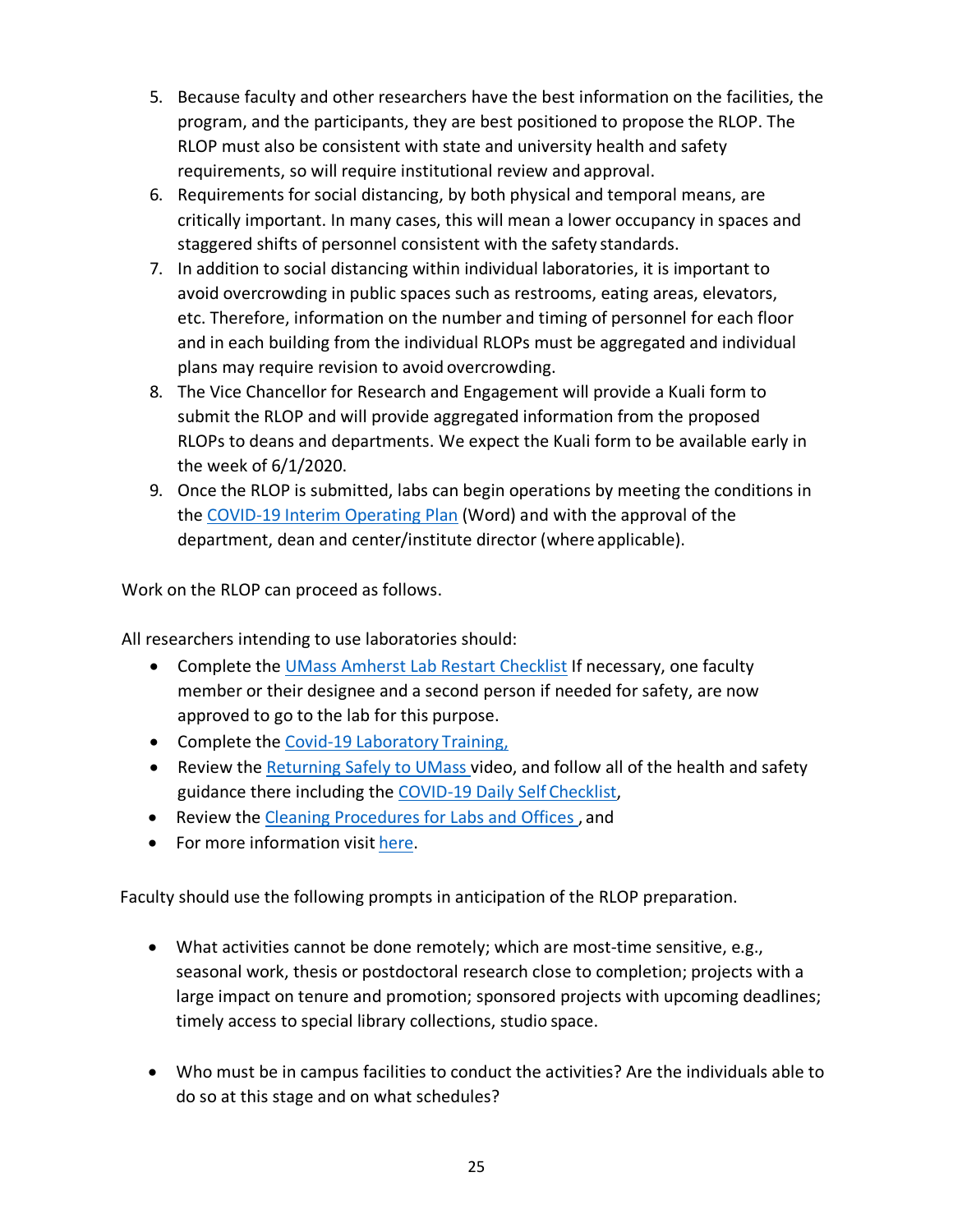How will plans protect early-career researchers, graduate students' programs of study and postdocs training and mentorship? Undergraduate researchers should not be included unless they have substantial prior training and experience. How will our campus values of diversity, equity, and inclusion be reflected? Note: Sponsorship of international visitors is currently suspended until last least 9/1/2020.

- Given your use of facilities, how will the health and safety of research teams be protected? For instance, how will physical distancing be accomplished within the research space? As a first estimate, 113 square feet per person (6-foot radius) is recommended to determine an occupancy that allows for appropriate social distancing (FEMA). However, this does not account for the details of fixtures, furnishing, and equipment or, most important, for the movement within the spaces. So, we expect that the operational maximum occupancy for a space will be significantly less than the maximal occupancy based on this first estimate. In a separate message, we will provide instructions on accessing data on square footage by building and room as well as floor plans which may be used to make more detailed estimates of the operational maximum occupancy.
- If the space available cannot accommodate all researchers, what subgroups of people (teams) should access the facilities at different times? Separate teams without shared membership enhances social distancing and diminishes the chances that an entire lab group might need to self-isolate for an extended period. What sort of time blocks are required – several days a week for different shifts, or different blocks each day? Note that enhanced cleaning between time blocks and time to exit and enter buildings without overcrowding is necessary. Please consult with your team members on their views and home responsibilities (e.g., high risk, childcare, elder care, etc.).
- What kind of other shared spaces (besides restrooms, elevators, and eating areas) are needed, e.g., access to Library materials not available online (please visit the Libraries' Remote Services page for updates), Core Facilities, shared cell culture rooms, autoclaves, etc.?
- Core Facilities operational status is variable, subject to staff availability. Access and level of service is at the discretion of the Core Director or the Director of Centralized Core Services.
- Will you need campus support services to operate successfully and safely (e.g., CEMS or package deliveries)?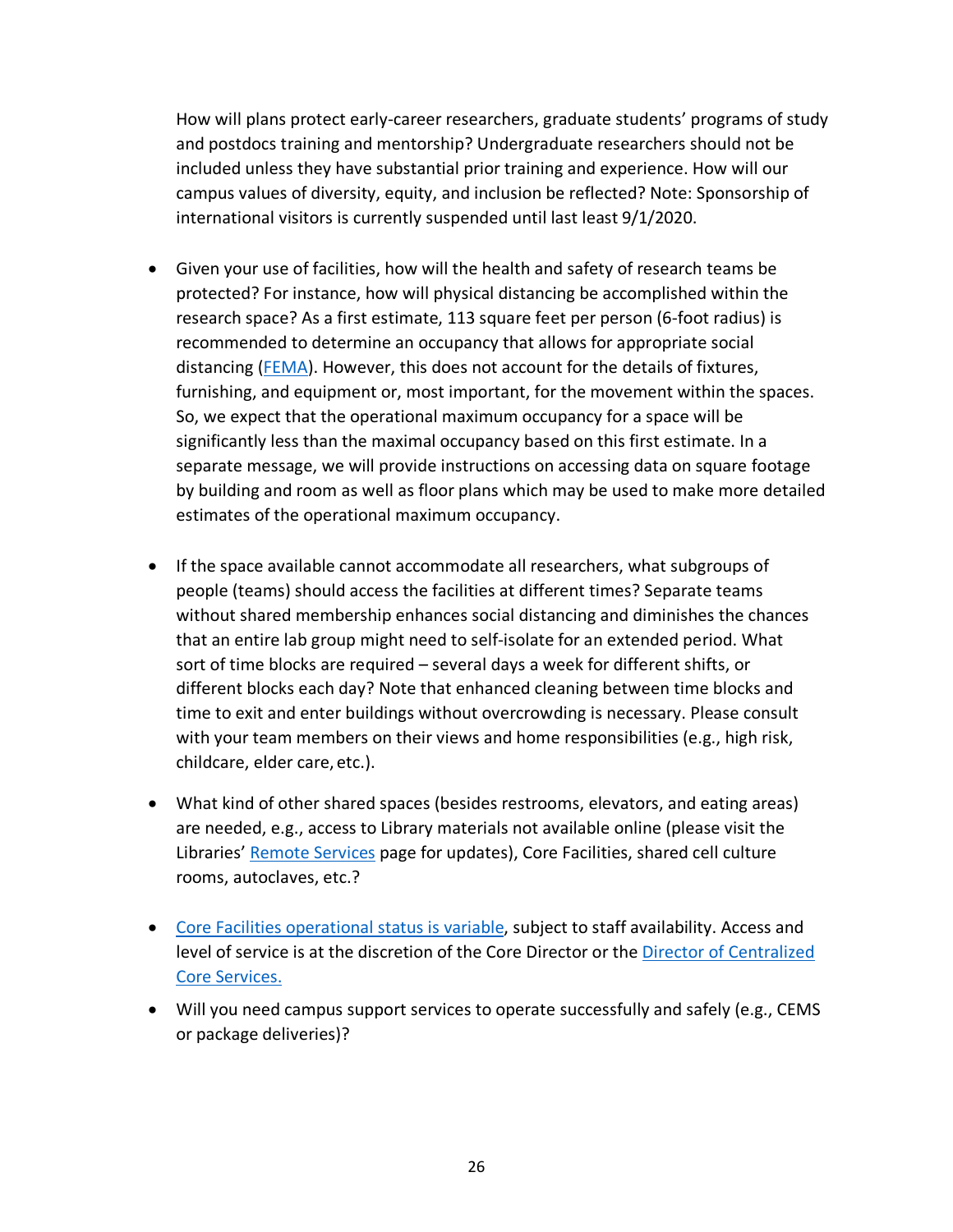- EH&S requests that if part of your research safety requirement includes personal protective equipment (PPE), such as gloves, N95 masks, please email askehs@umass.edu and include your name, laboratory location and PPE needs. A limited supply is currently available and EH&S will work on a centralized procurement of additional items if necessary.
- To ensure availability of cleaning supplies, Physical Plant Custodial will provide hand sanitizer, disinfectant, paper towels, soap, and tissues for your laboratory. When your plans are set, please email Pam Monn at psmonn@facil.umass.edu with your name, contact information, and the location where you would like it dropped off. In the future to request additional supplies, please email Pam Monn.

#### **Resources**

- Environmental Health & Safety lab checklist, https://ehs.umass.edu/lab-restartchecklist
- Reopening Massachusetts Full Report, May 18, 2020
- ACHA Guidelines: Considerations for Reopening Institutions of Higher Education in the COVID-19 Era, May 7, 2020
- University of Washington School of Medicine Guidelines for COVID-19 Prevention While Working in the Laboratory, May 7, 2020
- Council on Governmental Relations (COGR) Institutional and Agency Responses to COVID-19 and Additional Resources
- The Association for Biosafety and Biosecurity SARS-Cov-2/COVID-19 Toolbox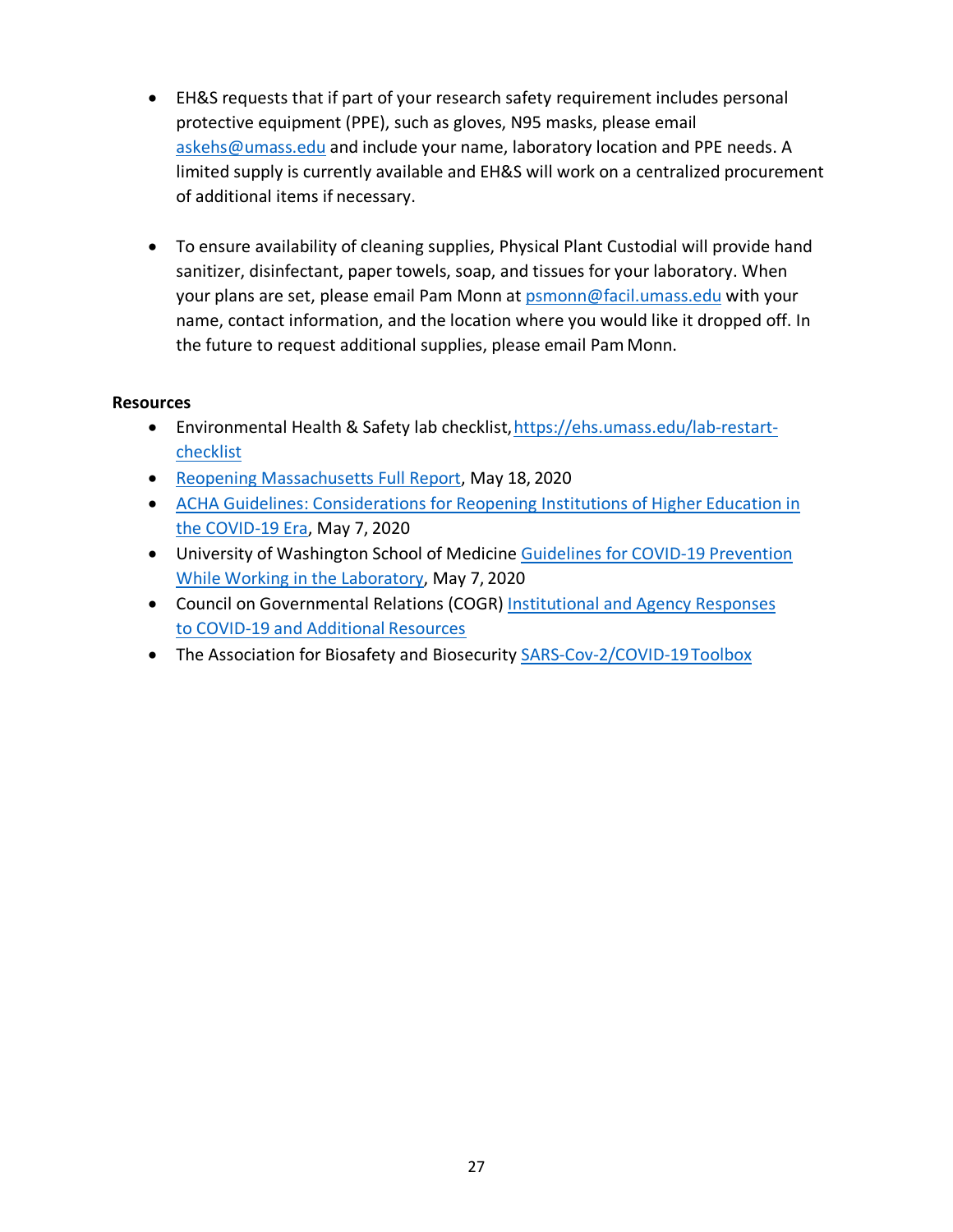# **Healthy Fall Working Group**

The Healthy Fall Working Group was charged with using the best science and public health information available to determine the optimal path to re-populating the campus. It focused on special preparations and changes in traditional practices that will be required for the protection of our campus community.

#### **Key Planning Considerations for Reopening in the Fall**

The Commonwealth of Massachusetts Reopening Massachusetts Plan has four phases with each phase lasting a minimum of three weeks. We are currently in Phase 1: Start, which allows higher education to repopulate research laboratories and restart functions necessary to prepare campuses to reopen. The university is looking to reopening in a measured stepwise fashion. We understand the reality that all plans must remain flexible to adapt to any changes that may arise as the pandemic continues to impact the nation, state, local towns and the campuses. Before detailing the specific recommendations and steps we are proposing, it is important to highlight underlying key planning principles.

- 1) We anticipate that SARS CoV2 (the causative agent of COVID-19) will continue to be present in the UMass Amherst campus community. Most faculty, students, and staff will not yet have acquired natural immunity to infection, and it is not likely that there will be a vaccine or treatments for 18 months. Even with measured precautions, it is not possible to eliminate transmission of the virus on and off campus; our efforts will be focused on managing the spread of infection and mitigating the impact of COVID-19 on the quality of the educational experience and on the health of our students, faculty, staff, and communities.
- 2) Attention should will be given to individuals identified by health authorities as "high risk" to COVID-19, and reasonable accommodations will be made to the extent possible consistent on campus.
- 3) As a baseline, the University of Massachusetts Amherst will operate in accordance with the requirements set forth by the Commonwealth of Massachusetts.
- 4) Cases on campus and in adjacent communities remain fairly limited; they are likely to increase with an influx of students, faculty, and staff. Anecdotally, many students intend to return to live in the Town of Amherst and other towns close to campus, regardless of teaching modality. This will potentially increase local community transmission and create a need for complex and extensive case investigations, as well as follow-up activities across jurisdictions.
- 5) Although the long-term risk to most who acquire COVID-19 is low and many will be asymptomatic, health effects on individuals are somewhat unpredictable, regardless of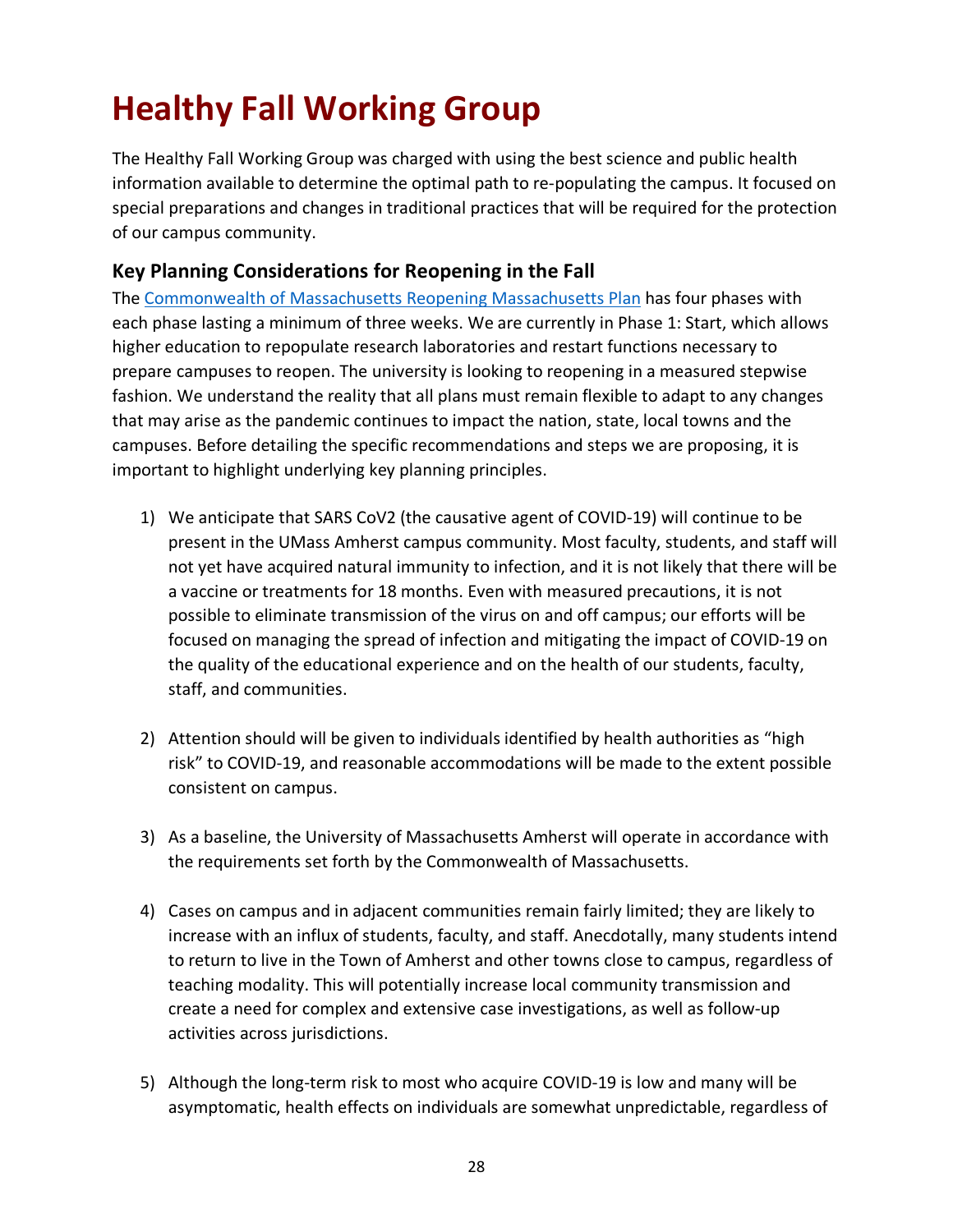underlying health conditions. While there are vulnerable people on our campus, much of the population on the campus is under age 30 and at significantly lower risk of hospitalization or death from COVID-19.

- 6) Evidence shows COVID-19 community spread occurs most readily through sustained (15 minutes or more) contact of less than 6 feet with no other mitigation strategies.
- 7) Due to the need to reduce the density of people on campus, faculty and students involved in any remote classes should be strongly encouraged to conduct these activities without using physical locations on campus. Similarly, faculty, staff, and students who can conduct their research remotely should be encouraged to work remotely, when possible, to reduce density on campus.

#### **Scenarios for the Fall**

The three scenarios that the Healthy Fall Working Group reviewed were a) remote instruction; b) intermediate re-densified campus – combination on-campus and remote learning; and c) full re-densified campus. The recommendations below apply to all three scenarios. The difference will be the amount of supplies, personnel and modifications that will be needed based on the re-densification population.

#### **Steps to Reopen the Campus in the Fall**

The steps for reopening the campus in the fall will need to be consistent with the Commonwealth of Massachusetts, but not faster than the phases outlined by the Commonwealth. The following steps will evolve over the course of the summer and fall, and we will adjust as needed.

- Step 1: Onsite personnel only to support campus critical operations, includes critical research (current step).
- **Step 2:** Reopen research operations (planning currently under way)
- **EXTED 3:** Increase staff to support preparations for the fall semester
- **Step 4:** Student re-population in the fall

#### **Recommendations**

The recommendations are based on the hierarchy of controls, which is a concept used by the National Institute for Occupational Safety and Health (NIOSH) as a framework for identifying controls for potentially harmful workplace hazards. These principles are useful for assessing the effectiveness of controls for COVID-19 and for understanding the range of impacts those measures can have on decreasing the likelihood of transmission of COVID-19. The NIOSH hierarchy of controls structure was adapted by Johns Hopkins in the Public Health Principles for a Phased Reopening During COVID-19 and we have adapted this structure for re-densification for fall 2020.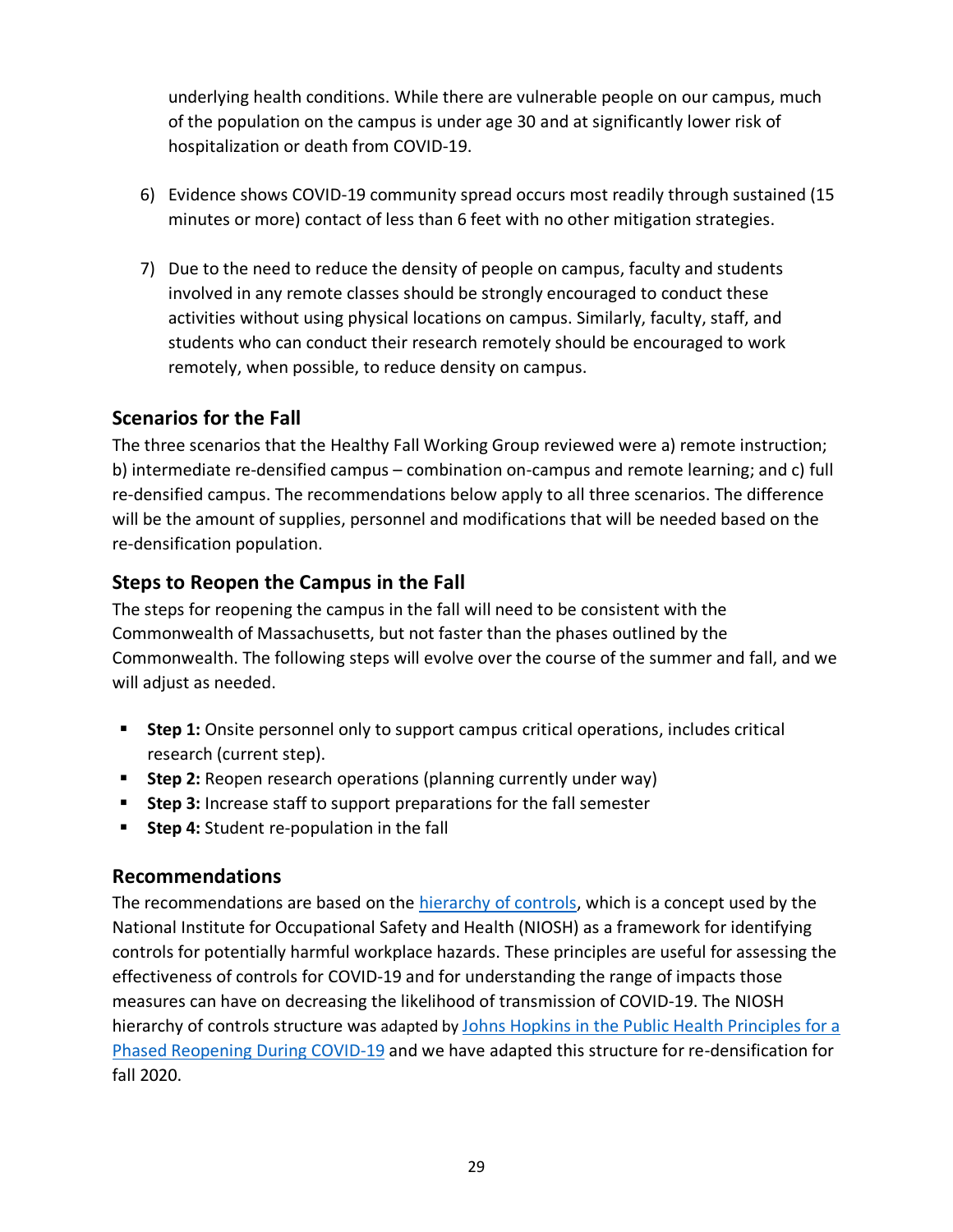#### **UMass Control Method Definitions for COVID-19**

- **Elimination To the Maximum Extent Possible:**  Eliminating exposure to the hazard. This is the most effective control. Our focus is on a UMass community-based risk assessment, testing and case management (tracing, support services, isolation and quarantine). Once a vaccine becomes available, the campus would stand up mass vaccination centers.
- **Substitution**: Replacing a hazardous exposure with something less hazardous. In the case of COVID-19, this is not applicable.



- **Engineering Controls**: Isolating the person from the hazard through physical or mechanical means. Our focus includes modifying classrooms/offices, re-designing dining services, increasing air exchanges, and placing physical barriers in strategic locations.
- **Administrative Controls:** Changes made to the way that people live, work, learn and conduct research. Our focus includes staggering work and class schedules, daily selfcheck, repeated SARS-CoV-2 testing and the keeping of testing outcome logs, and enhanced cleaning.
- **Personal Protective Equipment (PPE)**: Equipment worn by the person to protect themselves from real or potential hazards, e.g. gloves, lab coats, safety glasses, respirators, etc. Our focus includes providing the proper PPE to all UMass community members in need.
- **UMass Community Supplies**: Equipment worn by a person to prevent community spread from an asymptomatic carrier of COVID-19. This is the last line of defense and its effectiveness depends on community use and their ability to adopt disinfection, distancing, and hygiene practices. Our focus includes providing UMass Community supplies to faculty, staff and students.

#### **Elimination**

#### **Testing**

**Recommendation: Testing of students just prior to arrival whenever possible and/or upon arrival campus. Additionally, repeated testing thereafter to be done in a staggered manner dependent upon resources.** 

Sentinel or mass testing done through UMass, with Institute of Applied Life Sciences (IALS) support, will include these requirements: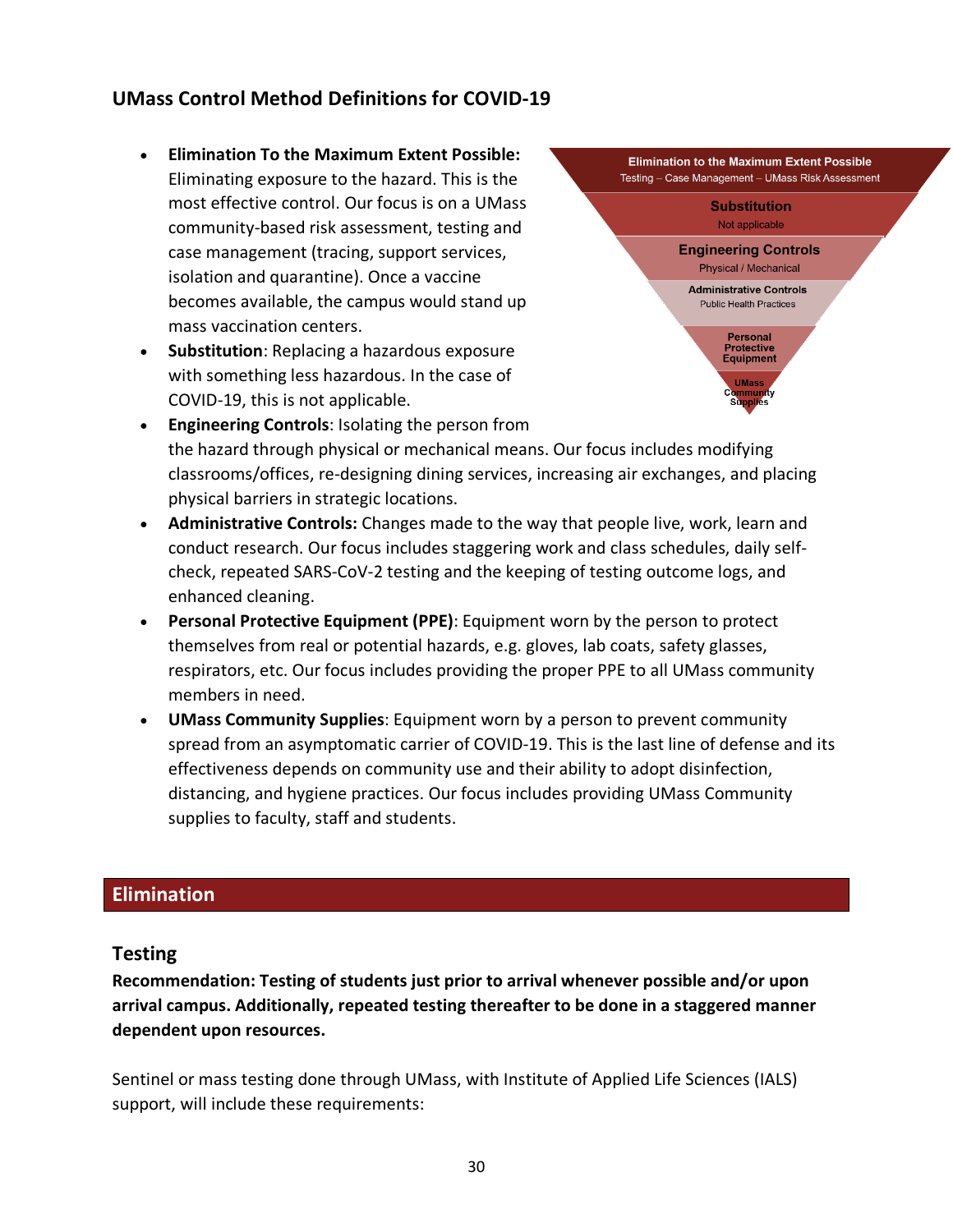- Increased staffing of:
	- o CLIA certified laboratory technicians; cross training of IALS staff possible.
	- $\circ$  Specimen collection staff consisting of certified medical assistants (CMAs) and registered nurses (RNs). If testing utilizing self-collected swabs is available, this will decrease some nursing staffing needs.
	- o University Health Services (UHS) registration and billing staff.
	- o UHS providers such as dedicated NPs to order, review and report results.
	- o For every 500 tests per day, add one CLIA certified lab tech, once CMA, one RN or NP/PA to order, review and report tests. Surge testing requires staff to supervise self-collection, label and order tests, obtain billing information and report results to patients.
- Additional capacity could be made available through CLIA certification of research platform and space at IALS.
- Additional surge capacity exists by use of commercial labs such as LabCorp, with results in  $1 - 2$  working days.
- Large surge testing will require an outdoor or large indoor venue, which allows for 6 foot physical distancing, scheduling and appointments.

**Recommendation: Students, faculty, and staff with even minimal symptoms should be promptly tested through UHS clinical laboratory. Asymptomatic individuals who have had close contact exposure to any COVID-19 positive individual should be also promptly tested. This may result in testing of multiple students during cluster investigations if they share classes or living quarters.**

Currently available\* and planned test platforms at UHS:

- 1. Abbott rapid test, 20-50 tests per day, rapid nucleic acid test.
- 2. LabCorp reference lab RT-PCR, 1- to 2-day turnaround anticipated.\*
- 3. Hologic Panther high throughput PCR, 500 specimens per shift, scalable with up to two shifts per day for 1,000 tests per day. Anticipated to have no supply chain issues, not dependent on additional VTM or swabs. University could scale up this platform by purchasing another machine. Greater than one machine and one shift per day will require additional lab personnel. Results by next day (4-hour test cycle).
- 4. Under discussion, in addition, is the possibility of a research laboratory-developed test. The goal of this would be to augment testing capacity, boost surge capacity, and provide other supply chain options in case commercial supply chains become more limited in the future.

#### **Recommendation: UHS needs expanded space for social distancing, increased laboratory testing, respiratory unit and usual non-COVID health care operations.**

Considerations to include close proximity to UHS, multiple small rooms with doors, approximately 20,000 square feet additional space.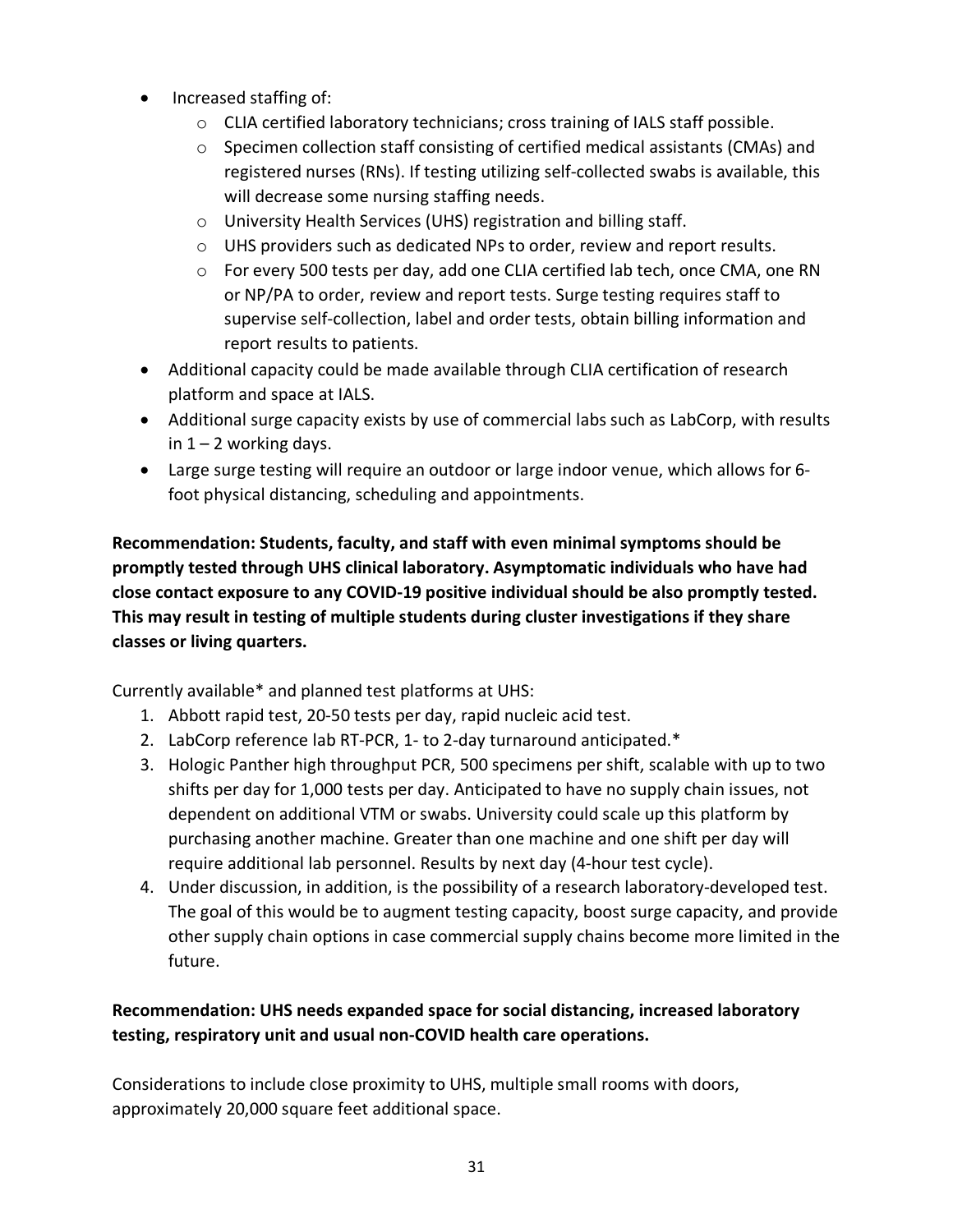#### **Recommendation: Do not use antibody testing as means for campus-based strategies.**

- 1. At present, antibody tests for immunity are not sufficiently accurate nor widely available enough to be considered a part of campus-based strategies. This has potential uses but no clear FDA or DPH approved role in population management at the present time.
- 2. BioMedomics (or other brands, under evaluation) antibody testing, rapid test, 20-50 tests per day, but no routine use case has been established.
- 3. Abbott high-throughput antibody test, 200 tests per day, but as above, routine use case has not been established.
- 4. LabCorp ELISA antibody test, as above, no routine use case has been established.
- 5. Reconsider the use of 'Neutralizing Antibody Testing' as FDA-approved tests become available.

#### **Ongoing Community Assessment**

#### **Recommendation: Create a dedicated, real-time public health surveillance team to serve the entire community.**

To make the most accurate decisions for the campus, we recommend the development of UMass community specific metrics and a daily (7-day-a-week) situation report that provide a focused and user-friendly overview and analysis of all current relevant data for rapid decisionmaking.

The resources required include:

- One full-time community health surveillance officer with data analysis skills
- One back-up community health surveillance officer
- Computer science support staff for automated data scraping and report generation
- The team would report to the Emergency Operations Center Team.

#### **Case Management/Contact Tracing**

#### **Recommendation: Expand the current case management team on campus. Case management includes contract tracing, support services, and coordination of quarantine and isolation.**

The team will focus on the development of a central tracking database, exploring the feasibility of a symptom or exposure reporting app for student use and possibly for faculty/staff to use. This would create recognizable phone numbers for case managers and tracers to facilitate the chances that the call will be answered; it would also utilize campus population activity/density data as provided from cell phone analysis. All faculty and staff will need to be registered, with health insurance information entered into the UHS EMR system during the summer to facilitate summer and fall testing and contact tracing of employees.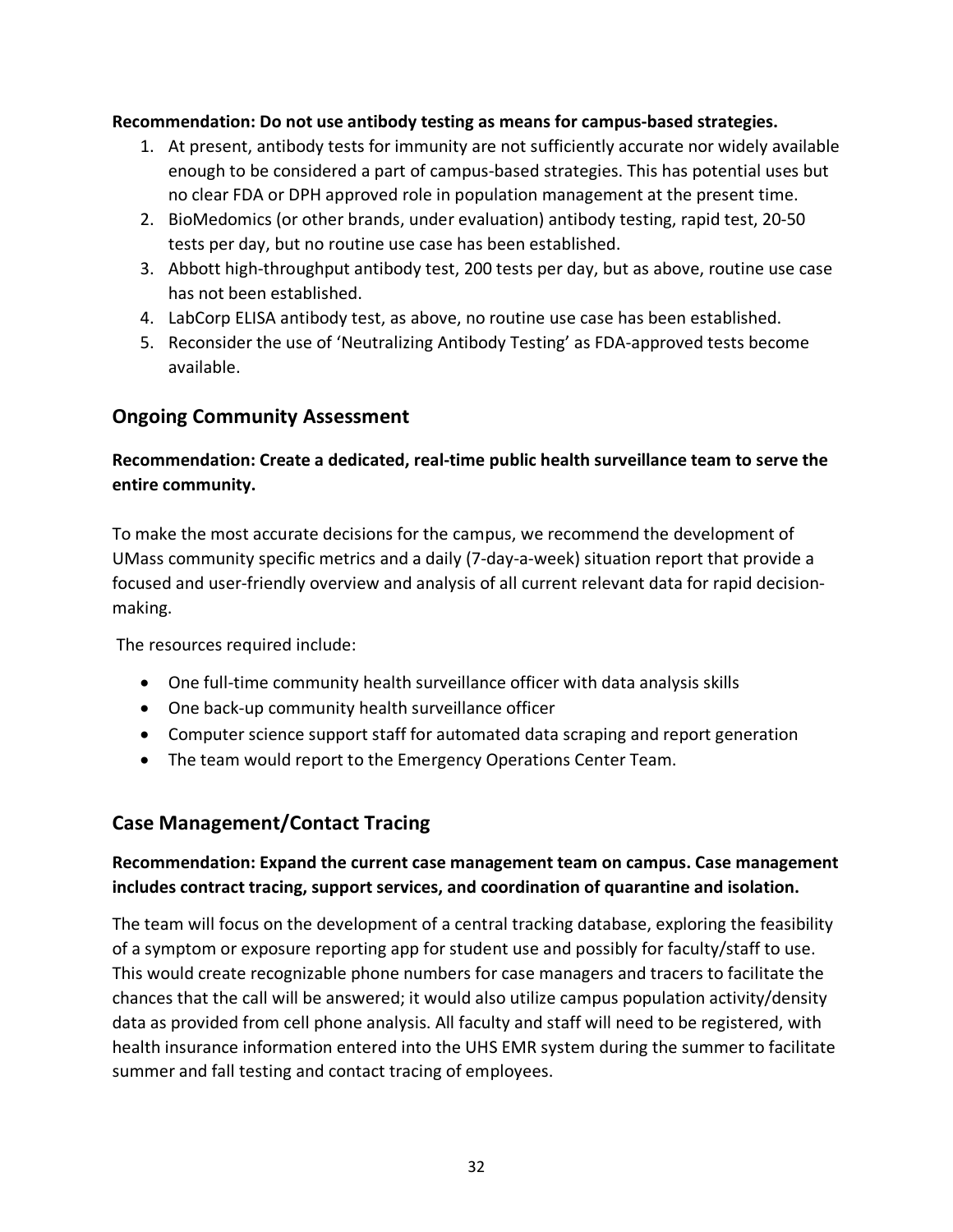Case management for Hampshire College is also a function of UMass Amherst public health, as they are a satellite clinic of University Health Services. Hampshire College will manage their own isolation and quarantine needs.

The presidents of Smith, Amherst and Mt. Holyoke colleges decided to collaborate on contact tracking through the Five College consortium. UMass will take the lead on the development of protocols, training and support. The four colleges are required to identify a minimum of three staff members to work with lead UMass case manager.

#### **Recommendation: Pilot a sentinel contact tracing project.**

This is a proactive approach to estimating social networks of students (# of contacts). Over the summer the case management team will contact a sample or subset intended or actual campus population, by asking the basic questions of contact type, duration, frequency, relationship and age. This will provide an opportunity to educate, answer questions, clarify existence and scope of UMass Public Health, and promote UMass as a health conscious campus.

#### **Isolation and Quarantine**

#### **Recommendation: Expand the current isolation and quarantine team.**

Isolation and quarantine space will be required for ill or exposed on-campus students and potentially some off-campus students. Reserve 200 spaces on campus (subject to change based on the number of students returning in the residential halls). This means one large- to mid-size residence hall for quarantine (and potentially at the Campus Center Hotel or an area hotel, requiring a 1-1 bathroom ratio); and one mid-size to small residence hall for isolation. Designate approximately half the Campus Center Hotel rooms for this type of space. The campus will need more quarantine spaces as compared with spaces for isolation. Cohorting is potentially feasible for isolation of confirmed cases but not for the quarantine of exposed individuals. Expand current Isolation and Quarantine Teams to coordinate and manage requirements: care coordination, food and essentials delivery, support housekeeping and waste management activities.

#### **Engineering Controls**

Engineering controls are controls that either change the environmental conditions or place a barrier between the individual and the virus. These recommended engineering controls are also directed to remove and/or reduce the droplet-aerosol spread of viral particles. They are not dependent on a person's knowledge, practice, or compliance; therefore, they reduce the opportunity for error.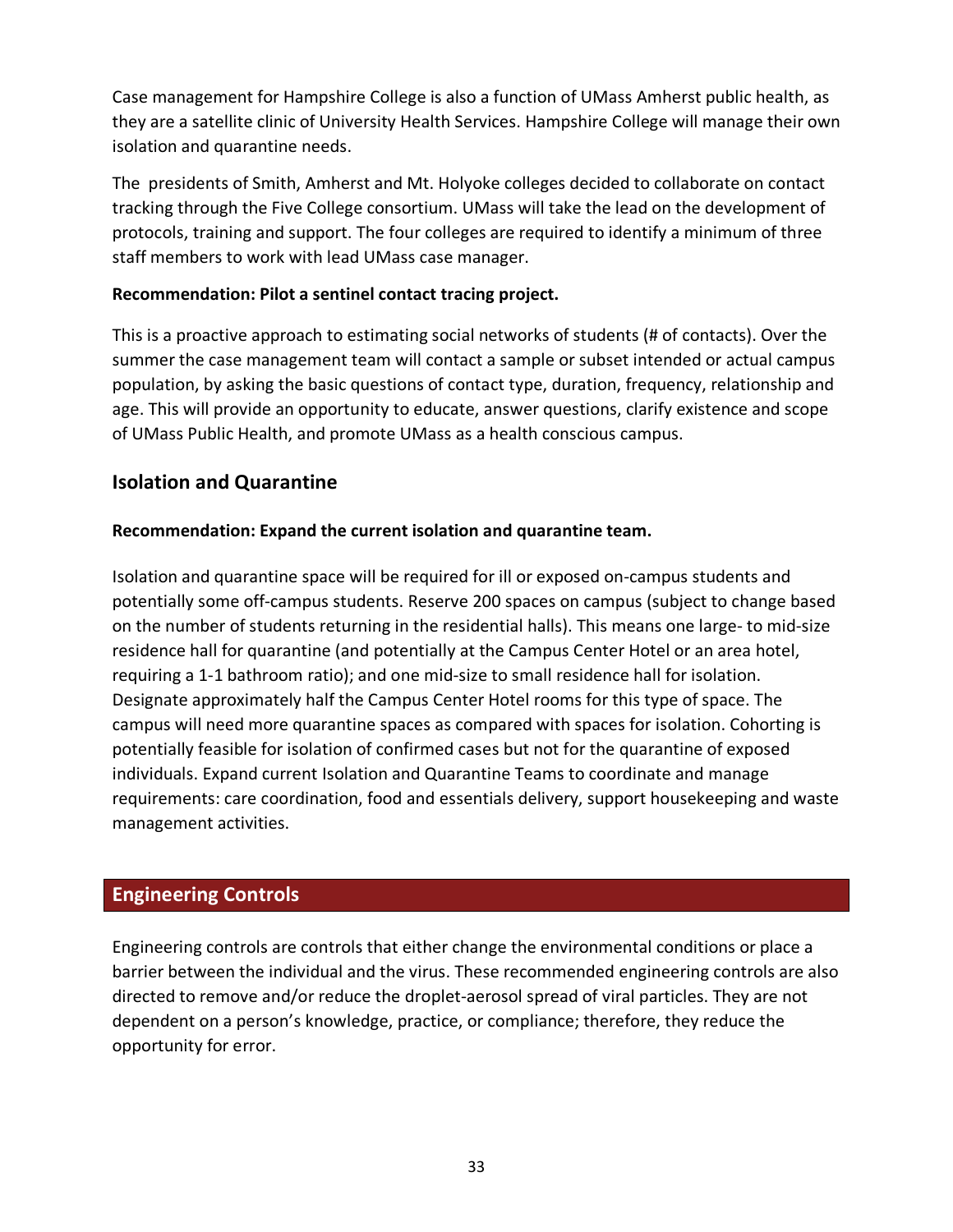#### **Modified Occupancy**

Using the CDC's 6-foot separating criteria as basis for COVID Modified Occupancy for spaces on campus, to simply calculate the area of a circle with a radius of 6 feet, which is equal to approximately 113 square feet per person. This represents a conservative approach that accounts for instances when people might be standing along a wall or might not be standing in the center of a circle. The following are guidelines for calculating COVID Modified Occupancy for each of the space types. A rough baseline is provided for each occupancy type. This is intended only for initial planning and should never be used to calculate the final COVID Modified Occupancy.

#### **Classrooms**

**Recommendations: Utilize a 6-foot physical separation to maintain social distancing as the basis for classrooms** 

- **For classrooms and lecture halls with moveable seating and/or tables:** Excess seating is removed until only enough seats remain to achieve the required social distancing. The resulting number of seats plus the instructor is the Modified Occupancy, and excess seats and tables must be removed and stored.
- **For lecture halls with fixed, auditorium style seating**: Limit the use of this space. The typical configuration is that every other row must be kept empty and in the occupied rows only two out of every three seats may be used. An alternative is to use every row but stagger the seats to achieve 6 feet of space diagonally. In either case, the resulting number of useable seats plus the instructor is the Modified Occupancy and "unusable" seats will need to be marked.

**Recommendation: Form an Academic Space Planning Team consisting of representatives from the Provost's Office, Environmental Health and Safety, and Facilities and Campus Services to develop a checklist/guidance for each class.** This will include seating, entry and exits points. These decisions will be based on spacing, within room flow, and entry and exit considerations.

**Recommendation:** Large lecture style classes should be offered through on-line instruction or re-imagined with alternating schedules for in person instructions.

**Recommendation: Utilize non-traditional spaces for classrooms to increase physical separation to maintain social distancing.** This would include facilities such as the Campus Center Auditorium, Campus Center lower-level conference rooms, Totman Gym, Curry Hicks Gym, Boyden Gym, Recreation Center, Champions Center and Mullins Center.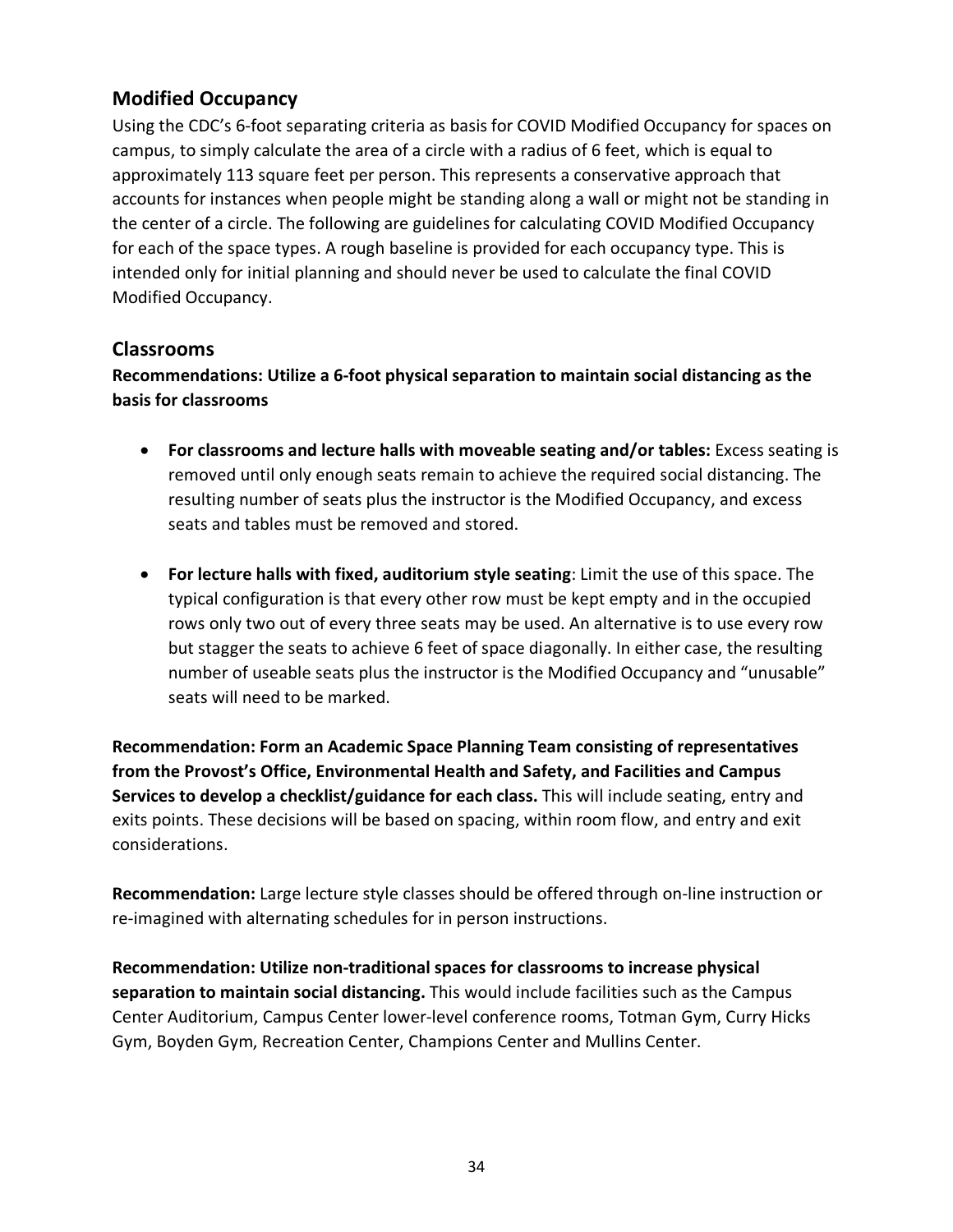#### **Research Laboratories**

**Recommendation:** Utilize a 6-foot physical separation to maintain social distancing as the basis for research laboratories.

The number of workstations that can be occupied at one time while keeping occupants 6 feet apart, plus the instructor/principle investigator. Keep in mind that social distancing requirements apply not only to adjacent workstations on the same bench, but also those behind and across from a given workstation. These decisions will be based on spacing, within room flow and entry and exit considerations.

#### **Residential Life**

**Recommendation:** Students should primarily live in single rooms, with flexibility based on prevailing tranmission trends and plausible assumptions about on-campus activities.

#### **Dining**

#### **Recommendation: Modify dining operations to meet Commonwealth restaurant requirements.**

Plan to focus on utilization of dining commons, the Campus Center and retail dining cafes to increase throughput of meals and all items served. Key strategies include full utilization of sneeze guards or plexiglass barriers; prepackaged options; fixed price, build-to-order menu concepts; extended Grab 'N' Go hours of operation through late night; queues created to promote social distancing markers; serviced beverage lines spread throughout to increase throughput; seating capacity dictated by state Reopening Phase; and modification of current meal plans to allow all access.

#### **Meeting Rooms**

#### **Recommendation: Utilize a 6-foot physical separation to maintain social distancing as the basis for meeting rooms.**

Remove enough chairs around conference tables so that the remaining chairs are at least 6 feet apart. If the table is too narrow to provide 6 feet of distance across a table, then seating must be staggered to maintain this distance diagonally. The resulting number of seats is the COVID occupancy for the room, and the locations of the chairs should be marked on the table. Such meetings will be strongly discouraged when remote options are available.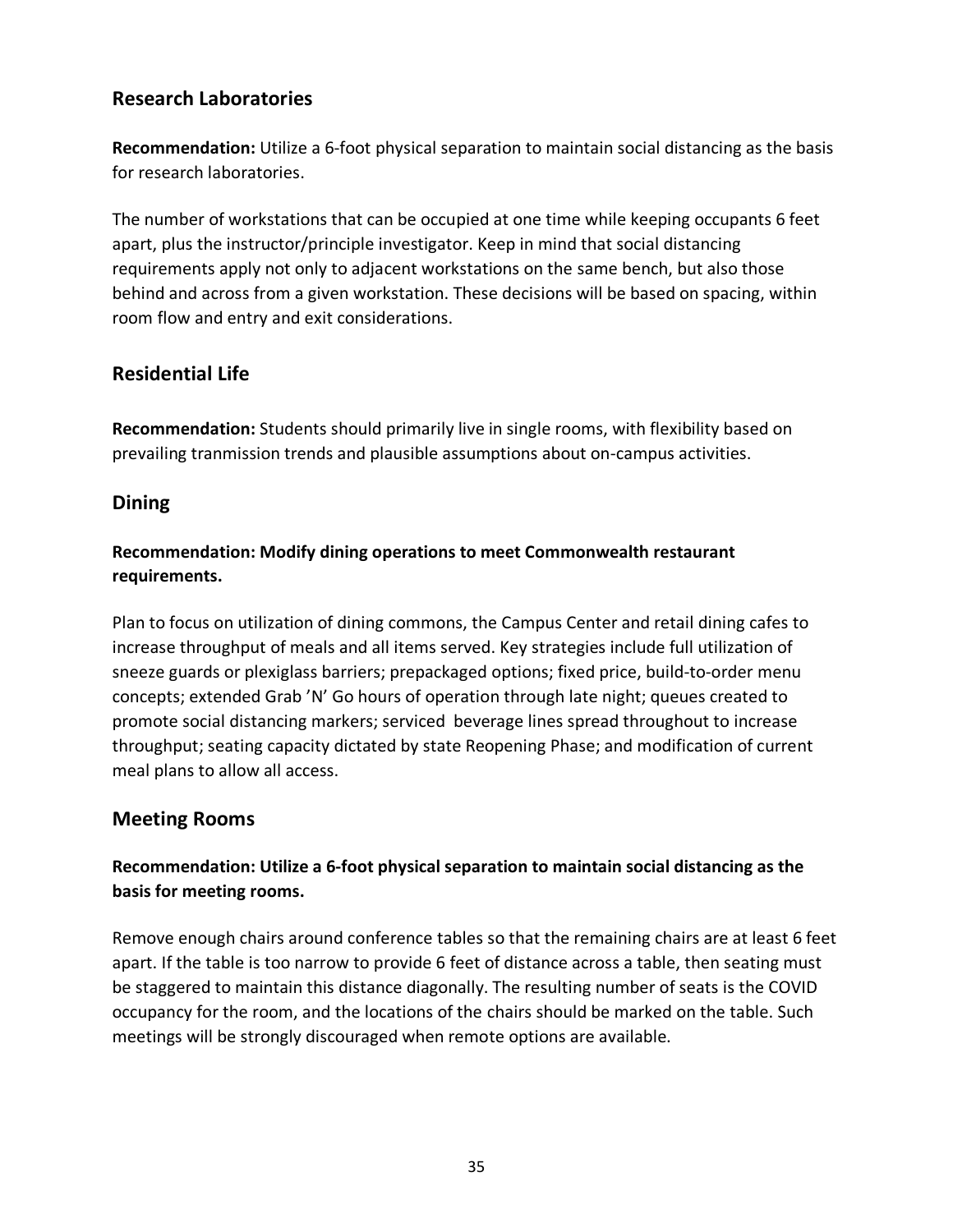#### **Individual Workplaces (i.e. private office)**

**Recommendation: Other than very large offices, individual workspaces (as defined by having a door and walls with a single desk) should be limited to a single occupant.** Visitor chairs should be removed. Any meetings should be conducted in a designated meeting room or preferably online.

#### **Shared Workplaces (i.e. open office)**

**Recommendation: Utilize a 6-foot physical separation to maintain social distancing as the basis for shared workspaces.**

Determine if existing desks/cubicles can be configured to provide at least 6 feet of social distancing between workers. If so, the Modified Occupancy is the number of workstations (i.e., no visitors.) If workstations need to be modified or reduced to meet social distancing requirements, then the resulting number of workstations is the modified occupancy number.

**Recommendation:** Develop COVID-19 room occupancy numbers.

**Recommendation:** Review and adjust as necessary Heating, Ventilation and Air Conditioning (HVAC) controls to maximize fresh air and to increase air flow.

**Recommendation**: Identify opportunities to implement non-touch controls: bathroom doors, etc.

**Recommendation**: Identify locations where tape, arrows or physical barriers (e.g., plastic sheeting, tape) may be necessary either in hallways, office locations, etc.

#### **Administrative Controls**

These controls are focused on policies, procedures, training and campus practices.

#### **Administrative**

**Recommendation:** Utilizing the structure of the Emergency Operations Center Team, form a COVID-19 Action Team. The COVID-19 Action Team would be responsible for tracking, coordinating and providing updates on all of the recommended implementation activities for the fall.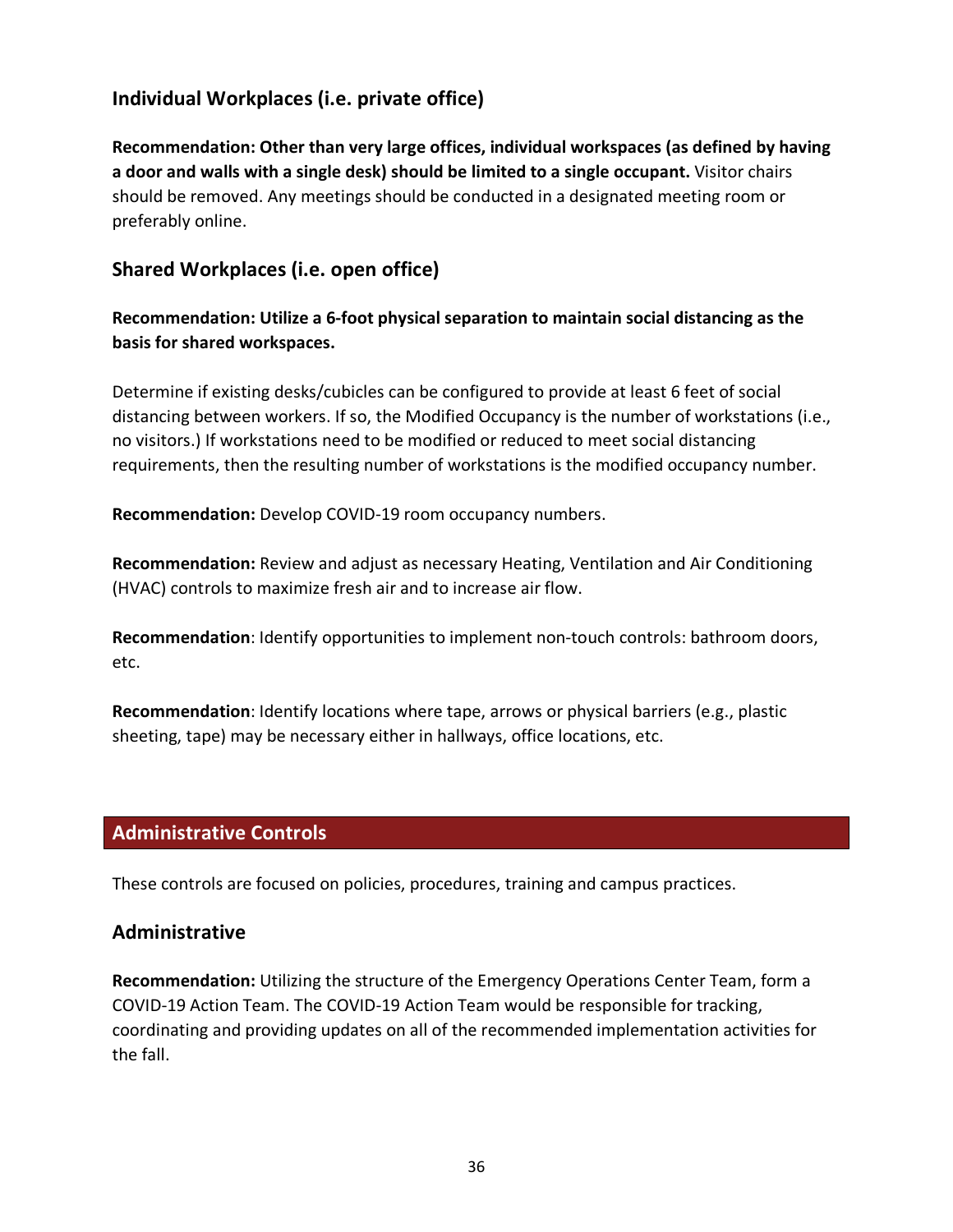Departments from across the campus would have an identified lead and would produce weekly reports to the COVID-19 Action Team. The COVID-19 Action Team would be the central coordinator and repository of all information.

**Recommendation:** Limit off-campus visitors and guests as much as possible. Require them to review the Daily COVID-19 Checklist prior to arriving to campus.

**Recommendation:** Students living on campus should be encouraged to remain on campus for as much as possible during the academic year.

**Recommendation:** Departmental COVID-19 coordinators should be determined to institute all recommendations, monitor compliance challenges and report needs to the COVID-19 Action Team.

**Recommendation: Identify a lead department to develop the reopening plan for the campus.**  Following the Governor's framework for reopening colleges and universities, the plan at a minimum must include the following: a) phased repopulation of the campus; b) monitoring health conditions to ensure detection of infection; c) containment to prevent the spread of the disease if detected; and d) scaling back operations if necessary.

#### **Co-Curricular Programs and Campus Activities**

**Recommendation: Campus Recreation Center will be open so long as students and members will be able to use all physical distancing and cleaning best practices in all designated areas.**  Recreational programming such as group exercise classes, club and intramural sports competitions should be limited based on campus physical distance guidelines and pre-approved by the Vice Chancellor for Student Affairs and Campus Life.

**Recommendation:** Develop a safety planning template that students must submit to hold an event and require pre-approval by Student Affairs and Campus Life.

**Recommendation:** All campus-sponsored student, faculty and staff events, including Registered Student Organizations (RSO) and programs must be pre-approved at the Vice Chancellor or designated senior officer level.

**Recommendation:** Any event with food service should avoid buffet style and instead leverage individually packaged meals.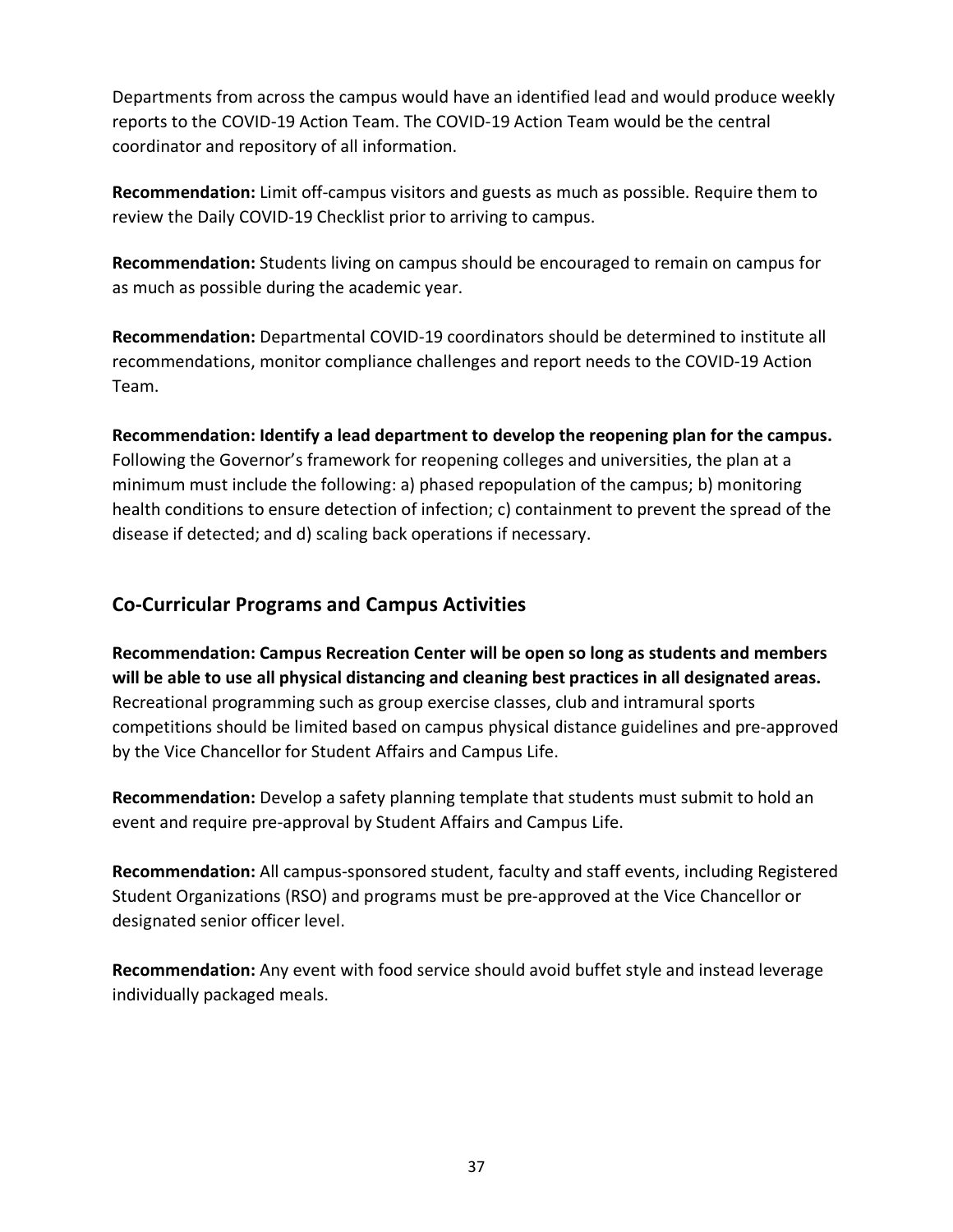#### **Face Coverings**

**Recommendation:** Strongly recommend or require face coverings to be worn indoors or outdoors if a 6-foot distance cannot be maintained

#### **Communication/Education Programs**

**Recommendation:** Continue to provide frequent communication updates to the campus community, and provide and post easily translated and understandable posters/infographics around campus and on the web.

#### **Cleaning**

**Recommendation: Continue to provide enhanced cleaning across campus and adjust current cleaning protocols to allow more time to focus on high-touch surfaces.** To allow more time for maintainers to focus on high-touch surfaces, adjust cleaning protocols, such as reduce vacuuming and have everyone take their trash to a central place within a location.

**Recommendation: Create a checklist for all common areas and provide a sufficient amount of supplies at the locations to encourage faculty, staff and students to wipe down surfaces frequently.** Provide ample cleaning supplies for students, faculty and staff to clean work and classroom spaces throughout the day, and between professional cleanings conducted.

#### **Students**

**Recommendation:** A social contract should be developed for students that provides an opportunity for them to agree to practice behaviors and abide by policies designed to decrease the risk of transmission. The contract will also include language on isolation and quarantine requirements for ill or exposed students.

A realistic view is that the learning and social experience will be very different. Face coverings and physical distancing will be required, COVID-19 testing will be required, and calls from UMass Public Health must be promptly answered. Students should be actively recruited to a safety-oriented campus experience, emphasizing safety benefits and generating either positive buy-in or informed deferral of campus learning for the semester.

**Recommendation:** Develop COVID-19 training, focused on information from the social contract and require all incoming students to complete it.

**Recommendation:** Group together nursing students or other similar majors according to area of study. Attempt to have housing and dining services close to classrooms.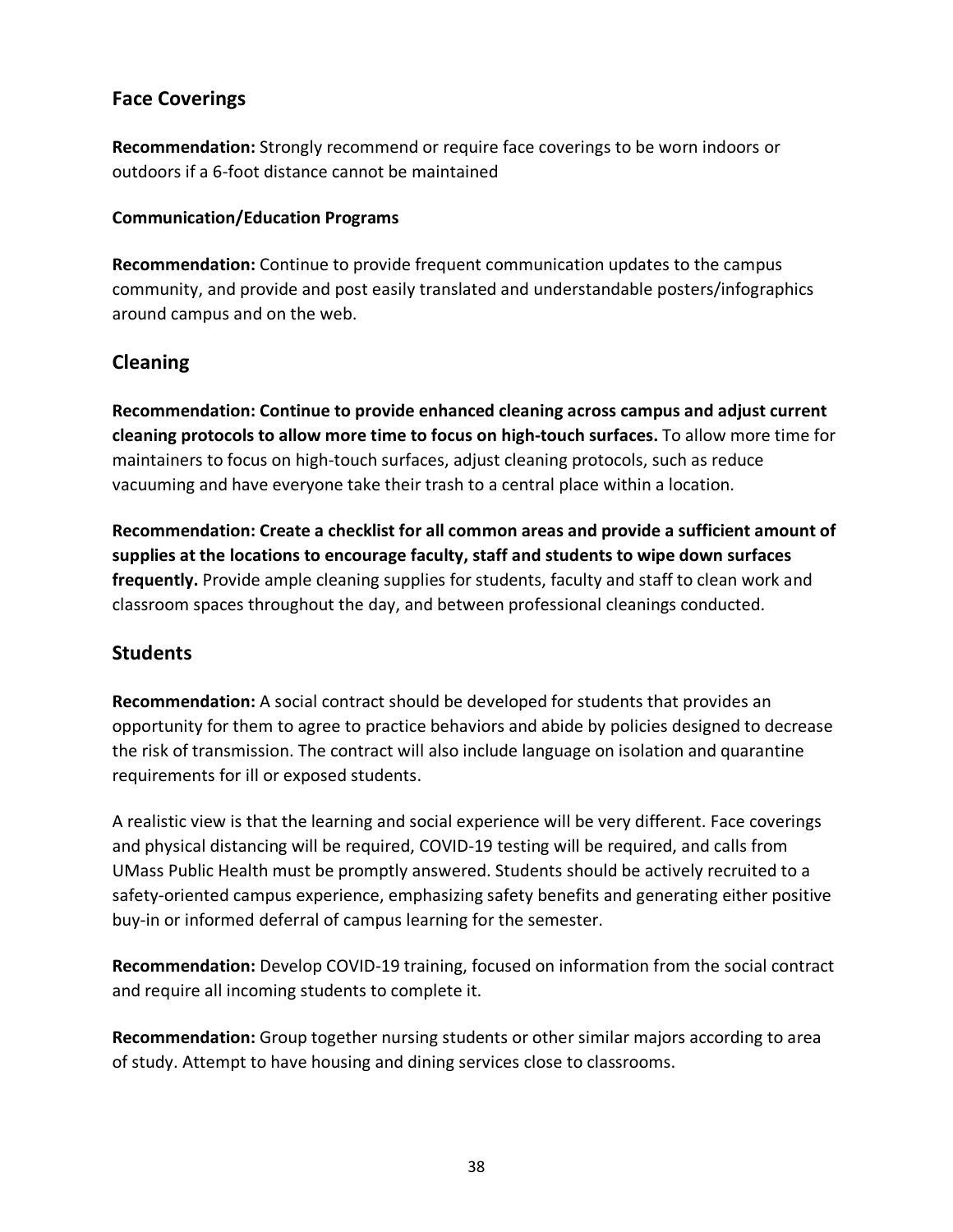**Recommendation:** Following best practices from the NCAA, institute proper health and safety protocols to allow student athletes to come back to campus beginning July  $13<sup>th</sup>$  to prepare for the fall season.

#### **Classes**

**Recommendation:** Track in-person attendance, and no eating and drinking in class.

**Recommendation:** Implement staggered schedules and standard class times that are spaced further apart to reduce density of students.

**Recommendation:** Identify Deans area COVID-19 coordinators, who will be responsible for serving as the point of contact for the Deans areas to discuss guidelines and address COVID issues.

**Recommendation:** Provide hand sanitizer and sanitization wipes inside each classroom, and require individuals walking into the classroom to use it before sitting down. This would also include the Libraries.

**Recommendation:** Five College consortia educational opportunities should be done remotely to decrease travel between campuses and the mixing of student groups.

#### **Research**

**Recommendation:** Identify research COVID-19 coordinators (most likely lab safety coordinators), who will be responsible for serving as the point of contact for the department to discuss guidelines and address issues.

#### **Residential Life**

**Recommendation:** Stagger return to campus for students to allow for health screening; sentinel contact interviews or surveys; testing; and, if needed, isolation and quarantine in more manageable blocks.

**Recommendation:** Reconfigure common areas.

#### **Health**

**Recommendation**: Mental health and social support will need to increase and include new programming to expand screening and referral, peer-to-peer support and specialized curriculum in resilience, and training and support for faculty and staff.

**Recommendation:** Strongly encourage or require flu vaccination for all on-campus students, faculty, staff. Medical exemptions will apply. This would decrease the incidence of influenza while the risk of COVID is likely ongoing.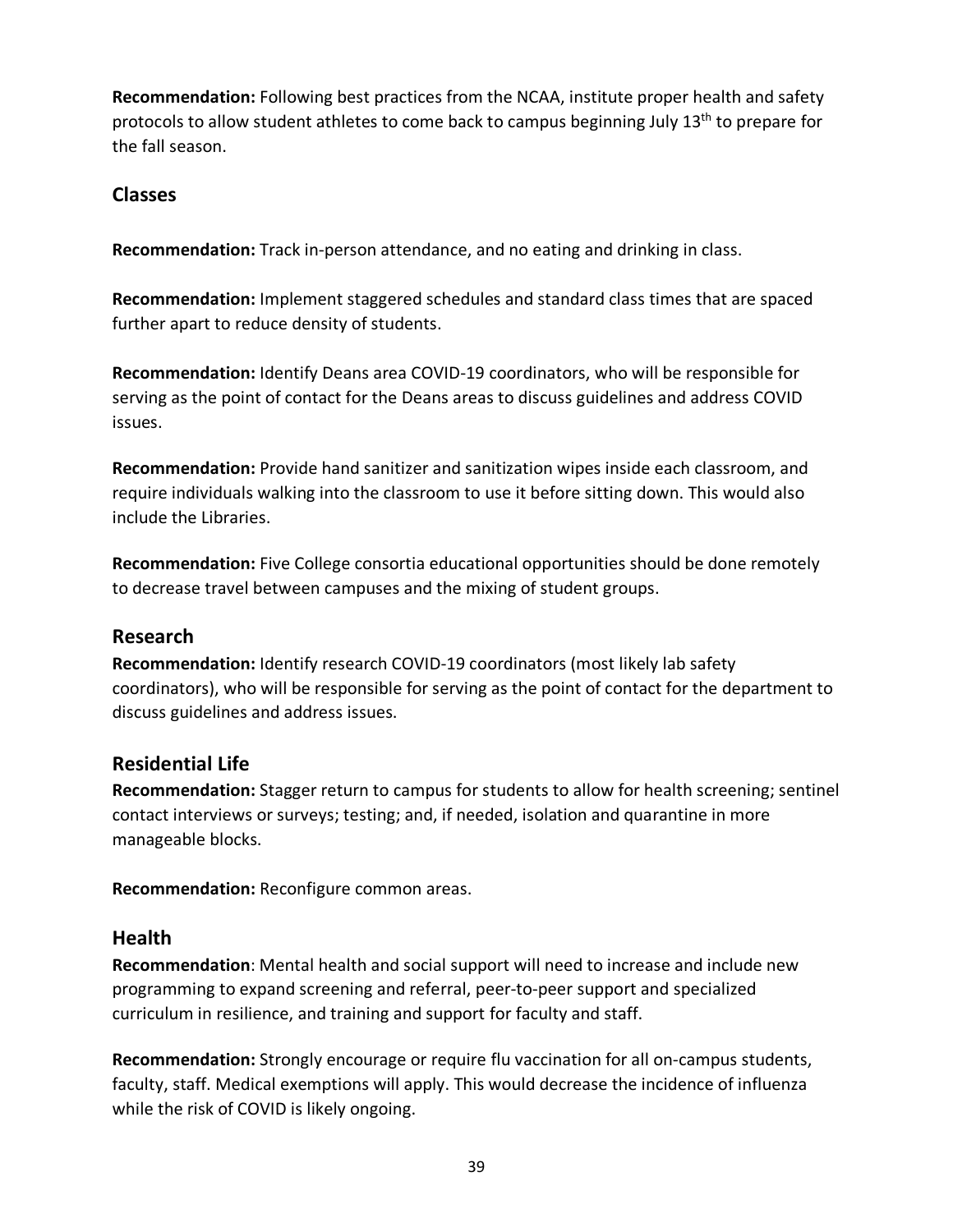#### **Off Campus**

**Recommendation: Develop signage and other materials to educate and encourage offcampus students to follow safe public health guidelines**. This includes limiting the size of social gatherings, wearing marks, social distancing, etc. Work with the Off Campus Student Center, SGA and GSS, Team Positive Presence, and External Relations to help reinforce the messaging.

#### **Workplace**

**Recommendation:** All faculty and staff should complete training on COVID-19 and policies regarding return to work on campus.

**Recommendation:** Continue use of the Daily COVID-19 Checklist as the self-screening tool for faculty and staff, and educate students upon arrive in the fall. Build out the capacity for increased volume as the campus' on-site presence grows.

**Recommendation:** Remote work should be expected for all faculty and staff when feasible.

**Recommendation:** At-risk individuals should explore alternatives to being on campus such as teaching or working remotely. For faculty unable to work remotely or utilize online methods due to the nature of the instruction, such individuals should consider not teaching this year or adopting creative scheduling for assignments. For staff, alternative work assignments should be considered if regular work activities cannot be done remotely.

**Recommendation:** Limit travel opportunities for students, faculty and staff for fall 2020. Consider not allowing any university sponsored travel.

**Recommendation:** Continued modification of absentee policies for employees will continue. No health note will be required for students, faculty or staff unless it is an extended illness.

#### **Emergency Operations Team Center**

#### **Recommendation: Expand the Emergency Operations Center Team structure to include the following:**

- COVID-19 Action Team: Tracking, coordinating and implementing activities for fall.
- Academic Space Planning Team: Develop a checklist/guidance for each class and review and make space modifications.
- All Space Planning Team: Develop a checklist/guidance for each facility and review and make space modifications.
- Public Health Surveillance Team: Gather UMass-specific public health data to make informed decisions.
- Testing Team: Develop a plan for testing for the fall.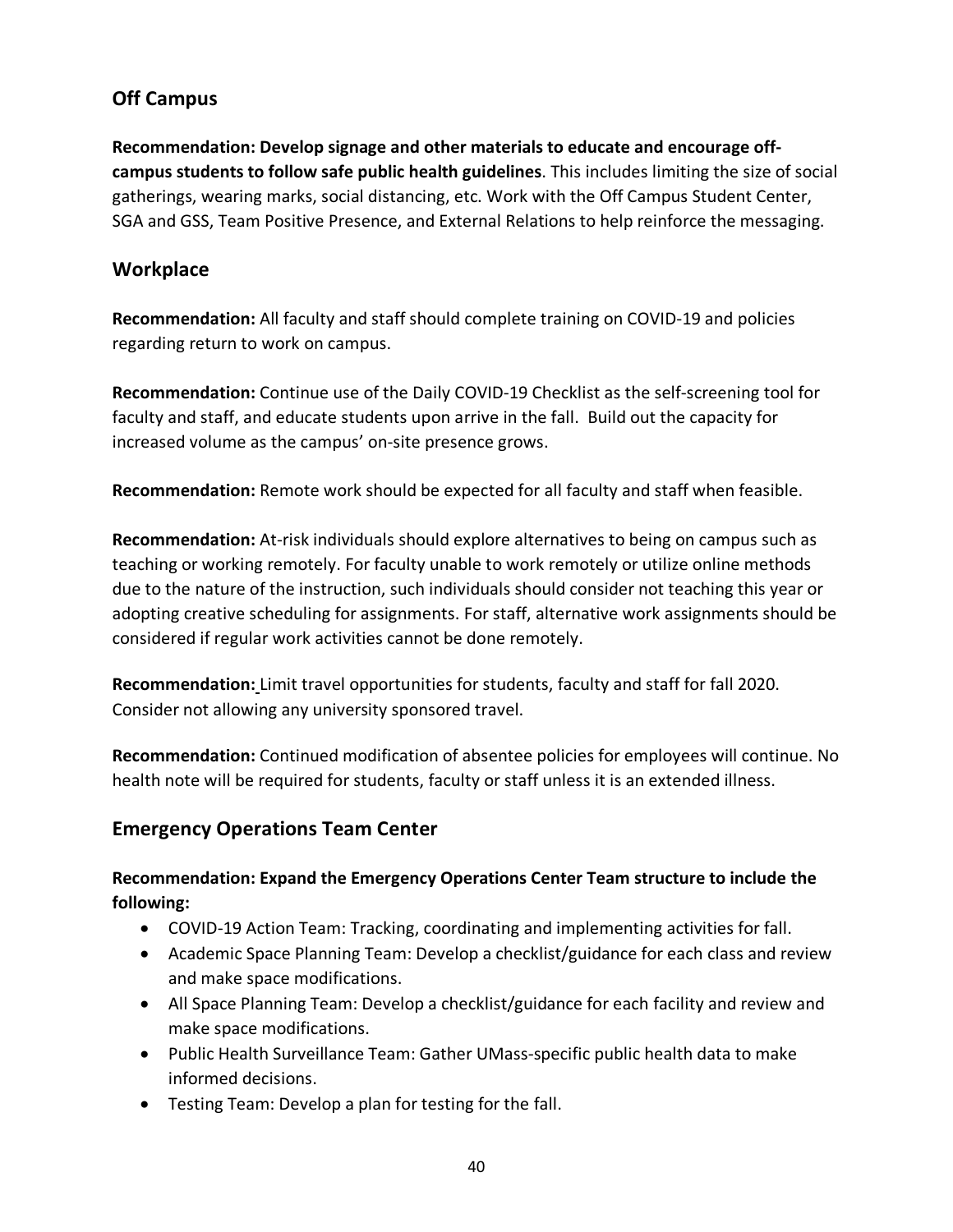- Case Management Team: Develop the plan for case management for the fall.
	- o Isolation/ Quarantine Team: Develop plan for isolation and quarantine.

#### **Personal Protective Equipment**

**Recommendation:** Identify resource needs for the fall, based on occupancy and identify a central point of contact for departments to make any requests for PPE.

#### **UMass Community Supplies**

**Recommendation**: Develop welcome back kits for students that include face coverings, hand sanitizer and safety protocols.

**Recommendation:** Continue to distribute health kits to departments that include hand sanitizer and disinfectant wipes.

#### **Health and Well-Being Measures**

Provided are the core health and well-being measures for the fall.

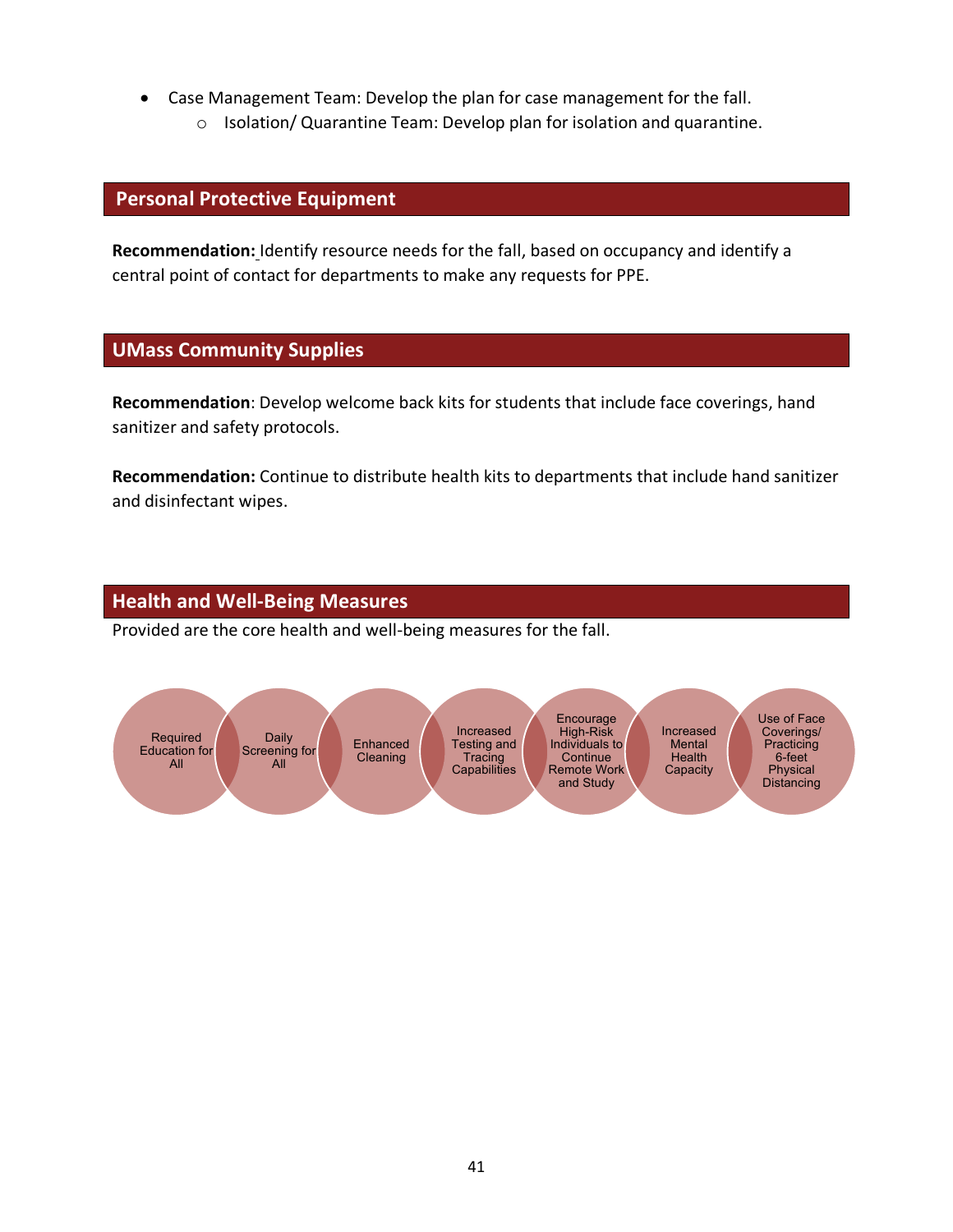# **Financial Planning Working Group**

To appropriately assess the financial impact of the various scenarios of on-campus or remote instruction and research, the Finance Working Group has begun accumulating revenue and expense information from the four operations work groups: Teaching and Learning, Research & Libraries, Student Engagement & Residential Life, and Campus Health & Safety.

Our focus has been on a hybrid model, which envisions bringing back a yet-to-be-determined ratio of students to campus in residence halls, dining programs, research labs and classrooms. The finance work group analysis is largely focused on the main revenue and expense variables as follows:

#### **a. Enrollment Assumptions**

- i. Enrollment modeling that predicts melt for students unwilling to continue in remote learning modes by residency (in-state, domestic, out-of-state and international).
- ii. Increased financial aid costs offset by reductions in commuter-based cost of attendance.

#### **b. Teaching & Learning**

- i. No tuition differential for remote versus face-to-face learning.
- ii. Increased resources for revised modes and delivery of instruction:
	- 1. Teaching load with increases in number of sections
	- 2. Cleaning classrooms
	- 3. Weekend classes
	- 4. Additional TA support for faculty
	- 5. Increased technology needs
	- 6. Faculty support for online course design

#### **c. Dining Programs**

- i. UMass Dining will focus on safety, value and quality. The program envisions operating all four DCs, the Blue Wall and Harvest, Roots and the food trucks. This would allow social distancing for students, faculty and staff as well as running the most efficient food production. All other 20+ dining operations will be closed.
- ii. Meal plan operations to include residential and off-campus commuters.
- iii. Personnel to be right-sized to reflect staffing levels needed for operations.
- iv. Operational expenses that vary with different modes of delivery: examples include food costs, utilities, waste, etc.
- v. R&R and debt service have remained level to support upcoming new debt for Worcester Commons.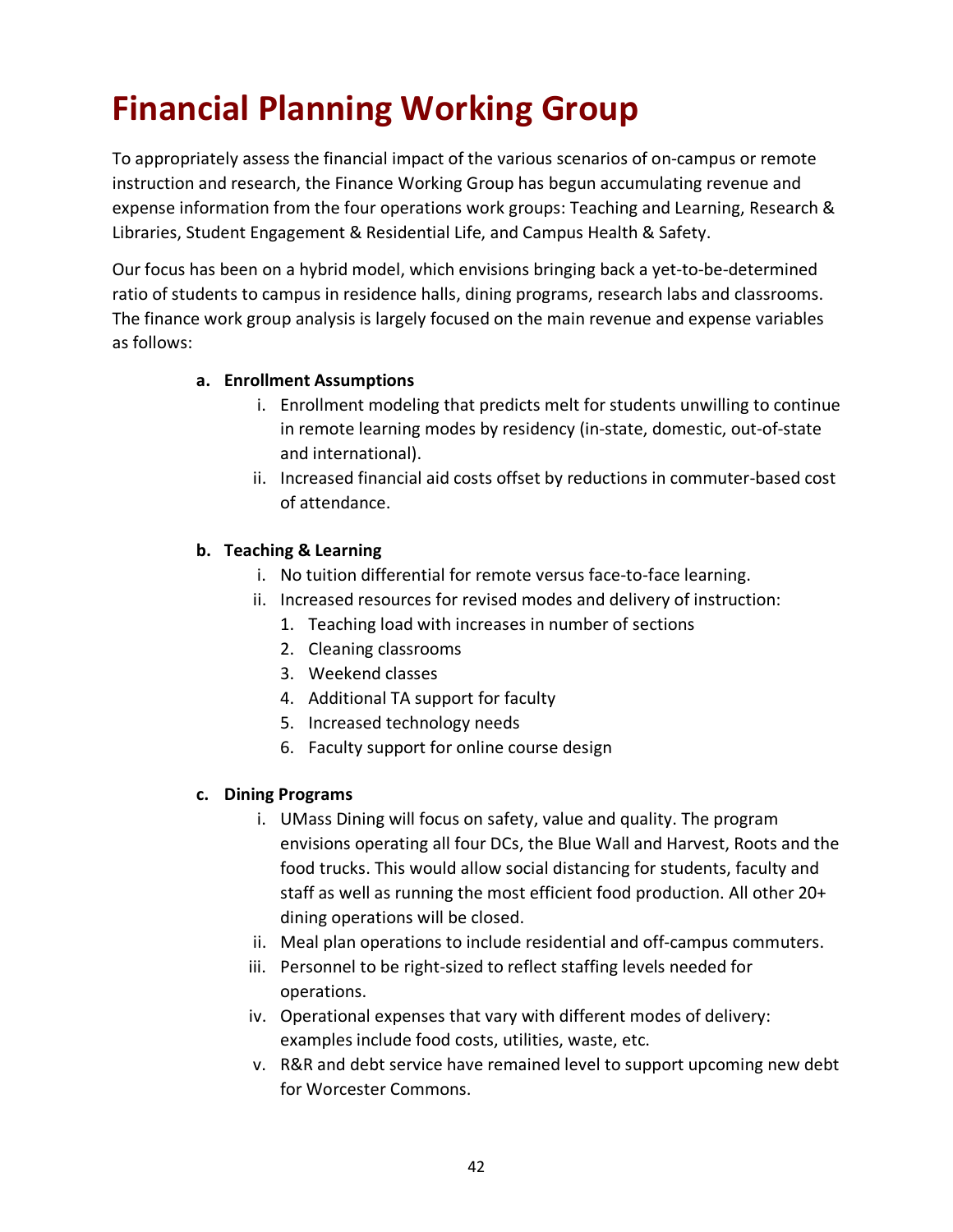vi. Increases in cleaning and other costs to ensure a safe environment for the delivery of food service.

#### **d. Residential Life Programs**

- i. The Student Engagement and Residential Life Working Group is projecting capacity significantly lower than maximum.
- ii. Residence Hall Services and Service Desk operations will have to be adjusted and restructured to facilitate safe interactions with students for packages, keys, etc.
- iii. Bathroom cleaning schedules will include frequent deep cleaning, establishing student bathroom schedules, and posted approved numbers of students that can be allowed in bathrooms at any given time.
- iv. Provide healthy living starter kit that includes items such as hand sanitizer, wipes, UMass-branded facemasks, etc.

#### **e. Athletics**

- i. If there are no athletic competitions during the fall semester, cost savings would include team travel, game guarantees, and event-related expenses offset by reductions in ticket sales, conference distributions and other revenues.
- ii. Athletics staff and student athletes utilize several high-density facilities including locker rooms, weight rooms, shower/bathroom areas and practice/competition venues where normal social distancing protocols will be difficult to achieve without incurring additional expenses. Athletics is working with members of the Healthy Fall Working Group to determine appropriate protocols and associated expenses.
- iii. Athletics is also working on venue specific plans such as ingress/egress, social distancing compliant seating charts, hand sanitizer and mask distribution, etc., to ensure the safety of patrons.

#### f. **Health & Safety**

- i. Potential resources as needed to provide health and safety needs for campus such as:
	- 1. Case managers/contact tracers
	- 2. Surveillance, informatics, database and technology support staff
	- 3. Database tracking system
	- 4. Occupational Health NP
	- 5. Liaison officer role for the five colleges and back-up assistance available through MDPH and the Contact tracing Collaborative.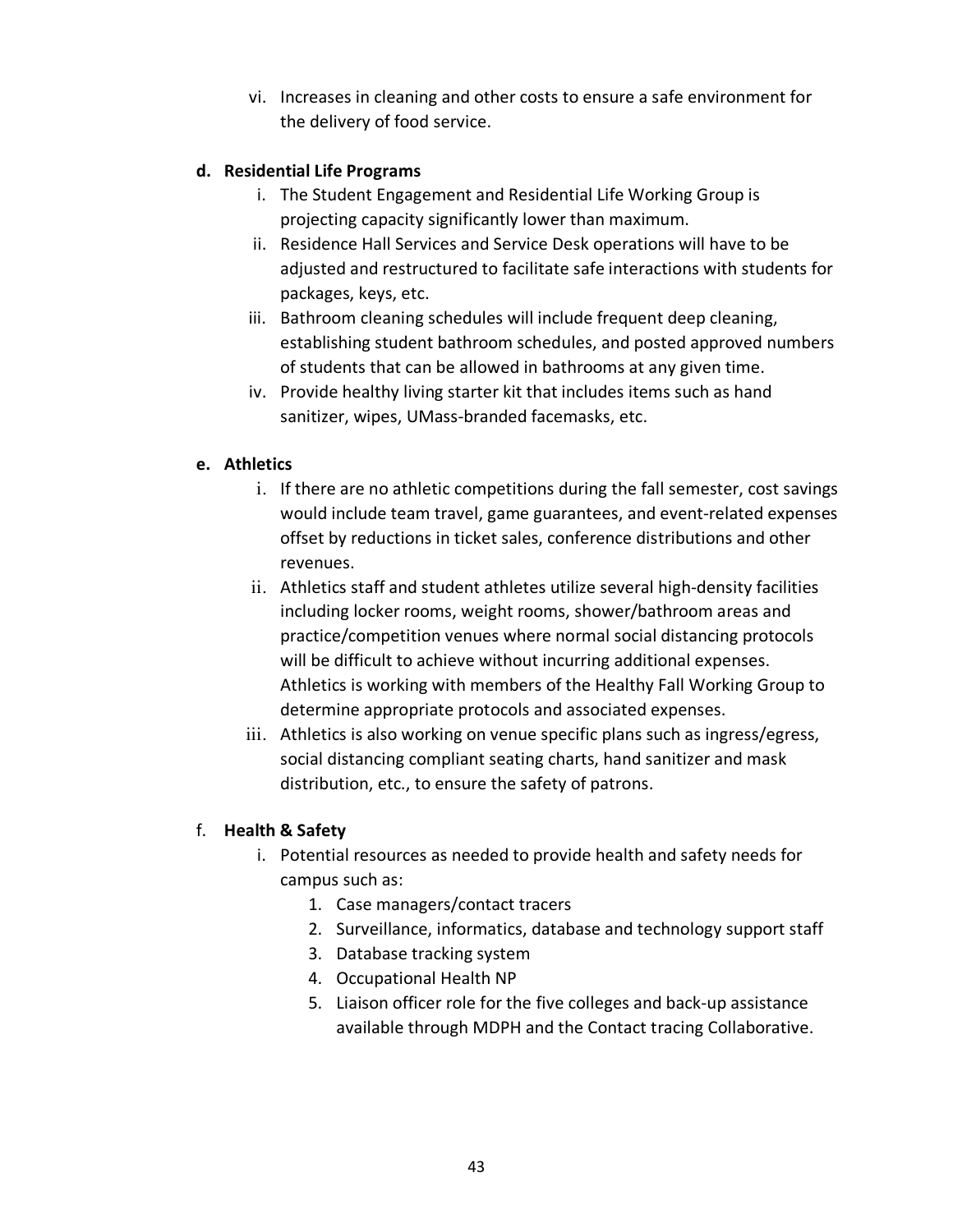- ii. Isolation and quarantine space will be required for ill or exposed oncampus students and potentially some off-campus students. Reserve spaces on campus (subject to change based on the number of students returning in the residential halls) – one large to mid-sized residence hall for quarantine (and/or potentially at the Campus Center Hotel or area hotel) and one mid-size to small residence hall for isolation. Designate approximately half the Campus Center Hotel rooms for this type of space.
- iii. Review and adjust as necessary heating, ventilation and air conditioning (HVAC) controls to maximize fresh air and increase air flow.
- iv. Identify opportunities to implement non-touch controls, bathroom doors, etc.
- v. Continue to provide enhanced cleaning across campus and adjust current cleaning protocols to allow more time to focus on high-touch surfaces.
- vi. Provide a sufficient amount of supplies in locations to encourage faculty, staff and students to wipe down surfaces frequently.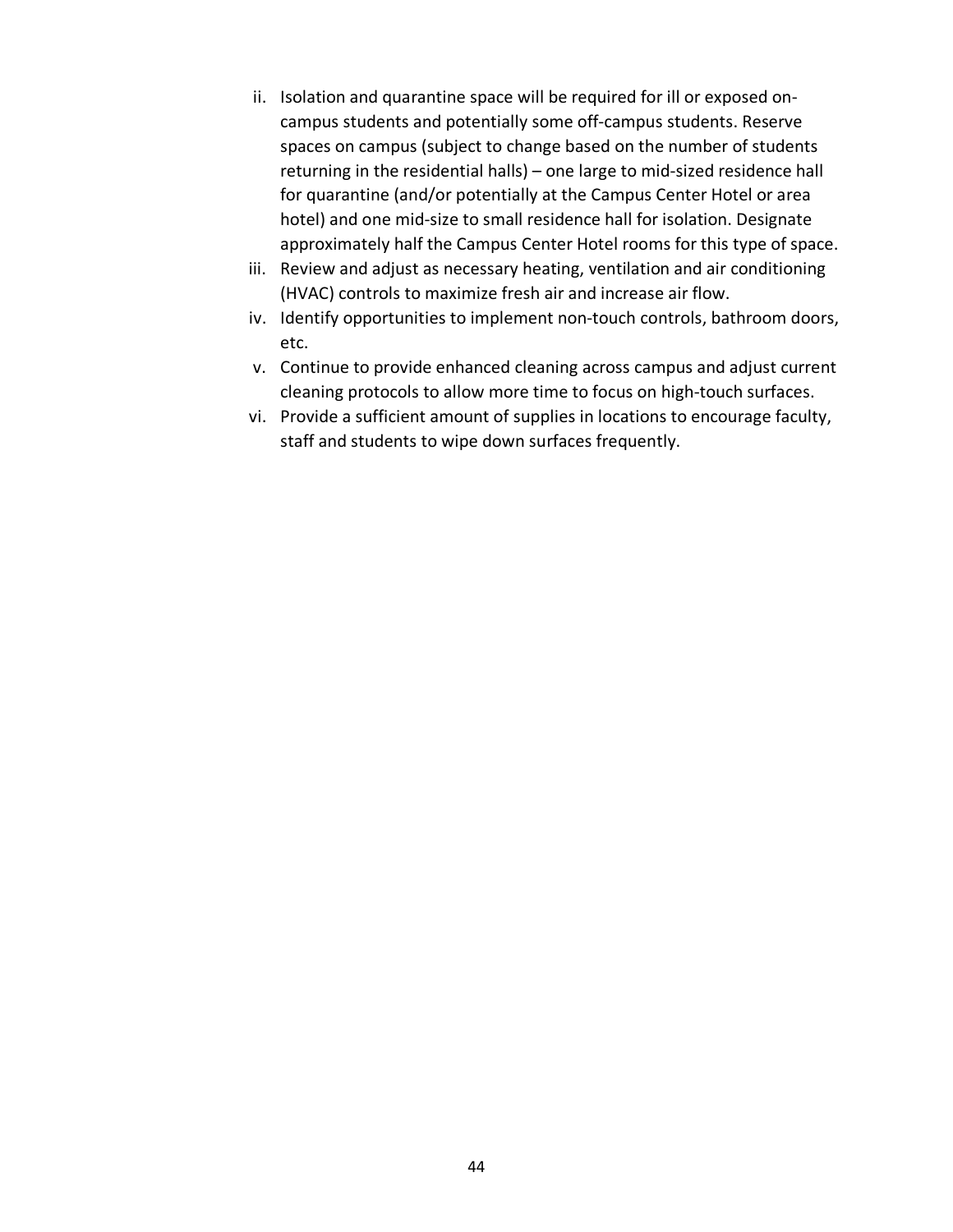# **Workforce Working Group**

#### **Principle 1: The health and safety of our faculty and staff must be a top priority**

- Decision-making processes should consider the needs and unique challenges faced by UMass Amherst faculty and staff.
- Special consideration should be given to those at most risk for exposure, such as those in high-risk categories or those whose jobs cannot easily accommodate social distancing.
- Campus must ensure flexible policies to allow individuals to quickly call out or leave work if feeling ill.
- Maintaining the wellbeing of our campus requires the collective effort of all community members. The university should explore ways to foster intergroup connection, support efforts to promote wellbeing, and celebrate the diverse ways that our campus community contributes to the wellbeing of all.

#### **Principle 2: For the safety of all community members, the university must adopt a culture of health and safety-based compliance**

- All employees must be given training on appropriate health and safety standards in the workplace.
- Space-specific guidance should be provided for classrooms, offices, labs, and common areas to reinforce social distancing and other safety norms.
- The university should be explicit in the expectations for all community members and the consequences for not meeting expectations.
- The university should promote a culture of collective accountability for the health and safety of ourselves and each other.

#### **Principle 3: For Fall 2020, flexibility for employees should be preserved**

When possible:

- Alternative work arrangements should be made for those in high-risk categories, such as those 60 years or older or those with certain health conditions.
- Employees who can successfully work from home should, in order to further limit the redensification of campus.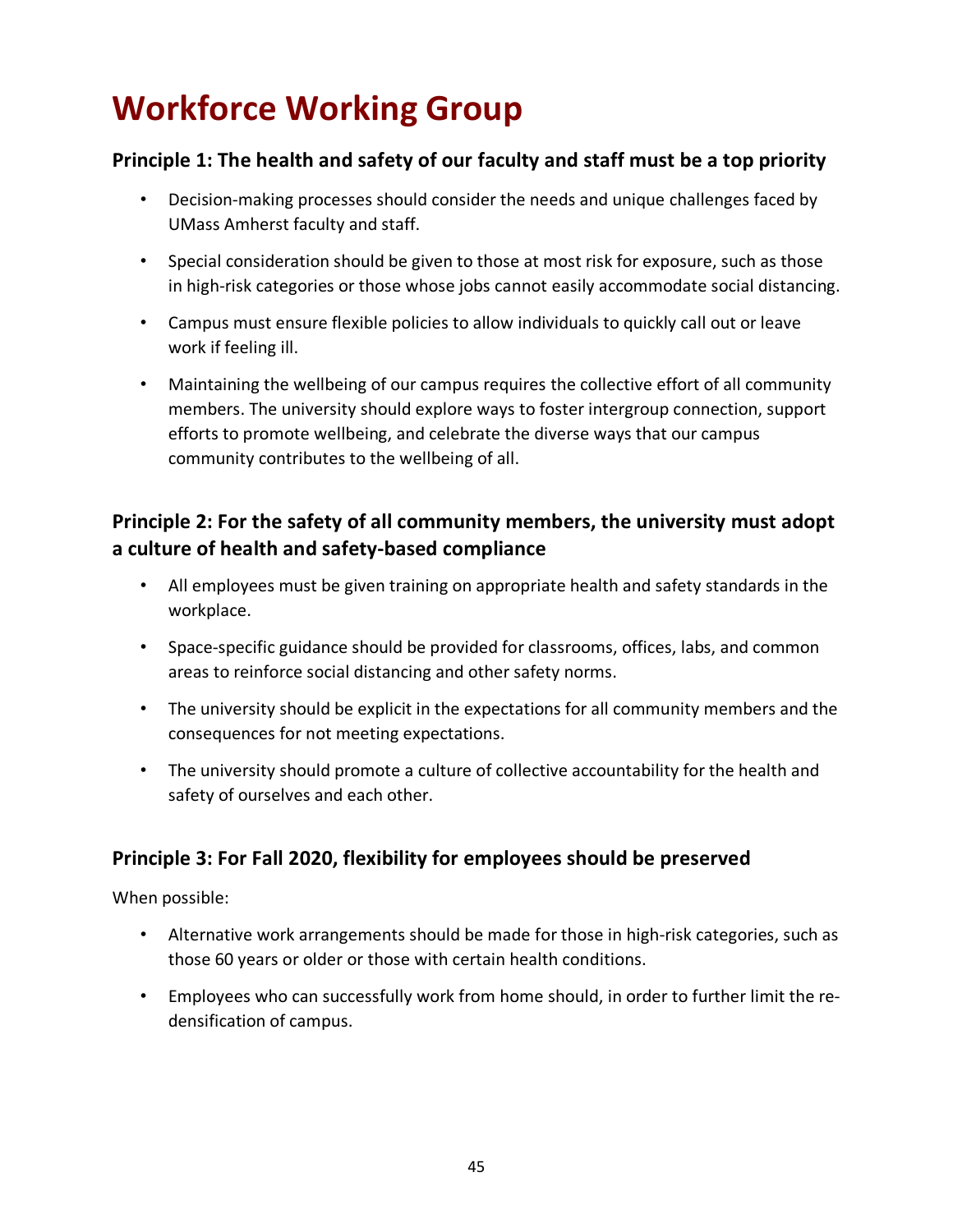• Employees who cannot successfully work from home and have child-care or other family-care needs should be given access to paid leave options, such as the Families First Coronavirus Response Act.

#### **Principle 4: Re-examine all campus business practices to account for social distancing**

When possible:

- Offices with face-to-face customer service functions should develop virtual options.
- Campus should continue its practice of virtual meetings, as:
	- Virtual meeting encourage social distancing
	- Virtual meetings accommodate individuals still in a remote work status
- When remote work is not possible, units need to consider how to keep the density of specific areas low through alternative work schedules, adjustment of work spaces, etc.

#### **Principle 5: In the face of financial challenges in FY21, campus should be thoughtful in its approach to personnel costs**

- Make permanent job loss (layoffs) a last resort; prioritize voluntary actions when possible, such as:
	- Conversion from 52 to 43/35 week appointments
	- Movement from full to part time
- Work with union partners on alternatives, communication, etc.
- Consider university goals of equity and inclusion in decision-making process
- Look for efficiencies in shared services, reorganizations, and other structural changes

#### **Principle 6: The campus should commit to continuous improvement and ongoing assessment of all COVID-19 return-to-campus work plans.**

- Decisions related to the resumption of campus work activities should take into consideration guidance from public health officials and the best available to date scientific information.
- There should be proactive and ongoing communications to the campus workforce about improvements and ongoing assessment of return-to-work plans, changes to health and safety standards, and campus expectations.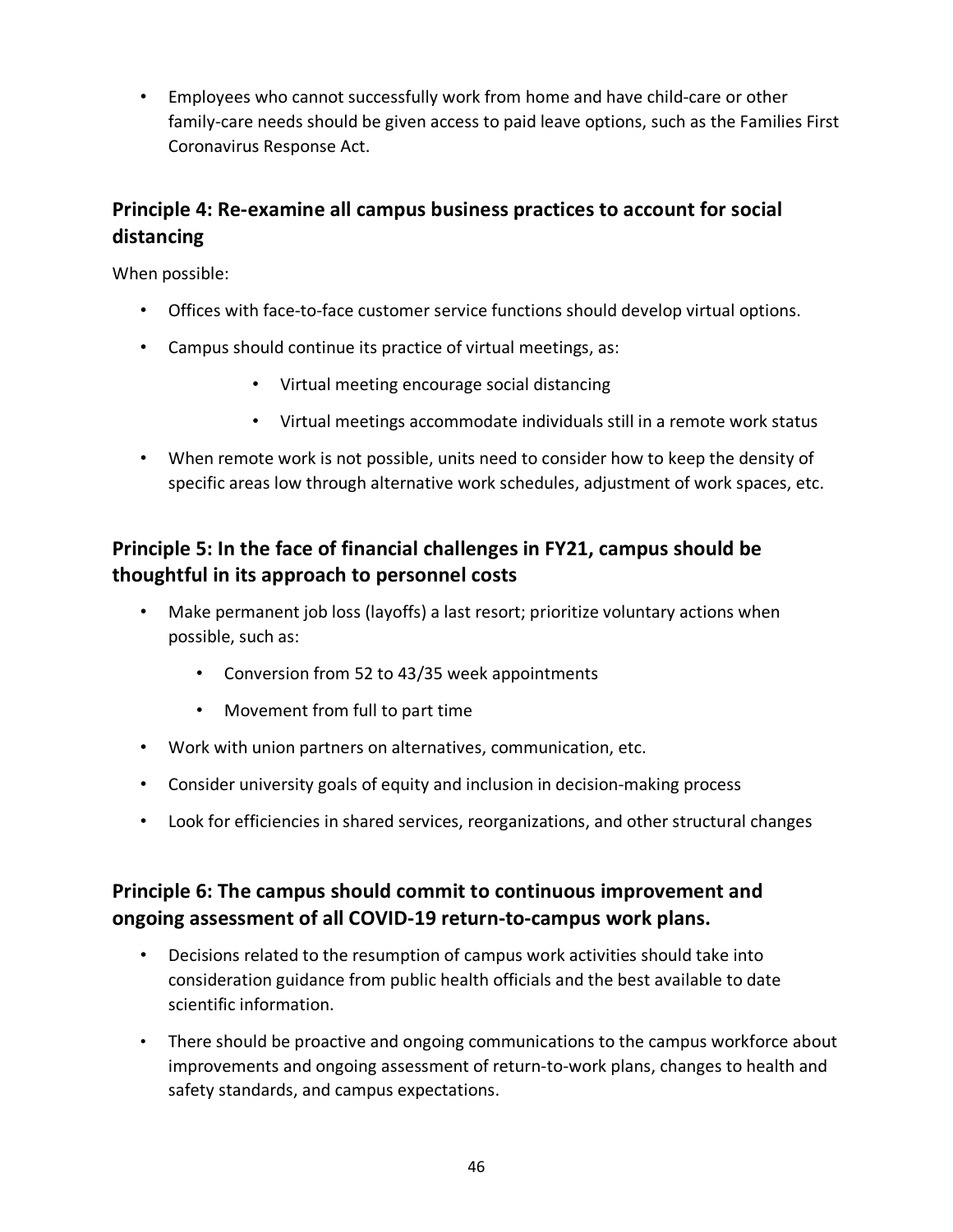# **Addendum A**

## **UMass Amherst Plan for Wellbeing Student Affairs and Campus Life**

### **Assumptions**

- **Maintaining Mental Health and Wellbeing is Related to Student Retention**. "The Healthy Minds Network Research Brief (2013) details several studies across a range of institutions finding that students with significant mental health problems are double the risk for departure from the institution." Return on investment calculators developed by the Healthy Minds Institute at the University of Michigan suggest that minimal dollars spent in mental health programming and resources produce a \$500,000 return on investment. https://healthymindsnetwork.org/wp-content/uploads/2019/08/Investing-in-Student-Mental-Health.pdf
- **COVID Pandemic Has/Will Increase the Levels of Distress Among All Sectors of Campus**. A recent survey of college students by the national student mental health organization, Active Minds, found that 80% of students say their mental health is being negatively impacted by the pandemic. In mid-May, the director of the World Health Organization's mental health department, Devora Kestel, stated that an upsurge in the amount of mental health crisis is expected to be substantial and that governments should put mental health at the "front and center" of their responses. All individuals within our UMass community are facing a "rolling crisis" fueled by uncertainty, increased anxiety, physical health concerns, financial concerns, isolation, and grief/loss not only of their expected experiences but also literally in terms of loss of life.
- **Call for a Public Health, Strengths-Based Strategy**: Given the context of this unprecedented situation, the most effective and least stigmatizing response acknowledges, at its base, that distress is a normative response to a situation marked by social distancing, large-scale uncertainty and risk. Early indicators of rates of distress require a public health approach that has the capacity to:
	- o screen students for concerns
	- o deliver wellbeing messaging broadly
	- $\circ$  enhance connection and community support in whatever ways possible
	- o provide education and skill development to all members of the community
	- o provide direct mental health intervention to those in the most distress
- **Support Faculty and Staff**: Staff from Wellbeing, Access and Prevention are collaborating with offices on campus that support the wellbeing of faculty and staff, in order that we operate from similar paradigms and deliver consistent messaging. Faculty and staff must be offered the same type of skill-building resources and direct services offered to students. They must be provided with training and resources to help them function effectively as referral resources. We cannot have a well campus if we only attend to student wellness. The offices working in collaboration to develop training and messaging include: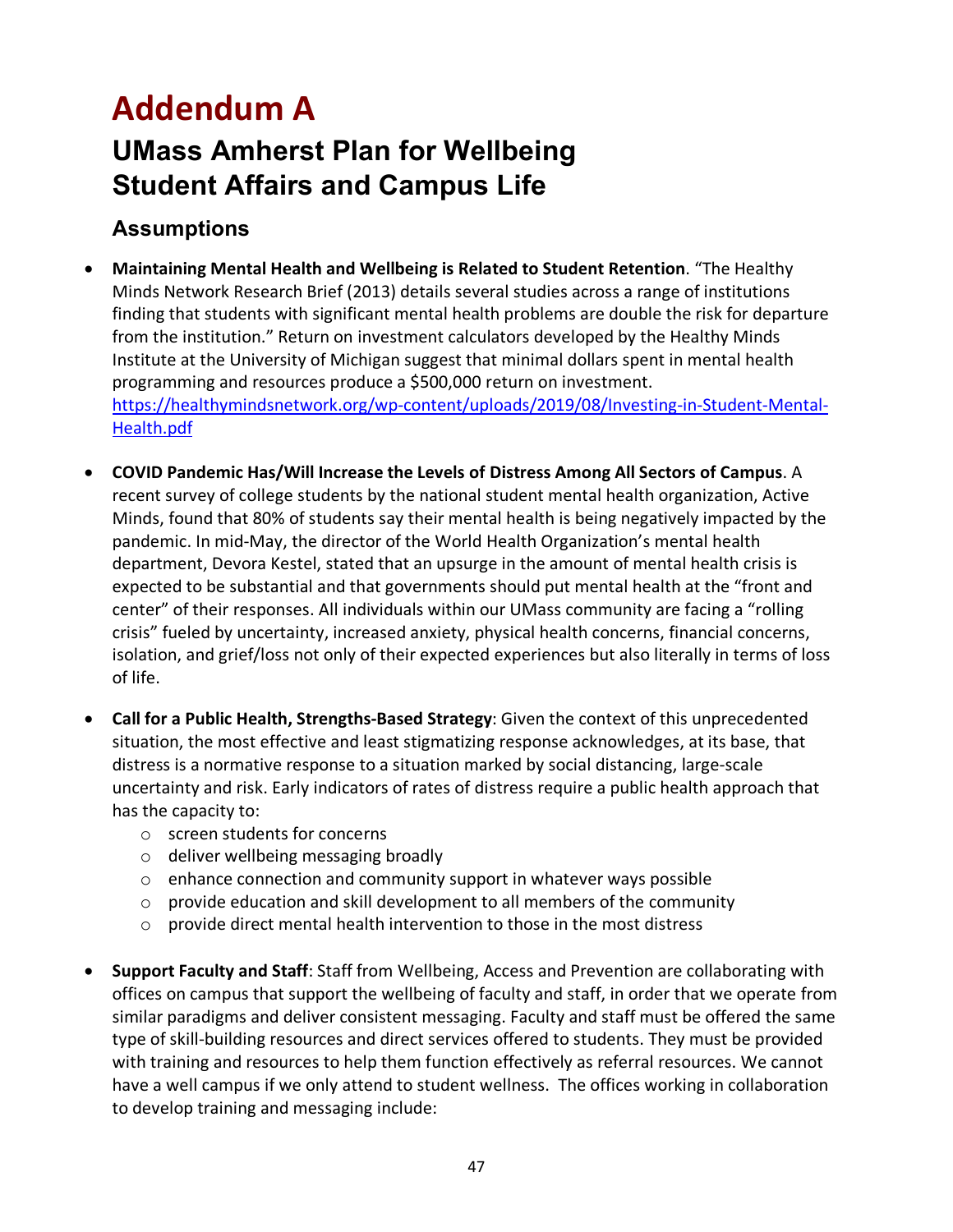- o Workplace Learning and Development
- o Partnership for Worker Education
- o Center for Teaching and Learning
- o Office of Faculty Development
- o Faculty and Staff Assistance Program
- **Utilizing the Jed Campus Strategic Planning Model**: Programs and Interventions will the Jed Campus Comprehensive Planning Model of Mental Health Promotion. UMass is in year 1 of the 4-year Jed Campus strategic plan. Our Jed Campus Committee began in fall 2019, meets 2-3 times a semester and is currently 50 members strong (see attached list). Members of the Jed Campus Committee will be utilized as collaborators in enacting the Wellbeing Plan.

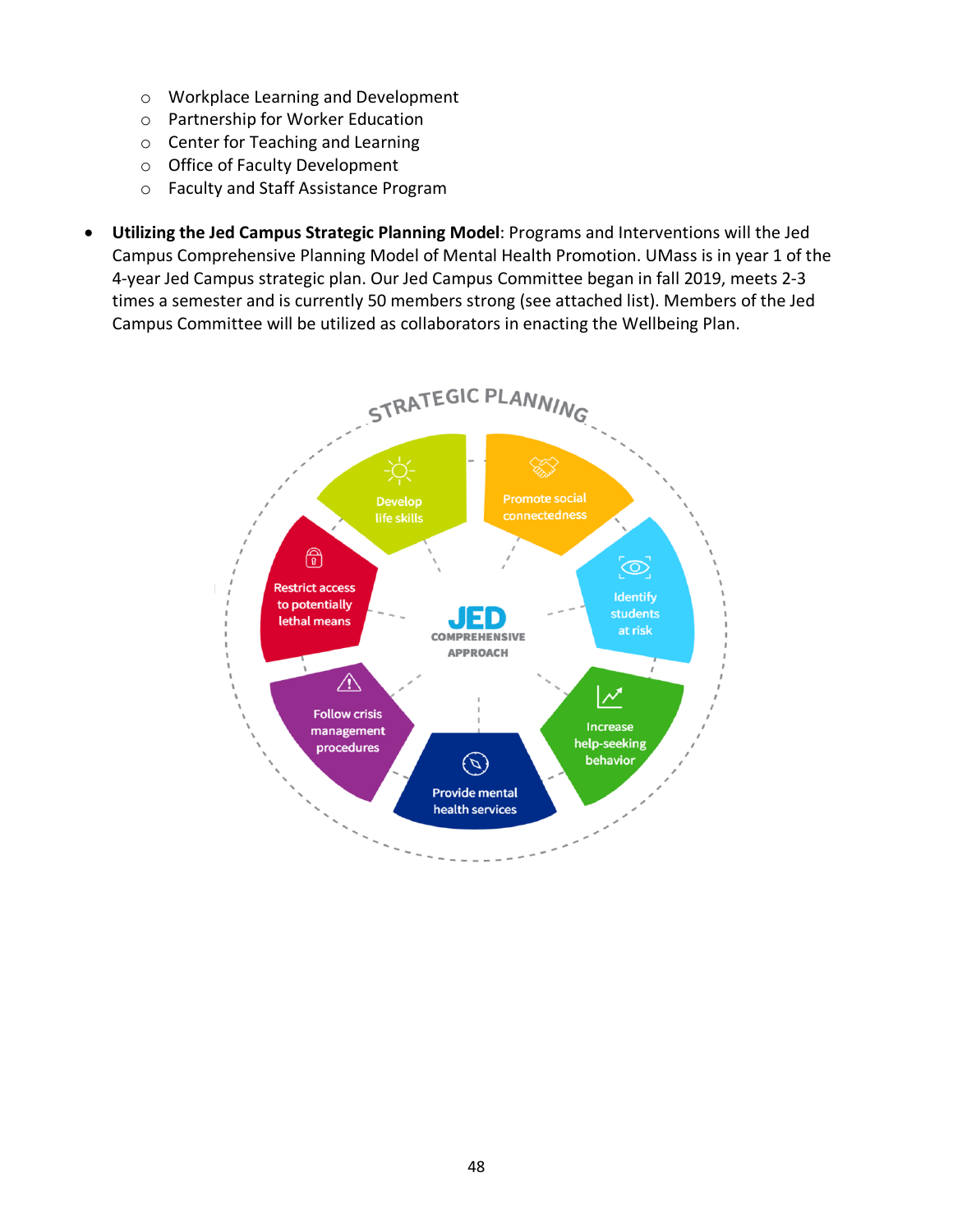### **SPECIFIC LEVELS OF THE WELLBING PLAN:**



#### o **LEVEL I: DEVELOP COMMUNITY-LEVEL "REACH-OUT" CAMPAIGN**

- **Peer-to-Peer Support:** A campus-wide, peer-buddy program where students will be paired to offer one another support. This initiative may be based within affinity groups including departments, registered student organizations, residential areas, alumni volunteers, etc. Peer networks such as the Student Wellness Advisory Board (SWAB), SGA, and student athletes, will be utilized to spread important health and safety messages through social media. We will explore also asking alumni networks to reach out to current students. This level of intervention is designed to reduce isolation and create a caring community. No specialized training is required. It is designed to mimic the informal connections that might naturally happen on campus.
	- o **COJOURN:** Students have also reported widespread motivational concerns. A special peer-accountability program known as CoJourn has been piloted among staff in spring 2020, and reviewed by students in the Isenberg School with recommendations for marketing the program. CoJourn will be made available as an option to all students, and especially students enrolled in the "Reach Out" program.
- **Public Service Announcements and Passive Education:** WAP will collaborate with peers and partners across campus to develop an informational campaign related to wellbeing strategies and resources. "Infomercials" and introductory slides will be prepackaged and delivered to faculty to be used optionally at the start of lectures. Peers will be martialed to utilize social networking to deliver similar messaging.

#### o **LEVEL II: SCREENING AND REFERRAL TO RESOURCES/TREATMENT**:

• **SBIRT (Screening, Brief Intervention and Referral to Treatment):** The Wellbeing, Access and Prevention Cluster, and associated campus-wide interdisciplinary work groups including the JED Campus Committee, will launch a broad-based screening of student wellbeing based upon the validated and well-known public health model known as SBIRT (Screening, Brief Intervention and Referral to Treatment). We are exploring a digital, campus-wide assessment delivered in the format similar to Alcohol.edu. This assessment will address several aspects of wellbeing but focus specifically on development of positive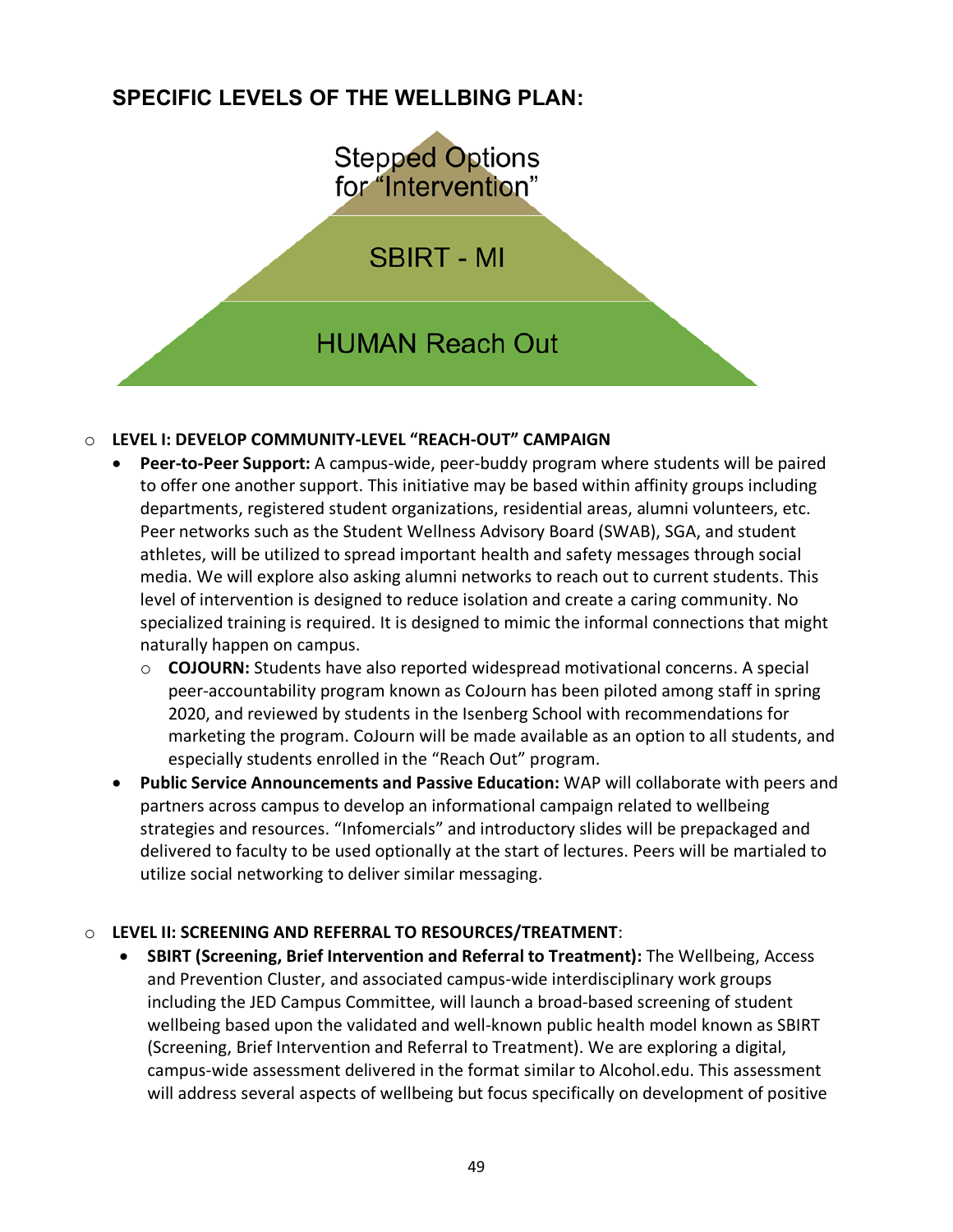coping and resilience. Students will be offered a wide array of resources to address any identified areas for support. Faculty, staff and peers can use this Wellbeing Assessment as an anchor to guide conversations.

- **Training and Support for Faculty and Staff**: Under the umbrella of UMatter, and in cooperation with the offices that support faculty and staff listed above, WAP cluster staff will be designing and delivering training for faculty and staff that includes a focus on
	- resilience and self-care strategies
	- understanding of how to listen, validate and respond empathically and supportively to all members of the UMass community
	- identification and response to crises
	- knowledge of where to find resources that support wellbeing on campus

#### o **LEVEL III: STEPPED OPTIONS FOR INTERVENTION**

- **Skills Training in Resilience: Changing Minds, Changing Lives:** Changing Minds, Changing Lives, a curriculum developed and tested by Dr. Ginny Chandler from the School of Nursing, focuses on building upon strengths, mindfulness, focused writing and group support for resilience strategies. A broad, 2-hour introduction to the course will be offered to any member of the campus on June 23, 2020. Departments will be solicited to send representatives to this introduction, and to then consider bringing this program to their communities. Departments will be asked to volunteer 1 willing staff to be trained in the delivery of this model in FA20, and to then deliver the 1-credit course in spring 2021, similar to that offered to students in Nursing, Engineering and student athletes.
- **Continued Promotion of Center for Counseling and Psychological Health Services (CCPH):**  The Center for Counseling and Psychological Health will continue to evolve an array of services designed to specifically address individualized and group needs during the time of COVID. These include groups, workshops, individual therapy, psychiatry all delivered in multiple modalities including via telehealth for those students engaging remotely.
- **Support for Students in Recovery:** Students struggling with substance abuse or addiction issues will be supported by the continued offering of the "Fresh and Sober" programs, online Alcoholics Anonymous meetings, and BASICS education sessions via the staff at the Center for Health Promotion.
- **Expansion of Campus Recreation Offerings:** Virtually and insofar as allowable, in-person programs by Campus Recreation will promote physical exercise and group activity as a frontline response to management of the number one mental health concern of students in the wake of COVID anxiety.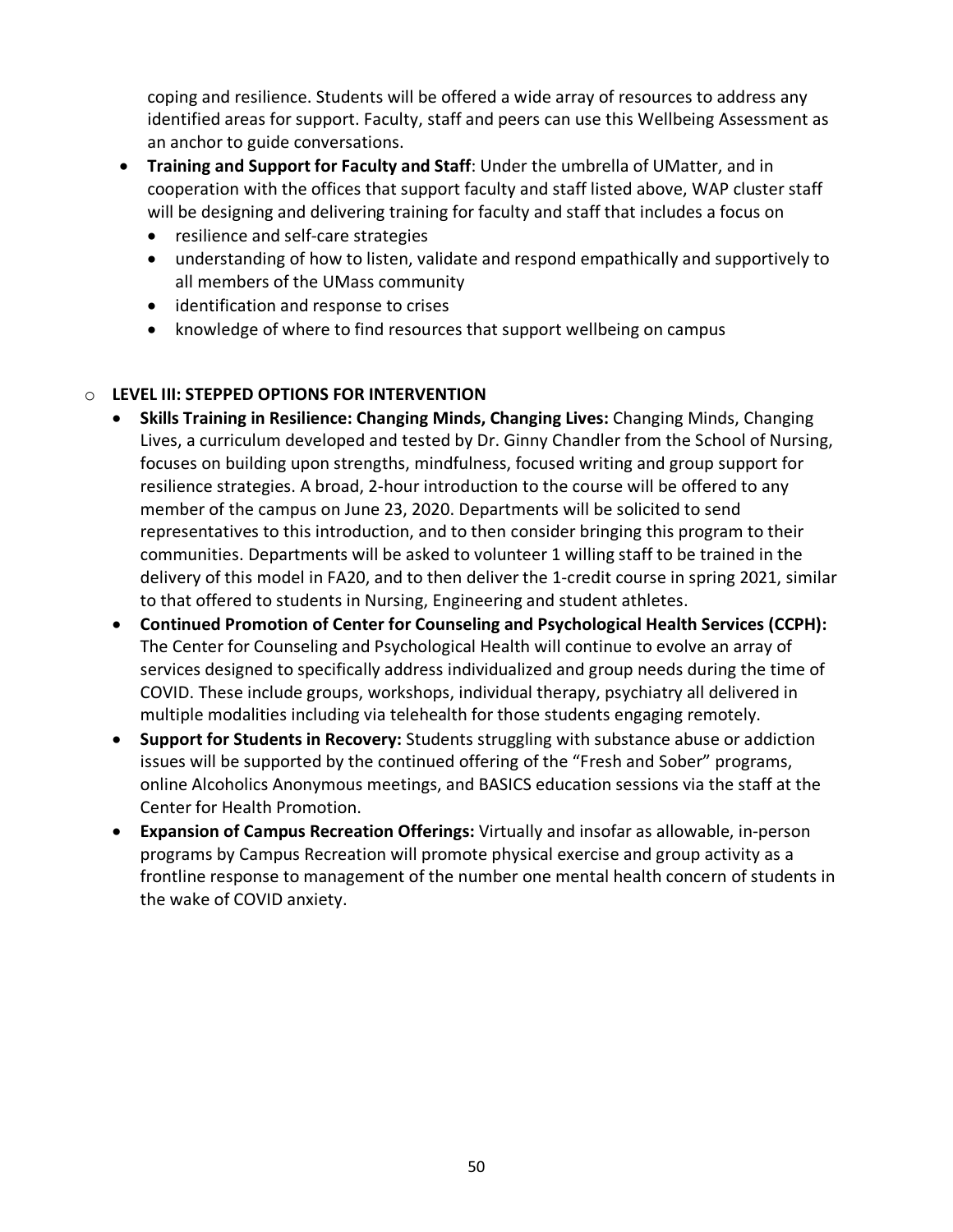#### **APPENDIX A: JED CAMPUS COMMITTEE MEMBERSHIP**

| <b>First Name</b> | <b>Last Name</b> | <b>Title</b>                            | <b>Department</b>                    |
|-------------------|------------------|-----------------------------------------|--------------------------------------|
| Patrick           | Archbald         | Deputy Chief of Police                  | <b>UMPD</b>                          |
|                   |                  | Director of Student Veteran Resource    |                                      |
| Matt              | Bachmann         | Center                                  | <b>AISP</b>                          |
|                   |                  | Asst. Director of Residential           |                                      |
| Danielle          | <b>Barone</b>    | <b>Education Learning Initiative</b>    | ResLife                              |
| Carolyn           | <b>Bassett</b>   | Assoc. Provost of Student Success       | <b>Undergraduate Student Success</b> |
| Ann               | <b>Becker</b>    | Lecturer                                | <b>College of Nursing</b>            |
| Genny             | Beemyn           | Director of Stonewall Center            | <b>AISP</b>                          |
| Eleanor           | Beerch-Heyman    | Psychiatric SW/ Crd Comm Outreach       | <b>CCPH</b>                          |
|                   |                  | Director of Residential Life            |                                      |
| Dawn              | <b>Bond</b>      | Operations                              | ResLife                              |
| Rose              | <b>Boulay</b>    | <b>Director of Family Services</b>      | <b>New Student Orientation</b>       |
| Katrina           | Camerato         | <b>Residence Director</b>               | ResLife                              |
| Tommy             | Claire           | <b>Health Promotion Specialist</b>      | <b>CHP</b>                           |
|                   |                  | Director for Assessment and             |                                      |
| Marcy             | Clark            | Technology                              | <b>SACL</b>                          |
|                   |                  | Executive Director of Wellbeing,        |                                      |
| Elizabeth         | Cracco           | Access, and Prevention                  | SACL                                 |
| Wilma             | Crespo           | Director, CMASS                         | <b>AISP</b>                          |
|                   |                  | Director Dev Acad and Student           |                                      |
| Jonathan          | Crowley          | Affairs Program                         | <b>Development Office</b>            |
| Kathleen          | DeLosSantos      | Clerk                                   | Center for Teaching and Learning     |
| AnnMarie          | Duchon           | Interim Co-Director Disability Services | <b>Disability Services</b>           |
|                   |                  | Assoc. Director of International        |                                      |
| Pamela            | Dutta            | <b>Student/Scholar Success</b>          | <b>IPO/SACL</b>                      |
| Diane             | Fedorchak        | Interim Director of CHP                 | <b>CHP</b>                           |
|                   |                  | Asst. Dean and Executive Director of    |                                      |
| Kelly             | Gray             | SBS Adv.                                | Advising Center, College of SBS      |
| Claire            | Hamilton         | Assoc. Provost and CTL Director         | Center for Teaching and Learning     |
| SuEllen           | Hamkins          | Asst. Director Psyciatric Service       | <b>CCPH</b>                          |
|                   |                  | Assc. Director Campus Rec               |                                      |
| Jason             | Incorvati        | Prog/Stdnt                              | <b>Campus Recreation</b>             |
| Gretchen          | LaBonte          | Assc. Dean of Students Student Life     | <b>DOSO</b>                          |
| Dan               | LaBonte          | <b>Training and Dev Specialist</b>      | ResLife                              |
| Michelle          | Letendre         | <b>Health Promotion Specialist</b>      | <b>CHP</b>                           |
|                   |                  | Assc. Dean of Off Campus Student        | DOSO/Off Campus Student              |
| Sally             | Linowski         | Life                                    | Center                               |
|                   |                  | Program Director, Women of Color        |                                      |
| Hind              | Mari             | Leadership Network                      | CWC/AISP                             |
| Amanda            | McEnery          | <b>Staff Psychologist</b>               | <b>CCPH</b>                          |
| April             | McNally          | <b>Health Promotion Specialist</b>      | <b>CHP</b>                           |
|                   |                  | <b>Executive Director of Foundation</b> |                                      |
| Marco             | Monoc            | Relations                               | <b>Foundation Relations</b>          |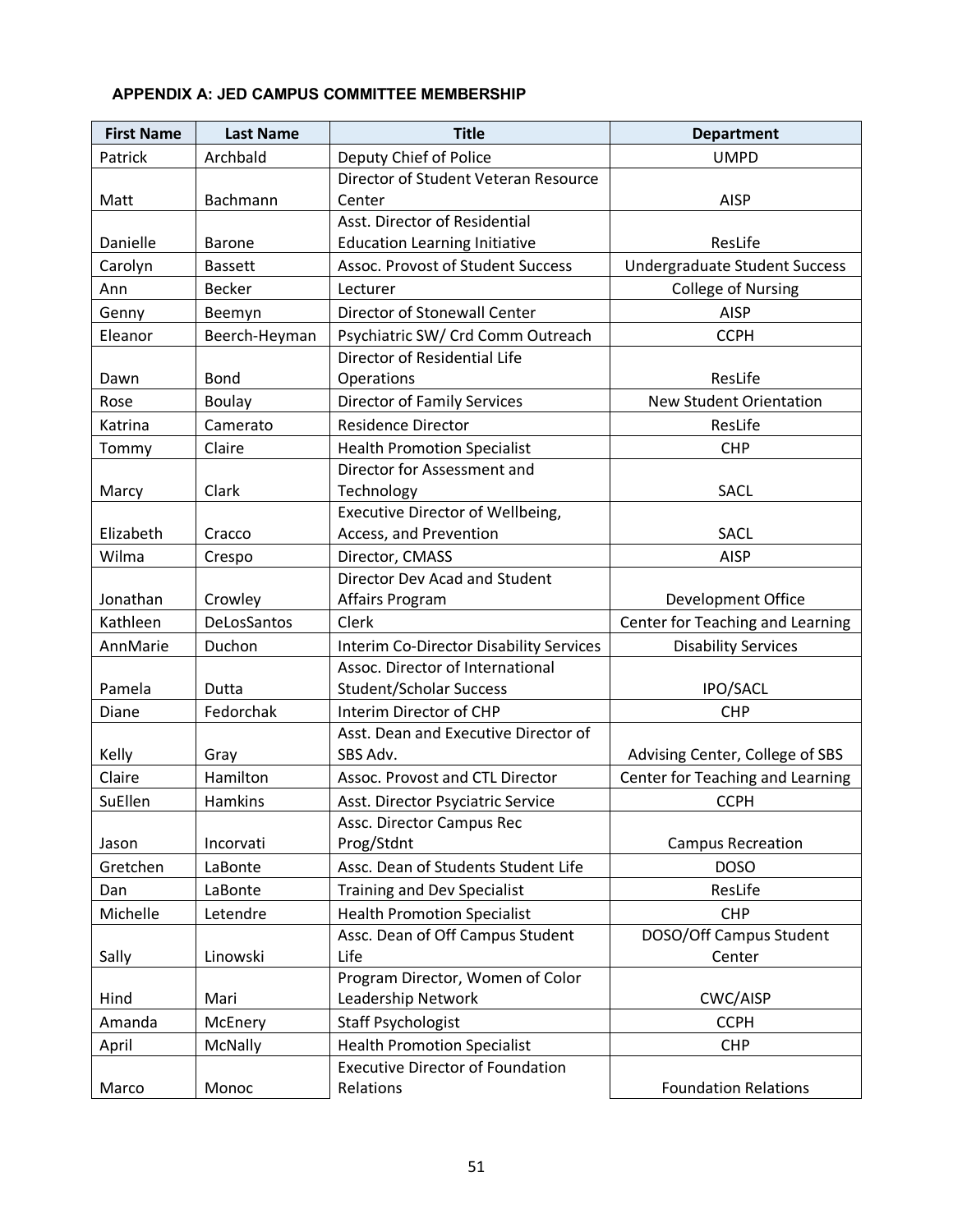| Samantha     | Myburgh       | <b>Administrative Assistant</b>        | SACL(WAP/AISP)                     |
|--------------|---------------|----------------------------------------|------------------------------------|
|              |               | Director of Diversity Education and    |                                    |
| Dave         | <b>Neely</b>  | Training                               | <b>AISP</b>                        |
|              |               | Team Positive Presence/Walk This       |                                    |
| Katherine    | Newman        | Way Graduate Assistant                 | Off Campus Student Center          |
| Crystal      | <b>Nieves</b> | Asst. Director, Stonewall Center       | <b>AISP</b>                        |
| Martha       | Patrick       | Associate Ombudsperson                 | <b>Ombuds Office</b>               |
| Mike         | Pease         | <b>Health Promotion Specialist</b>     | <b>CHP</b>                         |
|              |               | Asst. Vice Chancellor of Advocacy,     |                                    |
| Shelly       | Perdomo       | Inclusion, and Support Programs        | <b>SACL</b>                        |
| Paula        | Rees          | Asst. Dean, Engineering                | <b>College of Engineering</b>      |
|              |               | Interim Assoc. Director Clinical       |                                    |
| Melissa      | Rotkiewicz    | Services                               | <b>CCPH</b>                        |
| Jeanne       | Ryan          | Assoc. Director UHS Clinic Operations  | <b>UHS</b>                         |
|              |               |                                        | <b>College of Natural Sciences</b> |
| Karin        | Sanieski      | Academic Advisor, CNS                  | <b>Advising Center</b>             |
| Tricia       | Serio         | Dean CNS, and Professor of Biochem     | <b>College of Natural Sciences</b> |
|              |               | Director of SAITS and RL Tech          |                                    |
| Sharon       | Shevelin      | Services                               | ResLife/SACL                       |
|              |               |                                        | <b>College of Natural Sciences</b> |
| <b>Becky</b> | Shneider      | Academic Advisor, CNS Life Sciences    | <b>Advising Center</b>             |
| Jeff         | Smith         | Senior Assoc. AD Internal Operation    | <b>Athletics</b>                   |
|              |               | Director of SACL Comm. and Prof        |                                    |
| Pete         | Smith         | Development                            | <b>SACL</b>                        |
|              |               | <b>Executive Director of Auxiliary</b> |                                    |
| Ken          | Toong         | Enterprises                            | <b>Auxiliary Enterprises</b>       |
| Michael      | Wiseman       | <b>Director Greek Affairs</b>          | <b>Student Engagement</b>          |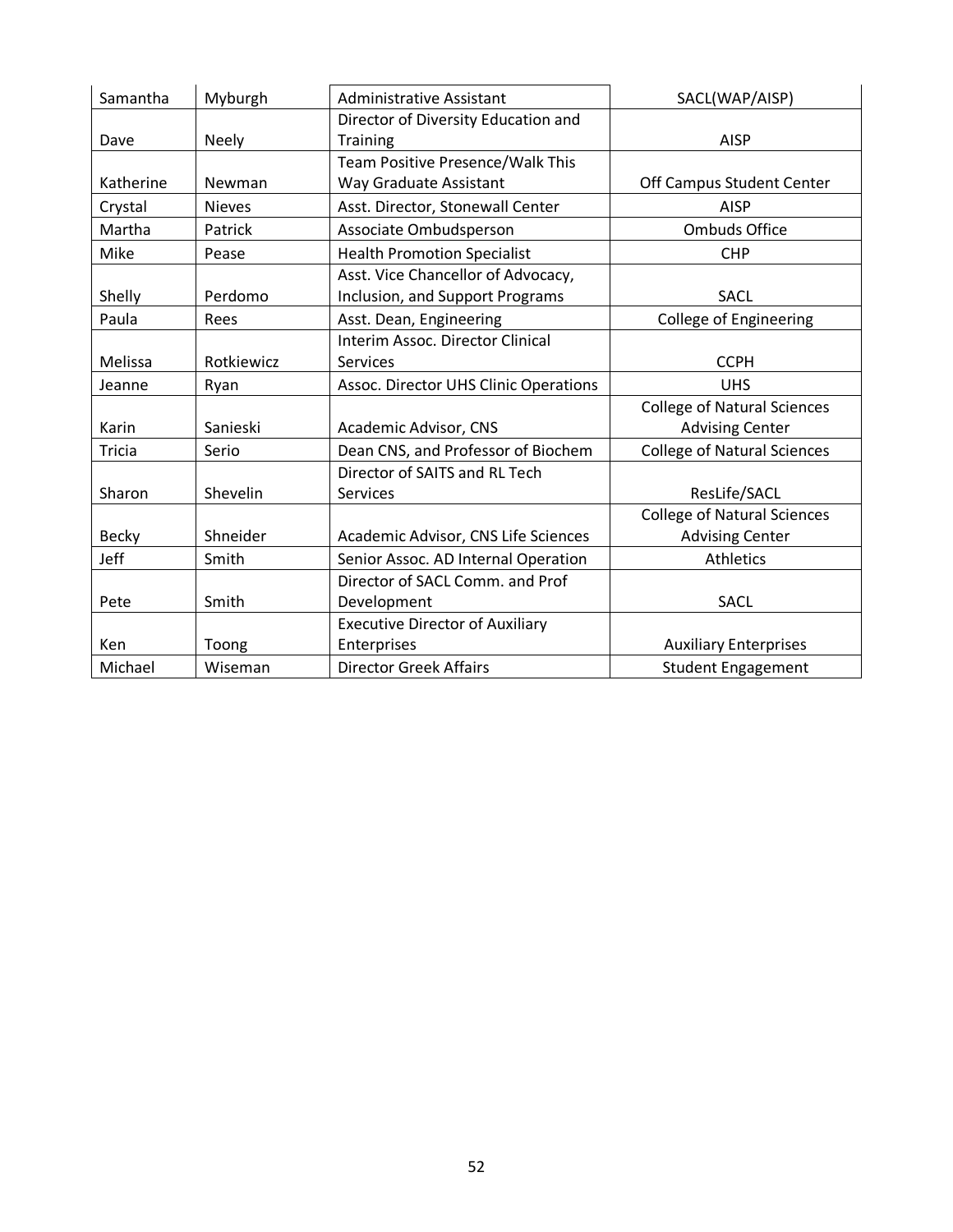# **Addendum B Fall 2020 Planning Group and Working Groups**

### **Planning Group**

John McCarthy, Chair

- Carol Barr, Senior Vice Provost and Dean of Undergraduate Education
- Bill Brady, Vice Chancellor and Chief Human Resources Officer
- Rolanda Burney, Chief of Staff to the Chancellor
- Steve Goodwin, Deputy Chancellor
- Jeff Hescock, Executive Director of Environmental Health and Safety and Emergency Management
- Barbara Krauthamer, Dean of the Graduate School and Senior Vice Provost for Interdisciplinary Programs
- Brandi Hephner LaBanc, Vice Chancellor for Student Affairs and Campus Life
- Mike Malone, Vice Chancellor for Research and Engagement
- Andy Mangels, Vice Chancellor for Administration and Finance
- John McCarthy, Provost and Senior Vice Chancellor for Academic Affairs
- Erica White, Chief of Staff to the Provost (staff)

## **Working Groups**

### **Teaching and Learning (Undergraduate and Graduate)**

Barbara Krauthamer and Carol Barr, Co-Chairs

**Overview and Goals:** The Teaching and Learning Working Group and Sub-Group will focus on matters concerning: (not an exhaustive list but a starting point to our work):

- 1. Teaching and Learning:
- a. Identification of courses where face-to-face instruction is essential (for identification of students invited back to campus under re-densification scenarios).
- b. Develop training and assist faculty this summer in structuring their course for remote, "light" multi-modal delivery in the fall.
- c. Ramp up CTL, IDEAS, IT assistance provided to faculty to improve on remote course delivery.
- d. Review technology platforms being used and problems experienced this semester with them. Correct, improve technology challenges or choose an alternative approach (another technology?). Have time for this exploration over the summer. Some of the issues experienced this spring include: Zoom bombing, Zoom accessibility and closed captioning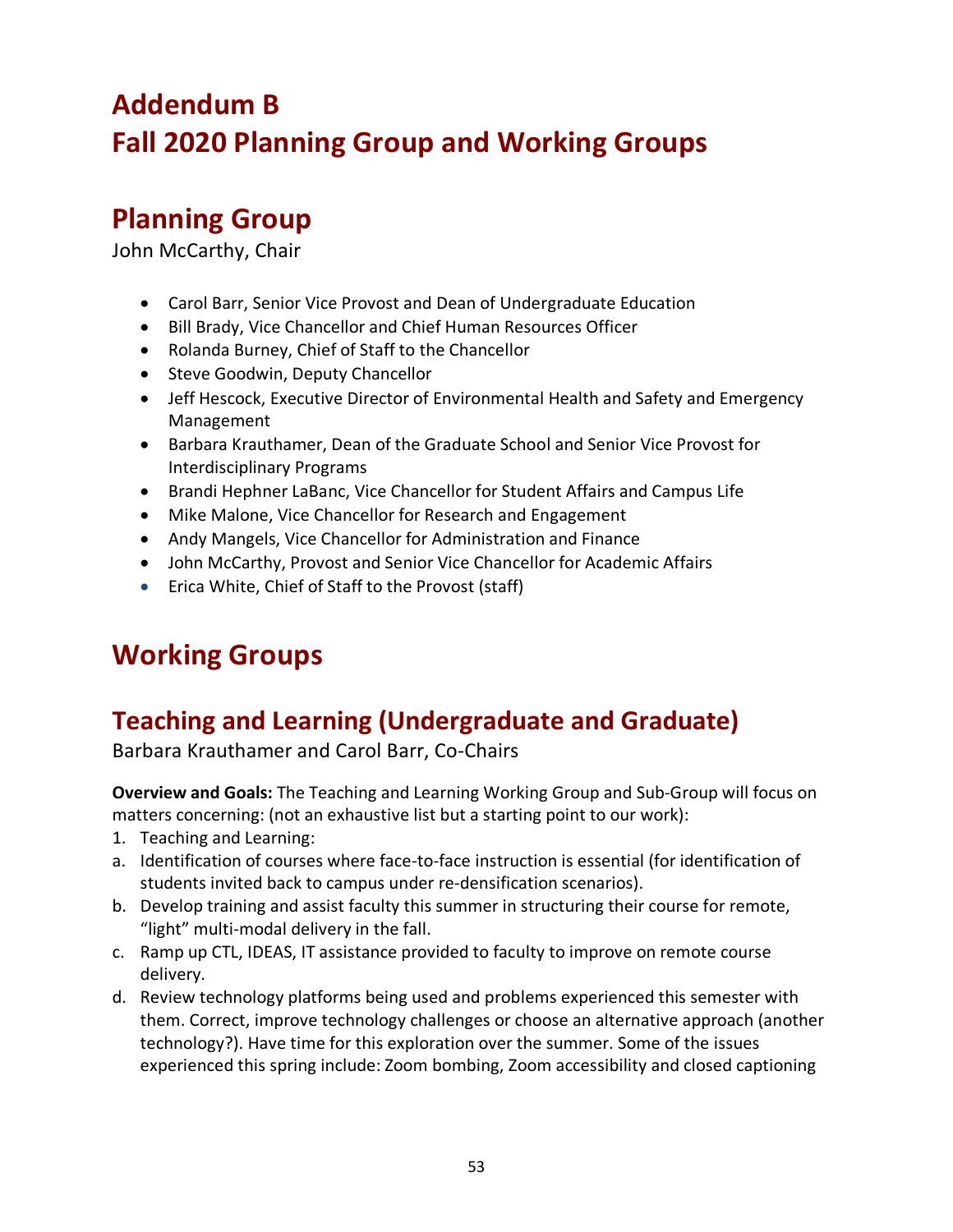shortfalls, test taking capabilities, test proctoring capabilities and expensive possible solutions, Moodle limitations versus cloud-based platforms, etc.

e. Impact on graduate education, course delivery, curriculum approaches

#### **Working Group Members (responsible for recommendations)**

- Carol Barr, Senior Vice Provost and Dean of Undergraduate Education
- Joye Bowman, Associate Dean, College of Humanities and Fine Arts
- Claire Hamilton, Associate Provost and Director of the Center for Teaching & Learning
- Cynthia Jacelon, Dean, College of Nursing
- Barbara Krauthamer, Senior Vice Provost; Dean of the Graduate School (incoming Dean of HFA)
- Tricia Serio, Dean, College of Natural Sciences
- Heather Sharpes-Smith, Executive Director, Online Education Technologies
- Russ Tessier, Associate Dean, College of Engineering
- Allison Vorderstrasse, Incoming Dean, College of Nursing

**Students:** Jessica Guertin, undergraduate student in Psychology; Jennifer Le, undergraduate student in Microbiology; Cedar Robidaux, Ph.D., Anthropology; Jessica Scott, MFA Art

#### **Working Sub-Group (informed and consulted and invited to some meetings)**

- Betsy Cracco, Executive Director, Wellbeing Access and Prevention
- Matthew Dalton, Chief Information Security Officer
- Jeff Hescock, Director of Environmental Health and Safety and Emergency Management
- Chris Misra, Vice Chancellor for Information Technology
- Kalpen Trivedi, Associate Provost, International Programs
- John Wells, Senior Vice Provost, University Without Walls
- Tilman Wolf, Senior Vice Provost for Academic Affairs

### **Student Engagement and Residential Life**

#### Shelly Perdomo and David Vaillancourt, Co-Chairs

**Overview and Goals:** The charge is to develop operational plan recommendations for FY21 that will address the immediate and urgent priorities for the student engagement and residential life (SACL and key campus partners). These outcomes will be reviewed and integrated into a larger campus strategy recommendation that will be approved by the Chancellor.

#### **Working Group Members (responsible for recommendations):**

- Carolyn Bassett, Associate Provost for Student Success
- Dawn Bond, Director of Residential Life Operations
- Patricia Cardoso-Erase, Associate Dean of Conduct and Compliance
- Mari Castañeda, Associate Dean for Equity and Inclusion
- Diane Fedorchak, Interim Director, Center for Health Promotion
- Sidonio Ferreira, Special Assistant to the VC for Student Affairs and Campus Life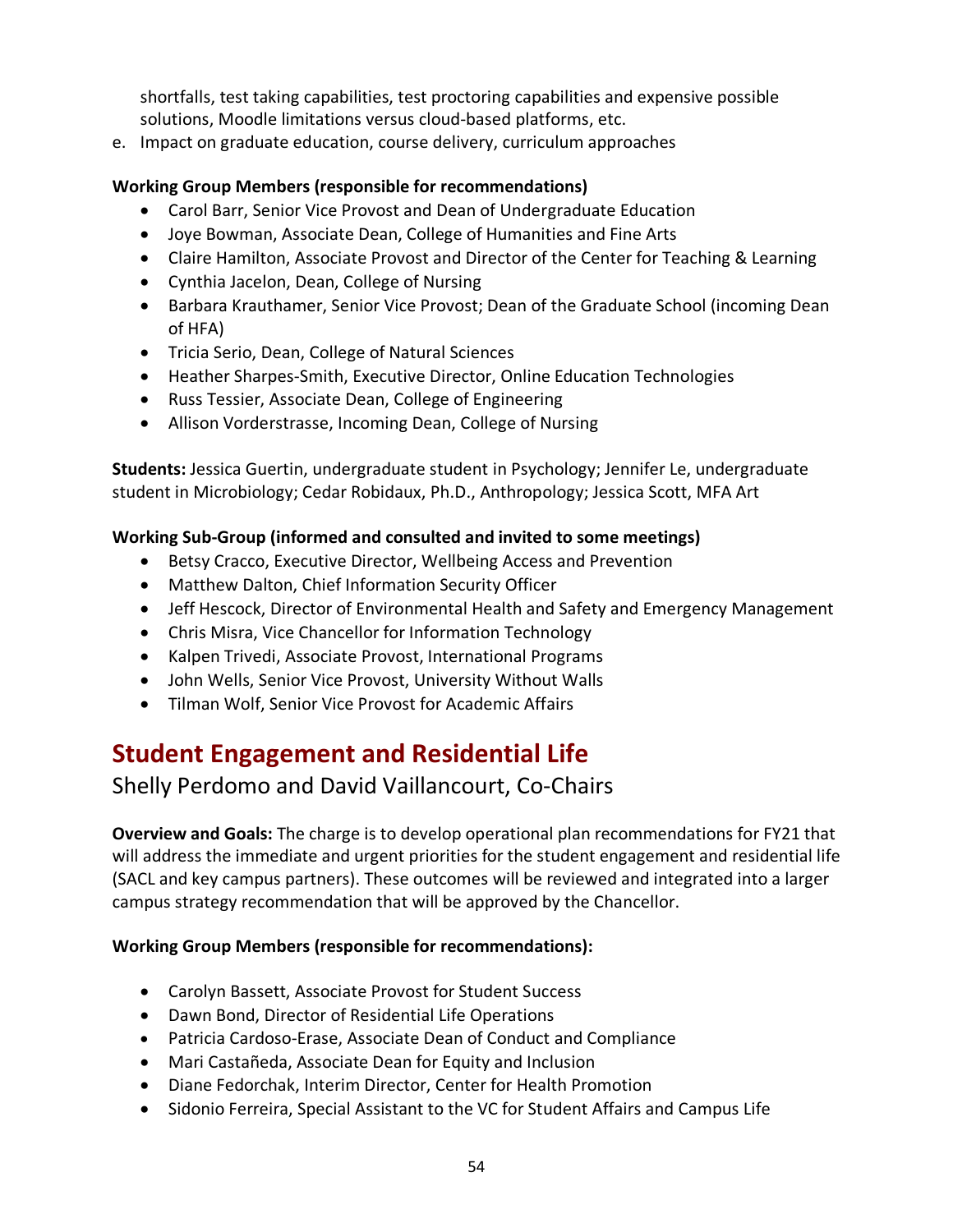- Brandi Hephner LaBanc, Vice Chancellor for Student Affairs and Campus Life, ex officio
- Sally Linowski, Associate Dean for Off Campus Student Life
- Jean MacKimmie, Director of Residence Education
- Shelly Perdomo, Associate Vice Chancellor, Advocacy, Inclusion and Support Programs
- Johnny Tooson, Executive Director of Student Engagement and Leadership
- David Vaillancourt, Associate Vice Chancellor, Student Affairs and Campus Life
- Student: Justin Burch, President, Graduate Student Senate
- Student: Rachel Ellis, President, Student Government Association
- Student: Mariam Rashid, Vice President, Graduate Student Senate

### **Research and Libraries**

#### Mike Malone, Chair

**Overview and goals:** The charge to this Research & Libraries Working Group (RLWG) is to advise on the plans, priorities and implementation of steps to reopen on-campus activities in research and library spaces, and also including university owned, leased or controlled spaces located apart from the main activities on the Amherst campus, such as field stations, farms, and the spaces in Springfield and Newton. This includes all physical spaces such as laboratories, as well as studios, performance spaces, etc.

There is a lot of activity nationally on this topic, including a very active group at the APLU Council on Research. We are also in touch directly with a number of other institutions as I am sure some of you are in your areas. I am also in regular touch with the chief research officers at the other UMass campuses, as well as Harvard, MIT, BU and Northeastern for the Massachusetts context. The most popular and best developed information is probably the work in progress begun by Randy Katz, VPR at UC Berkeley, which now has contributions from other UC Campuses, University of Washington, Stanford, and various other APLU institutions. That document has been updating on Friday at noon PST and can be accessed here: https://docs.google.com/document/d/1sOn1N6IN6hj6FNVDMOomMKisPxcBWViCdHCKPgzMyk M/edit.

#### **Working Group Members**

- Marjorie Aelion, Associate Vice Chancellor, Research and Engagement
- Wayne Barnaby, Ph.D. candidate, Neuroscience and Behavior
- Joe Bartolomeo, Associate Dean, College of Humanities and Fine Arts
- Michelle Budig, Vice Provost, Faculty Development
- Jen Donais, Assistant Vice Chancellor, Research and Engagement
- Lori Goldner, Physics, Research Council Chair
- Steve Goodwin, Deputy Chancellor
- Jody Jellison, Director, Center for Agriculture, Food, and the Environment; Associate Vice Chancellor, Research and Engagement
- Mike Malone, Vice Chancellor for Research and Engagement
- Simon Neame, Dean of Libraries
- Martina Nieswandt, Associate Vice Chancellor, Research and Engagement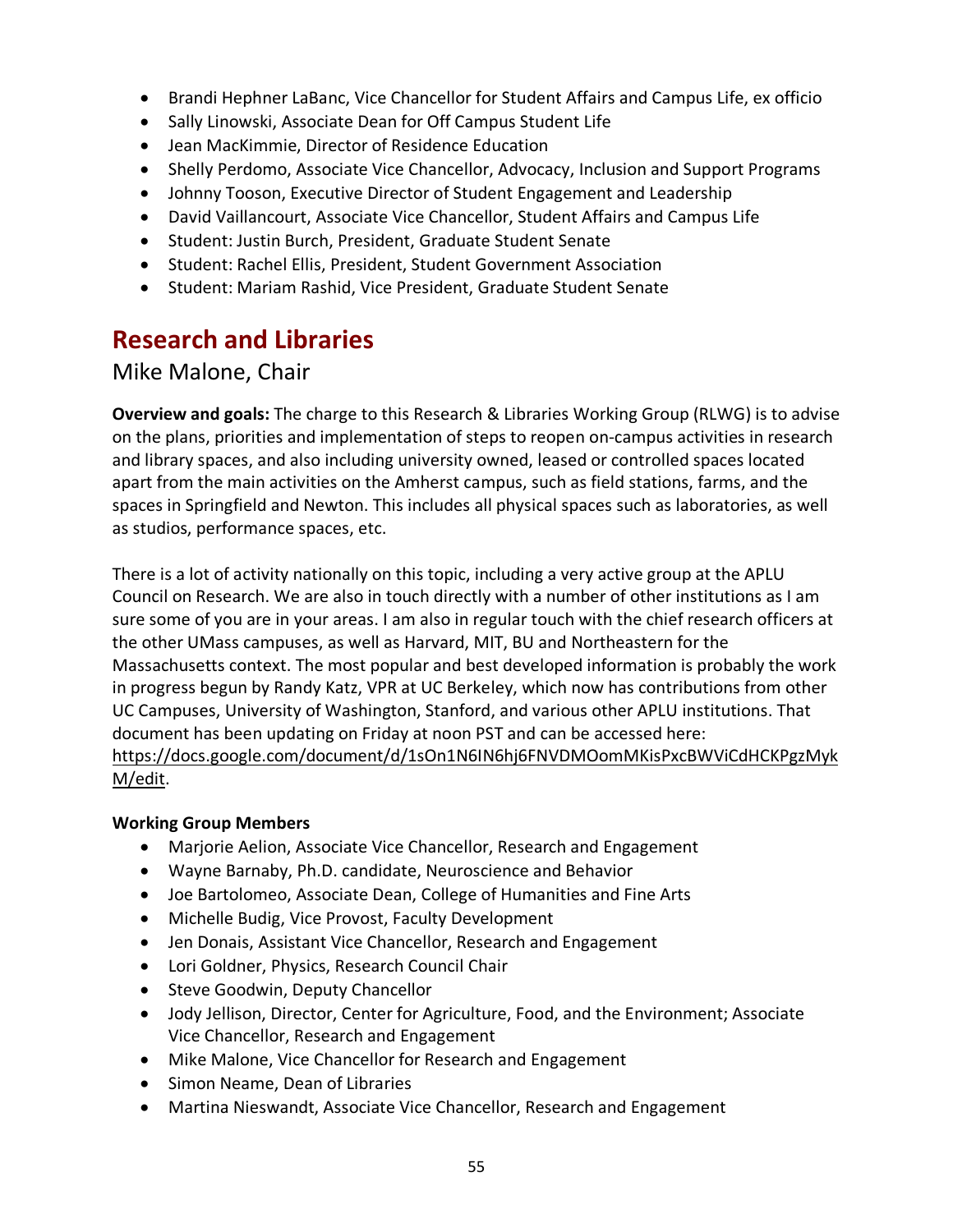- Sanjay Raman, Dean, College of Engineering
- Peter Reinhart, Director, Institute for Applied Life Sciences
- Sanket Sabnis, Ph.D. candidate, Chemical Engineering
- Tricia Serio, Dean, College of Natural Sciences
- Rachel Walker, Nursing, Research Council
- Tilman Wolf, Senior Vice Provost, Academic Affairs

#### **Ad Hoc and Consulting Participants**

- Bill Brady, Vice Chancellor and Chief Human Resources Officer
- Paul Brozek, Senior Research IT Specialist, Research and Engagement
- Brad Cohen, Research IT Software Systems Specialist, Research and Engagement
- Shane Conklin, Associate Vice Chancellor, Facilities and Campus Services
- George Corey, Executive Director, University Health Services
- Betsy Cracco, Executive Director, Wellness Administration
- Joe Hession, Assistant Director, Administration Systems, Administration and Finance
- Beth Jakob, Associate Dean, Graduate School
- Paul Kelley, Director, Research IT, Research and Engagement
- Kristi Ohr, Chemical Safety Services Manager, Environmental Health and Safety
- Ian Raphael, Director of Research Project Management and Training, Research and Engagement
- Kalpen Trivedi, Associate Provost, International Programs
- Andrew Vinard, Director, Core Facilities
- Jacqui Watrous, Executive Director, Administration Systems, Administration and Finance

#### **Subcommittees and Chairs**

- Libraries: Simon Neame
- Human Subject Research: Martina Nieswandt
- Agriculture and Extension: Jody Jellison
- Core Facilities: Andrew Vinard and Peter Reinhart
- International Research, Students and Visitors: Kalpen Trivedi and Beth Jakob
- Implementation and Compliance: Jen Donais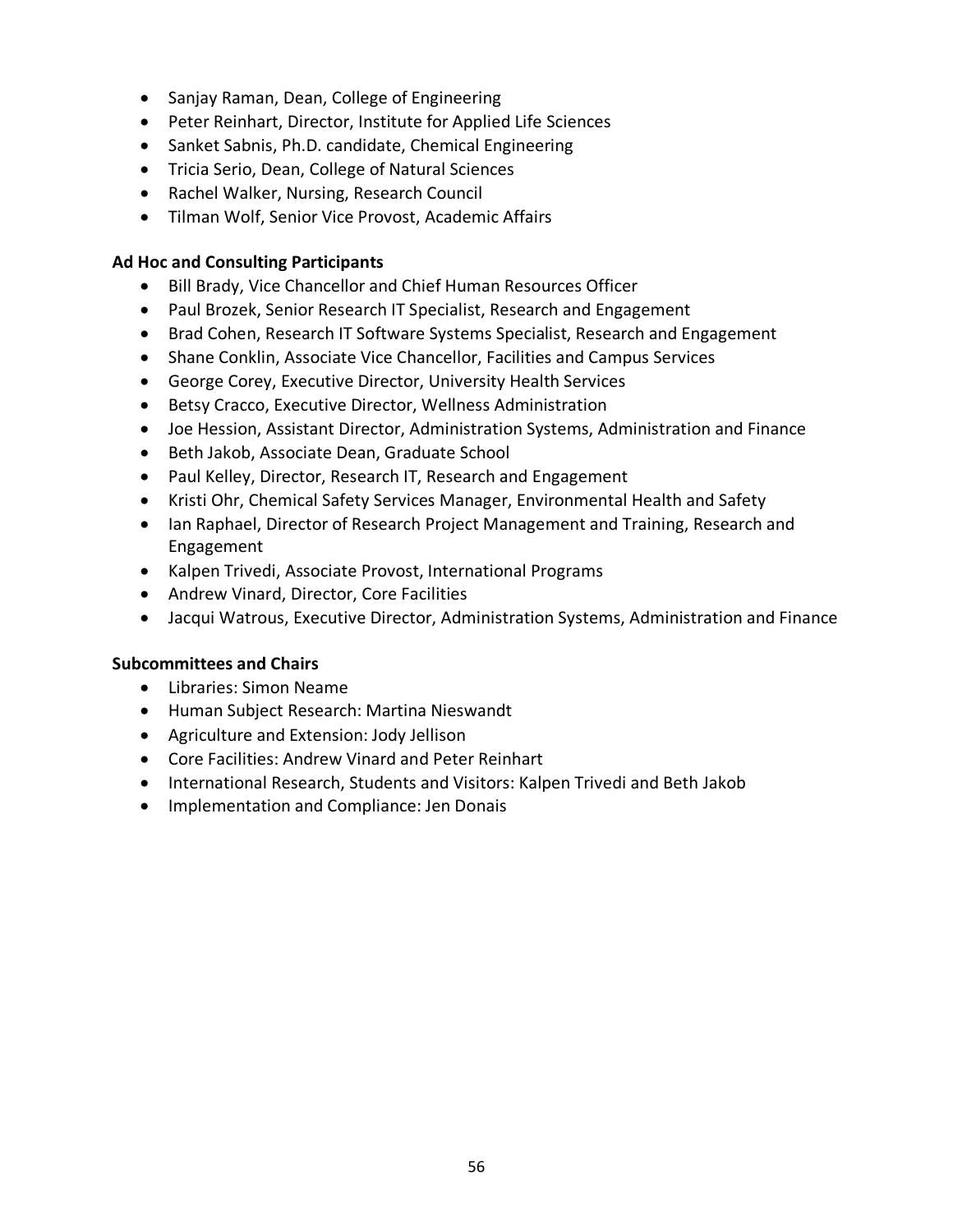### **4. Healthy Fall**

### Steve Goodwin and Jeff Hescock, Co-Chairs

**Overview and Goals:** The Healthy Fall Working Group is one of six working groups established by the Chancellor to support planning and make recommendations for the Academic Year 2021 related to COVID-19. We anticipate that this fall, SARS CoV2 (the causative agent of COVID-19) will continue to be present in the UMass Amherst campus community. Most faculty, students and staff will not have acquired a natural immunity to infection, and it is not likely there will be a vaccine available. Special preparations and changes in traditional practices will be required, for both the protection and the psychological comfort of all involved. The goal of the group is to use the best science and public health information available to determine the feasibility of redensifying the campus for Fall 2020. Recommendations will be made to campus leadership.

#### **Working Group Members (responsible for recommendations):**

- Ann Becker, Public Health Nurse, University Health Services
- Dawn Bond, Director, Residential Life Operations
- Shane Conklin, Associate Vice Chancellor, Facilities and Campus Services
- George Corey, Executive Director, University Health Services
- Betsy Cracco, Executive Director, Wellbeing Access and Prevention
- Garett Distefano, Director of Residential Dining
- Steve Goodwin, Deputy Chancellor
- Jeff Hescock, Executive Director, Environmental Health and Safety and Emergency Management
- Kevin Kerwood, Senior Director, Human Resources
- Andrew Lover, Assistant Professor, Biostatistics and Epidemiology
- Tyrone Parham Associate Vice Chancellor and Chief of Police
- Peter Reinhart, Director, Institute for Applied Life Sciences (IALS)
- Prashant Shenoy, Associate Dean, College of Information and Computer Sciences
- Wilmore Webley, Associate Professor, Microbiology, Faculty Health Council Representative
- Student: Emma Bendall

### **Financial Planning**

#### Andy Mangels, Chair

**Overview and Goals:** The primary role of the Financial Planning group will be to prepare revenue and expense scenarios in line with the recommendations of the other working groups. The group will provide a proforma with estimated revenues and expenses as well as suggestions to close any net operating losses. Key elements of the planning group will include:

- Enrollment projections for fall and spring semesters
- Net tuition, including financial aid adjustments and other tuition discounting for undergraduate, graduate, remote and UWW (on-line) instruction modes
- Room and board, conference services and other auxiliaries revenues and expenses